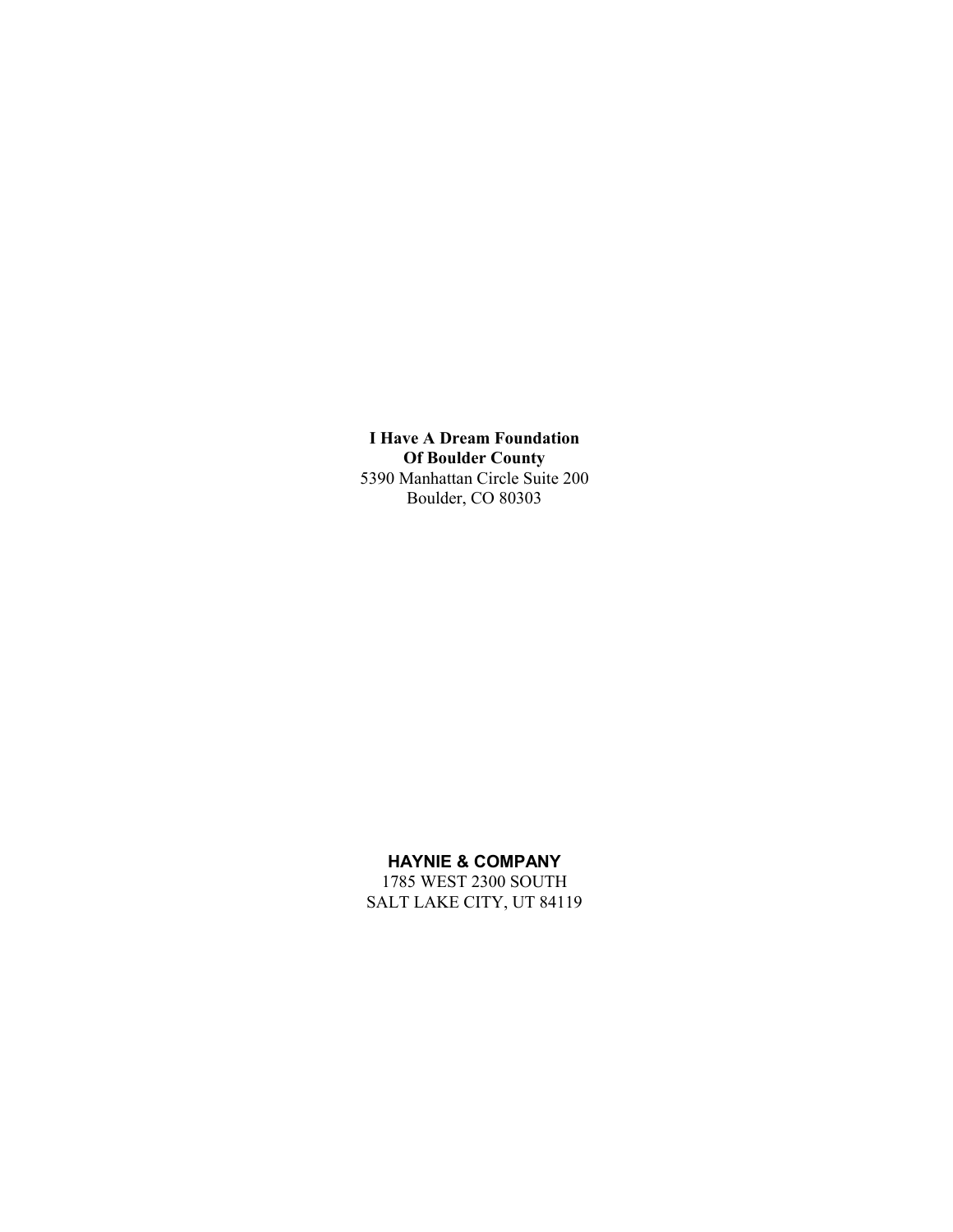#### **HAYNIE & COMPANY 200 E 7TH STREET, SUITE 300 LOVELAND, CO 80537 970-667-5316**

I Have A Dream Foundation Of Boulder County 5390 Manhattan Circle Suite 200 Boulder, CO 80303

Dear Perla:

Your 2020 Federal Return of Organization Exempt from Income Tax will be electronically filed with the Internal Revenue Service upon receipt of a signed Form 8879-EO - IRS e-file Signature Authorization. No tax is payable with the filing of this return.

Please be sure to call us if you have any questions.

Sincerely,

Brian S Jacobson, CPA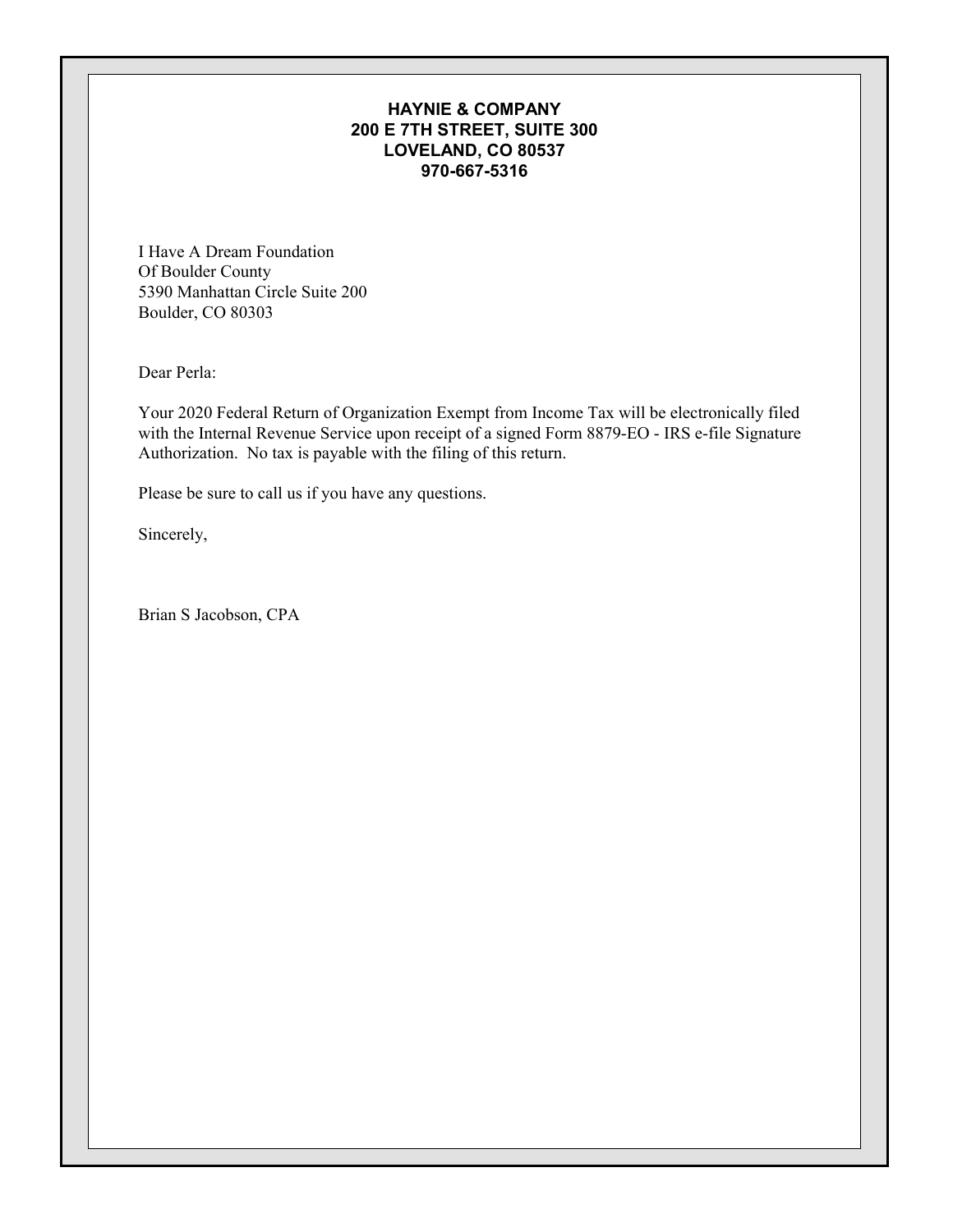### **2020 Federal Exempt Organization Tax Summary Page 1**

**I Have A Dream Foundation Of Boulder County 84-1150542**

|                                                                                                                                                                            | 2020                                                  | 2019                                             | <b>Diff</b>                                  |
|----------------------------------------------------------------------------------------------------------------------------------------------------------------------------|-------------------------------------------------------|--------------------------------------------------|----------------------------------------------|
| <b>REVENUE</b><br>Contributions and grants                                                                                                                                 | 3,068,039<br>228,710<br>100,310                       | 4,689,779<br>180,374<br>329,131                  | $-1,621,740$<br>48,336<br>$-228,821$         |
|                                                                                                                                                                            | 3,397,059                                             | 5,199,284                                        | $-1,802,225$                                 |
| <b>EXPENSES</b><br>Grants and similar amounts paid<br>Salaries, other compen., emp. benefits                                                                               | 477,687<br>2,269,189<br>981,127                       | 329,987<br>2,288,217<br>1,258,334                | 147,700<br>$-19,028$<br>$-277,207$           |
|                                                                                                                                                                            | 3,728,003                                             | 3,876,538                                        | $-148,535$                                   |
| <b>NET ASSETS OR FUND BALANCES</b><br>Revenue less expenses<br>Total assets at end of year<br>Total liabilities at end of year<br>Net assets/fund balances at end of year. | $-330,944$<br>13, 369, 722<br>1,109,387<br>12,260,335 | 1,322,746<br>12,850,293<br>609,542<br>12,240,751 | $-1,653,690$<br>519,429<br>499,845<br>19,584 |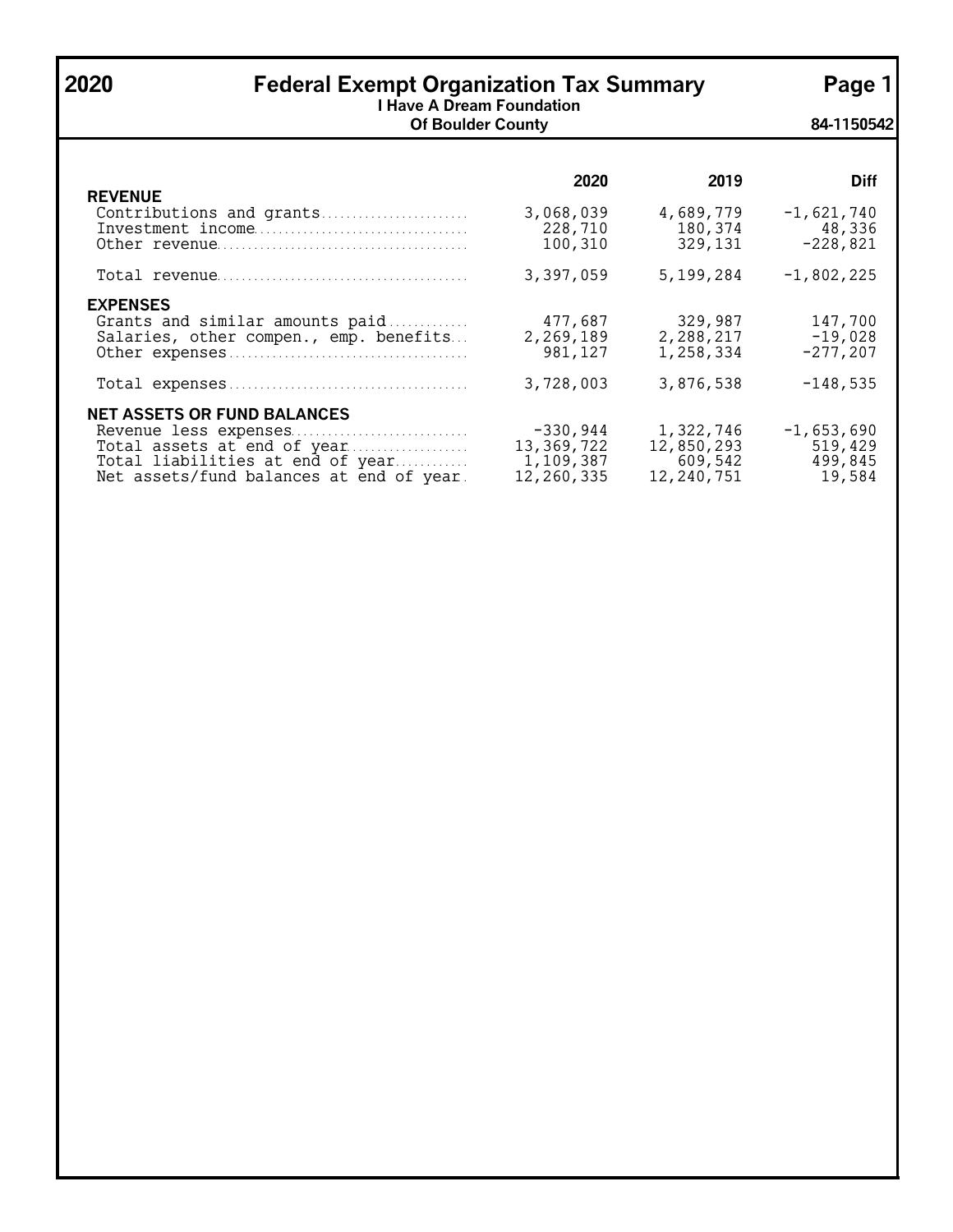## **2020 General Information Page 1**

**I Have A Dream Foundation Of Boulder County 84-1150542**

**Forms needed for this return**

Federal: 990, Sch A, Sch B, Sch D, Sch G, Sch I, Sch J, Sch O

**Carryovers to 2021**

None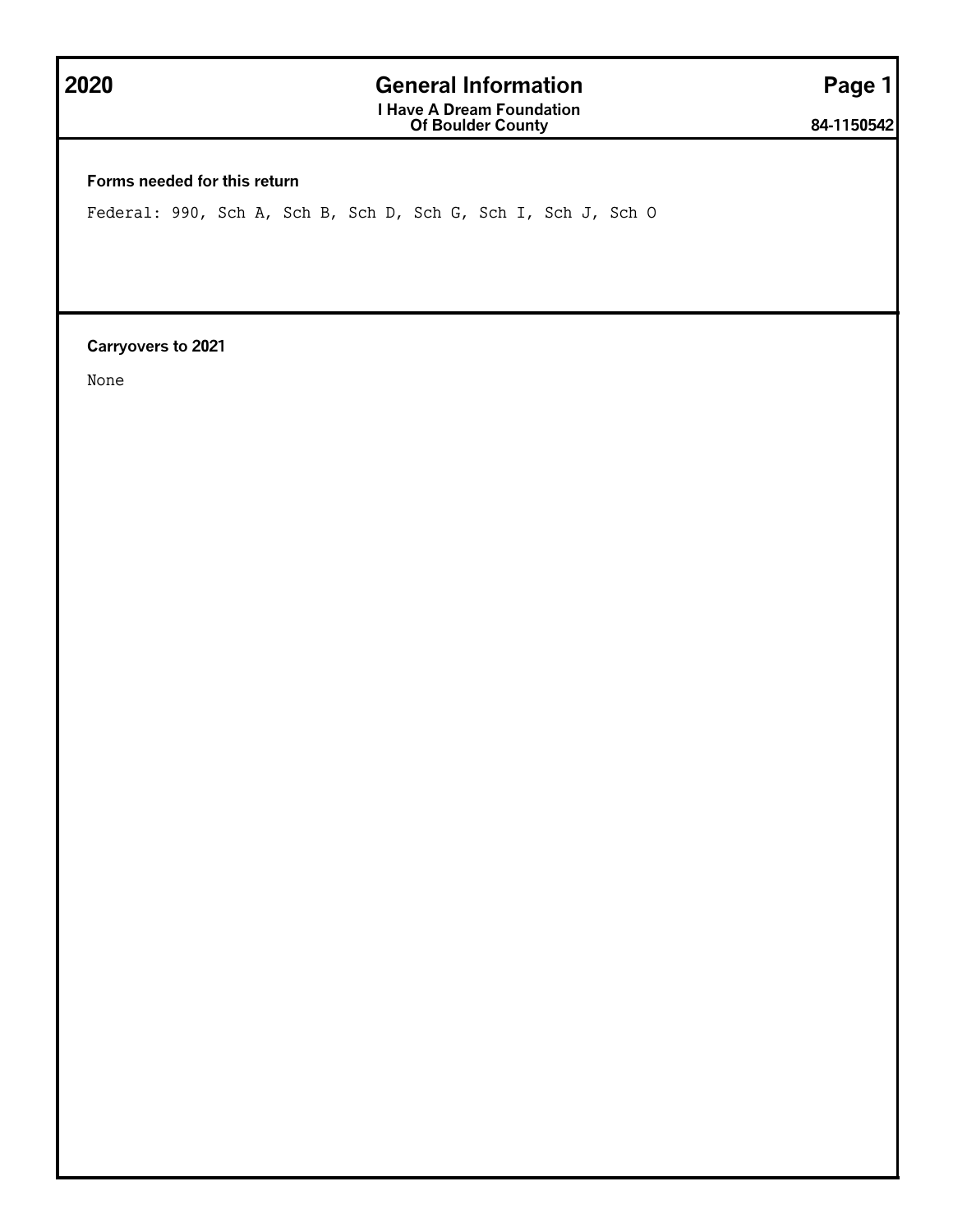### **2020 Preparer e-file Instructions - Federal Page 1**

**The organization's Federal tax return is NOT FINISHED until you complete the following instructions.**

#### **Prior to transmission of the return**

#### **Form 990**

The organization should review their Federal Return along with any accompanying schedules and statements.

#### **Paperless e-file**

The organization should read, sign and date the Form 8879-EO, IRS e-file Signature Authorization.

#### **Even Return**

No payment is required.

#### **After transmission of the return**

**Receive acknowledgement of your e-file transmission status.** Within several hours, connect with Lacerte and get your first acknowledgement (ACK) that Lacerte has received your transmission file.

Connect with Lacerte again after 24 and then 48 hours to receive your Federal ACKs.

**Keep a signed copy of Form 8879-EO, IRS e-file Signature Authorization in your files for 3 years.**

#### **Do not mail:**

Form 8879-EO IRS e-file Signature Authorization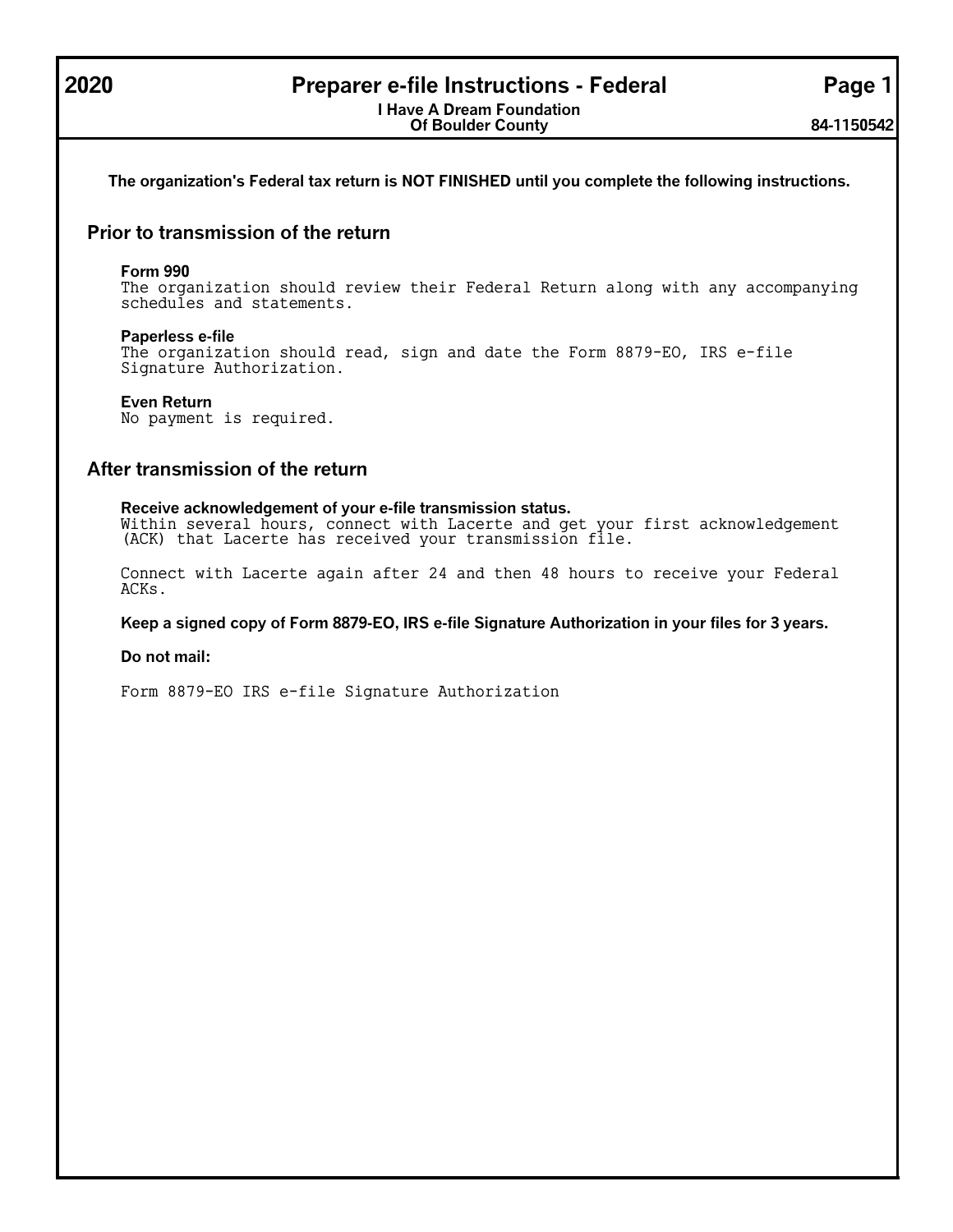### **2020 Preparer e-file Instructions - Federal Page 2**

**I Have A Dream Foundation Of Boulder County 84-1150542**

**The organization's Federal tax return is NOT FINISHED until you complete the following instructions.**

#### **Prior to transmission of the return**

#### **Form 8868**

No signature is required with Form 8868.

#### **Even Return**

No payment is required.

#### **After transmission of the return**

#### **Receive acknowledgement of your e-file transmission status.**

Within several hours, connect with Lacerte and get your first acknowledgement (ACK) that Lacerte has received your transmission file.

Connect with Lacerte again after 24 and then 48 hours to receive your Federal ACKs.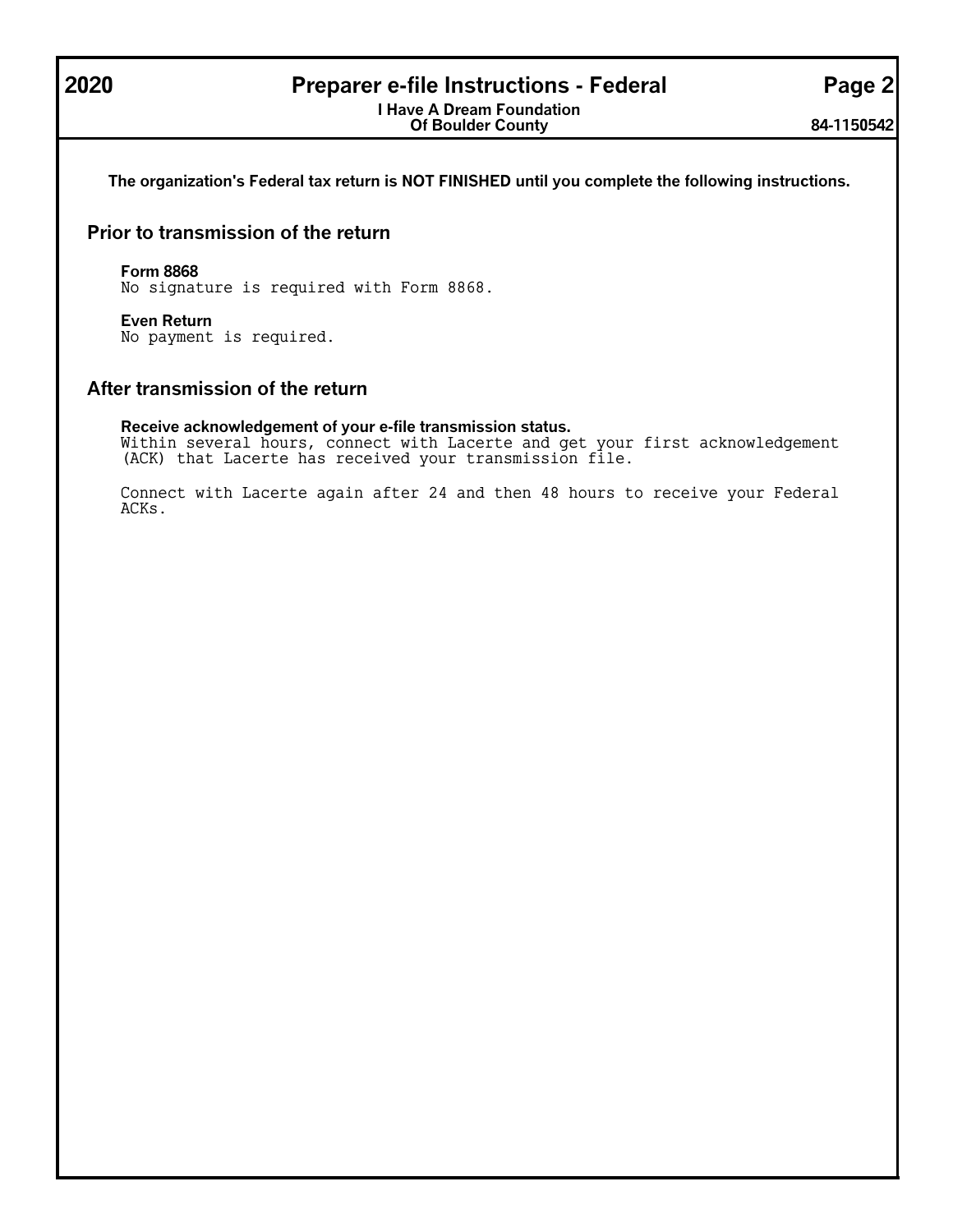| Form 8879-EO                                                                                                                                                      | for an Exempt Organization                                                                                                                                                                                                                                                                                                                                                                                                                                                                                                                                                                                                                                                                                                                                                                                                                                                                                                                                                                                                                                                                                                                        | <b>IRS e-file Signature Authorization</b>                                                                                                            |                                  | OMB No. 1545-0047                     |
|-------------------------------------------------------------------------------------------------------------------------------------------------------------------|---------------------------------------------------------------------------------------------------------------------------------------------------------------------------------------------------------------------------------------------------------------------------------------------------------------------------------------------------------------------------------------------------------------------------------------------------------------------------------------------------------------------------------------------------------------------------------------------------------------------------------------------------------------------------------------------------------------------------------------------------------------------------------------------------------------------------------------------------------------------------------------------------------------------------------------------------------------------------------------------------------------------------------------------------------------------------------------------------------------------------------------------------|------------------------------------------------------------------------------------------------------------------------------------------------------|----------------------------------|---------------------------------------|
| Department of the Treasury<br>Internal Revenue Service                                                                                                            | For calendar year 2020, or fiscal year beginning For calendary paid and ending<br>► Do not send to the IRS. Keep for your records.<br>Go to www.irs.gov/Form8879EO for the latest information.                                                                                                                                                                                                                                                                                                                                                                                                                                                                                                                                                                                                                                                                                                                                                                                                                                                                                                                                                    | , 20                                                                                                                                                 |                                  | 2020                                  |
| Name of exempt organization or person subject to tax<br>I Have A Dream Foundation<br>Of Boulder County                                                            |                                                                                                                                                                                                                                                                                                                                                                                                                                                                                                                                                                                                                                                                                                                                                                                                                                                                                                                                                                                                                                                                                                                                                   |                                                                                                                                                      | 84-1150542                       | Taxpayer identification number        |
| Name and title of officer or person subject to tax                                                                                                                |                                                                                                                                                                                                                                                                                                                                                                                                                                                                                                                                                                                                                                                                                                                                                                                                                                                                                                                                                                                                                                                                                                                                                   |                                                                                                                                                      |                                  |                                       |
| Perla Delgado, Ph.D.<br><b>Part I</b>                                                                                                                             | Type of Return and Return Information (Whole Dollars Only)                                                                                                                                                                                                                                                                                                                                                                                                                                                                                                                                                                                                                                                                                                                                                                                                                                                                                                                                                                                                                                                                                        | CEO                                                                                                                                                  |                                  |                                       |
|                                                                                                                                                                   | Check the box for the return for which you are using this Form 8879-EO and enter the applicable amount, if any, from the return. If you<br>check the box on line 1a, 2a, 3a, 4a, 5a, 6a, or 7a below, and the amount on that line for the return being filed with this form was blank, then<br>leave line 1b, 2b, 3b, 4b, 5b, 6b, or 7b, whichever is applicable, blank (do not enter -0-). But, if you entered -0- on the return, then enter -0- on<br>the applicable line below. Do not complete more than one line in Part I.                                                                                                                                                                                                                                                                                                                                                                                                                                                                                                                                                                                                                  |                                                                                                                                                      |                                  |                                       |
| 1 a Form 990 check here $\ldots$ $\blacktriangleright$ $ X $<br>2a Form 990-EZ check here $\ldots$                                                                | <b>b</b> Total revenue, if any (Form 990, Part VIII, column (A), line $12$ )                                                                                                                                                                                                                                                                                                                                                                                                                                                                                                                                                                                                                                                                                                                                                                                                                                                                                                                                                                                                                                                                      |                                                                                                                                                      | 2 b                              | $1b$ 3, 397, 059.                     |
| 3a Form 1120-POL check here $\dots$ $\blacktriangleright$                                                                                                         |                                                                                                                                                                                                                                                                                                                                                                                                                                                                                                                                                                                                                                                                                                                                                                                                                                                                                                                                                                                                                                                                                                                                                   |                                                                                                                                                      | 3b                               |                                       |
| 4 a Form 990-PF check here $\dots \rightarrow$                                                                                                                    | <b>b</b> Tax based on investment income (Form 990-PF, Part VI, line 5)                                                                                                                                                                                                                                                                                                                                                                                                                                                                                                                                                                                                                                                                                                                                                                                                                                                                                                                                                                                                                                                                            |                                                                                                                                                      | 4 b                              |                                       |
| 5 a Form 8868 check here $\ldots \blacktriangleright$<br>6 a Form 990-T check here $\ldots$                                                                       |                                                                                                                                                                                                                                                                                                                                                                                                                                                                                                                                                                                                                                                                                                                                                                                                                                                                                                                                                                                                                                                                                                                                                   |                                                                                                                                                      | 5 b<br>6b                        |                                       |
| 7 a Form 4720 check here $\ldots$                                                                                                                                 |                                                                                                                                                                                                                                                                                                                                                                                                                                                                                                                                                                                                                                                                                                                                                                                                                                                                                                                                                                                                                                                                                                                                                   |                                                                                                                                                      | 7 b                              |                                       |
|                                                                                                                                                                   |                                                                                                                                                                                                                                                                                                                                                                                                                                                                                                                                                                                                                                                                                                                                                                                                                                                                                                                                                                                                                                                                                                                                                   |                                                                                                                                                      |                                  |                                       |
| ∣Part II l                                                                                                                                                        | Declaration and Signature Authorization of Officer or Person Subject to Tax                                                                                                                                                                                                                                                                                                                                                                                                                                                                                                                                                                                                                                                                                                                                                                                                                                                                                                                                                                                                                                                                       |                                                                                                                                                      |                                  |                                       |
| Under penalties of perjury, I declare that<br>(name of organization)                                                                                              | $ X $ I am an officer of the above organization or $ $ I am a person subject to tax with respect to                                                                                                                                                                                                                                                                                                                                                                                                                                                                                                                                                                                                                                                                                                                                                                                                                                                                                                                                                                                                                                               | , (EIN)                                                                                                                                              |                                  |                                       |
|                                                                                                                                                                   |                                                                                                                                                                                                                                                                                                                                                                                                                                                                                                                                                                                                                                                                                                                                                                                                                                                                                                                                                                                                                                                                                                                                                   | electronic return. I consent to allow my intermediate service provider, transmitter, or electronic return originator (ERO) to send the return to the |                                  |                                       |
|                                                                                                                                                                   | IRS and to receive from the IRS (a) an acknowledgement of receipt or reason for rejection of the transmission, (b) the reason for any delay in<br>processing the return or refund, and (c) the date of any refund. If applicable, I authorize the U.S. Treasury and its designated Financial Agent to<br>initiate an electronic funds withdrawal (direct debit) entry to the financial institution account indicated in the tax preparation software for payment<br>of the federal taxes owed on this return, and the financial institution to debit the entry to this account. To revoke a payment, I must contact the<br>U.S. Treasury Financial Agent at 1-888-353-4537 no later than 2 business days prior to the payment (settlement) date. I also authorize the<br>financial institutions involved in the processing of the electronic payment of taxes to receive confidential information necessary to answer<br>inquiries and resolve issues related to the payment. I have selected a personal identification number (PIN) as my signature for the electronic<br>return and, if applicable, the consent to electronic funds withdrawal. |                                                                                                                                                      |                                  |                                       |
|                                                                                                                                                                   |                                                                                                                                                                                                                                                                                                                                                                                                                                                                                                                                                                                                                                                                                                                                                                                                                                                                                                                                                                                                                                                                                                                                                   |                                                                                                                                                      |                                  |                                       |
| authorize                                                                                                                                                         | HAYNIE & COMPANY<br><b>ERO</b> firm name                                                                                                                                                                                                                                                                                                                                                                                                                                                                                                                                                                                                                                                                                                                                                                                                                                                                                                                                                                                                                                                                                                          | to enter my PIN                                                                                                                                      | 40560<br>Enter five numbers, but | as my signature                       |
| disclosure consent screen.                                                                                                                                        | on the tax year 2020 electronically filed return. If I have indicated within this return that a copy of the return is being filed with a state agency<br>(ies) requiating charities as part of the IRS Fed/State program, I also authorize the aforementioned ERO to enter my PIN on the return's                                                                                                                                                                                                                                                                                                                                                                                                                                                                                                                                                                                                                                                                                                                                                                                                                                                 |                                                                                                                                                      |                                  |                                       |
|                                                                                                                                                                   | As an officer or person subject to tax with respect to the organization, I will enter my PIN as my signature on the tax year 2020<br>electronically filed return. If I have indicated within this return that a copy of the return is being filed with a state agency(ies) regulating charities as part of the IRS Fed/State program, I will enter my) PIN on the r                                                                                                                                                                                                                                                                                                                                                                                                                                                                                                                                                                                                                                                                                                                                                                               |                                                                                                                                                      |                                  |                                       |
|                                                                                                                                                                   |                                                                                                                                                                                                                                                                                                                                                                                                                                                                                                                                                                                                                                                                                                                                                                                                                                                                                                                                                                                                                                                                                                                                                   | Date $\blacktriangleright$                                                                                                                           | 11/10/2021                       |                                       |
|                                                                                                                                                                   |                                                                                                                                                                                                                                                                                                                                                                                                                                                                                                                                                                                                                                                                                                                                                                                                                                                                                                                                                                                                                                                                                                                                                   |                                                                                                                                                      |                                  |                                       |
|                                                                                                                                                                   |                                                                                                                                                                                                                                                                                                                                                                                                                                                                                                                                                                                                                                                                                                                                                                                                                                                                                                                                                                                                                                                                                                                                                   |                                                                                                                                                      |                                  |                                       |
|                                                                                                                                                                   | <b>ERO's EFIN/PIN.</b> Enter your six-digit electronic filing identification                                                                                                                                                                                                                                                                                                                                                                                                                                                                                                                                                                                                                                                                                                                                                                                                                                                                                                                                                                                                                                                                      |                                                                                                                                                      |                                  | 87573912345<br>Do not enter all zeros |
| PIN: check one box only<br>Signature of officer or person subject to tax ►<br><b>Part III Certification and Authentication</b><br>Providers for Business Returns. | I certify that the above numeric entry is my PIN, which is my signature on the 2020 electronically filed return indicated above. I confirm that<br>I am submitting this return in accordance with the requirements of Pub. 4163, Modernized e-File (MeF) Information for Authorized IRS e-file                                                                                                                                                                                                                                                                                                                                                                                                                                                                                                                                                                                                                                                                                                                                                                                                                                                    |                                                                                                                                                      |                                  |                                       |

**ERO Must Retain This Form** ' **See Instructions Do Not Submit This Form to the IRS Unless Requested To Do So**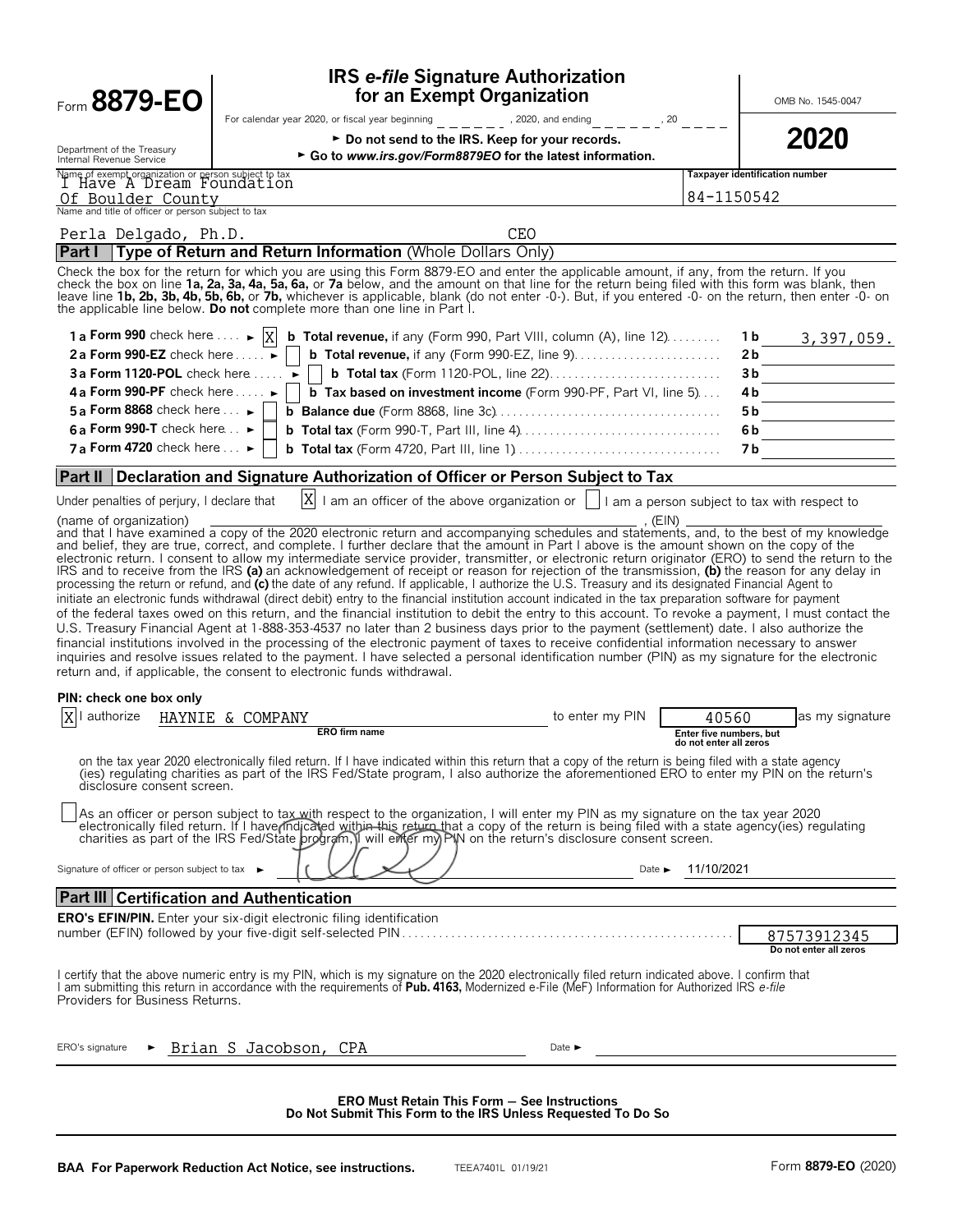| Form $990$ |  |
|------------|--|
|            |  |

### **Return of Organization Exempt From Income Tax 2020**

**Under section 501(c), 527, or 4947(a)(1) of the Internal Revenue Code (except private foundations)**

Department of the Treasury **and County of the Treasury and County of the County of the County of the County of County of the Donot enter social security numbers on this form as it may be made public. County the Treasury C** 

OMB No. 1545-0047

|                                        |          | Internal Revenue Service       |                                                                                                                                                                                                             |            | $\triangleright$ Go to www.irs.gov/Form990 for instructions and the latest information. |              |               |                      |                    |                                                                                        |                 | <b>IIIPPECUOLI</b>                                                                                                                                                                                                                |
|----------------------------------------|----------|--------------------------------|-------------------------------------------------------------------------------------------------------------------------------------------------------------------------------------------------------------|------------|-----------------------------------------------------------------------------------------|--------------|---------------|----------------------|--------------------|----------------------------------------------------------------------------------------|-----------------|-----------------------------------------------------------------------------------------------------------------------------------------------------------------------------------------------------------------------------------|
| А                                      |          |                                | For the 2020 calendar year, or tax year beginning                                                                                                                                                           |            |                                                                                         |              |               | , 2020, and ending   |                    |                                                                                        |                 | , 20                                                                                                                                                                                                                              |
| В                                      |          | Check if applicable:           | C                                                                                                                                                                                                           |            |                                                                                         |              |               |                      |                    |                                                                                        |                 | D Employer identification number                                                                                                                                                                                                  |
|                                        |          | Address change                 | I Have A Dream Foundation                                                                                                                                                                                   |            |                                                                                         |              |               |                      |                    |                                                                                        | 84-1150542      |                                                                                                                                                                                                                                   |
|                                        |          | Name change                    | Of Boulder County                                                                                                                                                                                           |            |                                                                                         |              |               |                      |                    | E Telephone number                                                                     |                 |                                                                                                                                                                                                                                   |
|                                        |          | Initial return                 | 5390 Manhattan Circle #200                                                                                                                                                                                  |            |                                                                                         |              |               |                      |                    |                                                                                        |                 | 303-444-3636                                                                                                                                                                                                                      |
|                                        |          | Final return/terminated        | Boulder, CO 80303                                                                                                                                                                                           |            |                                                                                         |              |               |                      |                    |                                                                                        |                 |                                                                                                                                                                                                                                   |
|                                        |          | Amended return                 |                                                                                                                                                                                                             |            |                                                                                         |              |               |                      |                    | G Gross receipts $\sqrt{5}$                                                            |                 | 3,455,494.                                                                                                                                                                                                                        |
|                                        |          | Application pending            | F Name and address of principal officer:                                                                                                                                                                    |            |                                                                                         |              |               |                      |                    | H(a) Is this a group return for subordinates?                                          |                 | Yes<br>$X_{\text{No}}$                                                                                                                                                                                                            |
|                                        |          |                                | Same As C Above                                                                                                                                                                                             |            |                                                                                         |              |               |                      |                    |                                                                                        |                 | Yes<br><b>No</b>                                                                                                                                                                                                                  |
|                                        |          |                                | $X$ 501(c)(3)                                                                                                                                                                                               |            |                                                                                         |              |               | 527                  |                    | <b>H(b)</b> Are all subordinates included?<br>If "No," attach a list. See instructions |                 |                                                                                                                                                                                                                                   |
|                                        |          | Tax-exempt status:             |                                                                                                                                                                                                             | $501(c)$ ( | $\rightarrow$                                                                           | (insert no.) | 4947(a)(1) or |                      |                    |                                                                                        |                 |                                                                                                                                                                                                                                   |
| J                                      |          | Website: $\blacktriangleright$ | www.ihaveadreamboulder.org                                                                                                                                                                                  |            |                                                                                         |              |               |                      |                    | $H(c)$ Group exemption number $\blacktriangleright$                                    |                 |                                                                                                                                                                                                                                   |
| Κ                                      |          | Form of organization:          | X Corporation                                                                                                                                                                                               | Trust      | Association                                                                             | Other        |               | L Year of formation: | 1990               |                                                                                        |                 | M State of legal domicile: CO                                                                                                                                                                                                     |
|                                        | Part I   | Summary                        |                                                                                                                                                                                                             |            |                                                                                         |              |               |                      |                    |                                                                                        |                 |                                                                                                                                                                                                                                   |
|                                        | 1        |                                | Briefly describe the organization's mission or most significant activities: To empower children from                                                                                                        |            |                                                                                         |              |               |                      |                    |                                                                                        |                 |                                                                                                                                                                                                                                   |
|                                        |          |                                |                                                                                                                                                                                                             |            |                                                                                         |              |               |                      |                    |                                                                                        |                 | under-resourced communities to succeed in school, college, and career by providing                                                                                                                                                |
|                                        |          |                                | academic, social, and emotional support from elementary school through college,                                                                                                                             |            |                                                                                         |              |               |                      |                    |                                                                                        |                 |                                                                                                                                                                                                                                   |
|                                        |          |                                | along with a post-secondary tuition assistance scholarship.                                                                                                                                                 |            |                                                                                         |              |               |                      |                    |                                                                                        |                 |                                                                                                                                                                                                                                   |
|                                        | 2<br>3   |                                | Check this box $\blacktriangleright$   if the organization discontinued its operations or disposed of more than 25% of its net assets.<br>Number of voting members of the governing body (Part VI, line 1a) |            |                                                                                         |              |               |                      |                    |                                                                                        |                 |                                                                                                                                                                                                                                   |
|                                        | 4        |                                | Number of independent voting members of the governing body (Part VI, line 1b)                                                                                                                               |            |                                                                                         |              |               |                      |                    |                                                                                        | 3<br>4          | 22<br>22                                                                                                                                                                                                                          |
|                                        | 5        |                                | Total number of individuals employed in calendar year 2020 (Part V, line 2a)                                                                                                                                |            |                                                                                         |              |               |                      |                    |                                                                                        | 5               | 52                                                                                                                                                                                                                                |
|                                        |          |                                |                                                                                                                                                                                                             |            |                                                                                         |              |               |                      |                    |                                                                                        | $6\overline{6}$ | 357                                                                                                                                                                                                                               |
| <b>Activities &amp; Governance</b>     |          |                                |                                                                                                                                                                                                             |            |                                                                                         |              |               |                      |                    |                                                                                        | 7a              | 0.                                                                                                                                                                                                                                |
|                                        |          |                                | <b>b</b> Net unrelated business taxable income from Form 990-T, Part I, line 11                                                                                                                             |            |                                                                                         |              |               |                      |                    |                                                                                        | 7b              | $0$ .                                                                                                                                                                                                                             |
|                                        |          |                                |                                                                                                                                                                                                             |            |                                                                                         |              |               |                      |                    | <b>Prior Year</b>                                                                      |                 | <b>Current Year</b>                                                                                                                                                                                                               |
|                                        | 8        |                                |                                                                                                                                                                                                             |            |                                                                                         |              |               |                      |                    | $\overline{4}$ , 689, 779.                                                             |                 | 3,068,039.                                                                                                                                                                                                                        |
| Revenue                                | 9        |                                |                                                                                                                                                                                                             |            |                                                                                         |              |               |                      |                    |                                                                                        |                 |                                                                                                                                                                                                                                   |
|                                        | 10       |                                |                                                                                                                                                                                                             |            |                                                                                         |              |               |                      |                    | 180, 374.                                                                              |                 | 228, 710.                                                                                                                                                                                                                         |
|                                        | 11       |                                | Other revenue (Part VIII, column (A), lines 5, 6d, 8c, 9c, 10c, and 11e)                                                                                                                                    |            |                                                                                         |              |               |                      |                    | 329, 131.                                                                              |                 | 100, 310.                                                                                                                                                                                                                         |
|                                        | 12       |                                | Total revenue - add lines 8 through 11 (must equal Part VIII, column (A), line 12)                                                                                                                          |            |                                                                                         |              |               |                      |                    | 5, 199, 284.                                                                           |                 | 3,397,059.                                                                                                                                                                                                                        |
|                                        | 13       |                                | Grants and similar amounts paid (Part IX, column (A), lines 1-3)                                                                                                                                            |            |                                                                                         |              |               |                      |                    | 329,987.                                                                               |                 | 477,687.                                                                                                                                                                                                                          |
|                                        | 14       |                                | Benefits paid to or for members (Part IX, column (A), line 4)                                                                                                                                               |            |                                                                                         |              |               |                      |                    |                                                                                        |                 |                                                                                                                                                                                                                                   |
|                                        | 15       |                                | Salaries, other compensation, employee benefits (Part IX, column (A), lines 5-10)                                                                                                                           |            |                                                                                         |              |               |                      |                    | 2,288,217.                                                                             |                 | 2,269,189.                                                                                                                                                                                                                        |
| Expenses                               |          |                                |                                                                                                                                                                                                             |            |                                                                                         |              |               |                      |                    |                                                                                        |                 |                                                                                                                                                                                                                                   |
|                                        |          |                                |                                                                                                                                                                                                             |            |                                                                                         |              |               |                      |                    |                                                                                        |                 |                                                                                                                                                                                                                                   |
|                                        |          |                                | <b>b</b> Total fundraising expenses (Part IX, column (D), line 25) $\blacktriangleright$                                                                                                                    |            |                                                                                         |              |               | 164,226.             |                    |                                                                                        |                 |                                                                                                                                                                                                                                   |
|                                        |          |                                | 17 Other expenses (Part IX, column (A), lines 11a-11d, 11f-24e)                                                                                                                                             |            |                                                                                         |              |               |                      |                    | 1,258,334.                                                                             |                 | 981, 127.                                                                                                                                                                                                                         |
|                                        | 18       |                                | Total expenses. Add lines 13-17 (must equal Part IX, column (A), line 25)                                                                                                                                   |            |                                                                                         |              |               |                      |                    | 3,876,538.                                                                             |                 | 3,728,003.                                                                                                                                                                                                                        |
|                                        | 19       |                                | Revenue less expenses. Subtract line 18 from line 12                                                                                                                                                        |            |                                                                                         |              |               |                      |                    | 1,322,746.                                                                             |                 | $-330,944.$                                                                                                                                                                                                                       |
|                                        |          |                                |                                                                                                                                                                                                             |            |                                                                                         |              |               |                      |                    | <b>Beginning of Current Year</b>                                                       |                 | <b>End of Year</b>                                                                                                                                                                                                                |
| <b>Net Assets or<br/>Fund Balances</b> | 20       |                                |                                                                                                                                                                                                             |            |                                                                                         |              |               |                      |                    | 12,850,293.                                                                            |                 | 13, 369, 722.                                                                                                                                                                                                                     |
|                                        | 21       |                                |                                                                                                                                                                                                             |            |                                                                                         |              |               |                      |                    | 609,542.                                                                               |                 | 1,109,387.                                                                                                                                                                                                                        |
|                                        | 22       |                                | Net assets or fund balances. Subtract line 21 from line 20                                                                                                                                                  |            |                                                                                         |              |               |                      |                    | 12,240,751.                                                                            |                 | 12,260,335.                                                                                                                                                                                                                       |
|                                        | Part II  | Sigpature Block                |                                                                                                                                                                                                             |            |                                                                                         |              |               |                      |                    |                                                                                        |                 |                                                                                                                                                                                                                                   |
|                                        |          |                                |                                                                                                                                                                                                             |            |                                                                                         |              |               |                      |                    |                                                                                        |                 | Under penalties of perjury II declare that I have examined IniSveturn, including accompanying schedules and statements, and to the best of my knowledge and belief, it is true, correct, and<br>complete. Declaration of preparer |
|                                        |          |                                |                                                                                                                                                                                                             |            |                                                                                         |              |               |                      |                    |                                                                                        |                 |                                                                                                                                                                                                                                   |
|                                        |          |                                |                                                                                                                                                                                                             |            |                                                                                         |              |               |                      |                    | 11/10/2021                                                                             |                 |                                                                                                                                                                                                                                   |
| Sign                                   |          |                                | Signature of officer                                                                                                                                                                                        |            |                                                                                         |              |               |                      | Date               |                                                                                        |                 |                                                                                                                                                                                                                                   |
| Here                                   |          |                                | Perla Delgado, Ph.D.                                                                                                                                                                                        |            |                                                                                         |              |               |                      | <b>CEO</b>         |                                                                                        |                 |                                                                                                                                                                                                                                   |
|                                        |          |                                | Type or print name and title                                                                                                                                                                                |            |                                                                                         |              |               |                      |                    |                                                                                        |                 |                                                                                                                                                                                                                                   |
|                                        |          |                                | Print/Type preparer's name                                                                                                                                                                                  |            | Preparer's signature                                                                    |              |               | Date                 |                    | Check                                                                                  | if              | PTIN                                                                                                                                                                                                                              |
| Paid                                   |          |                                | Brian S Jacobson,                                                                                                                                                                                           | CPA        | Brian S Jacobson, CPA                                                                   |              |               |                      |                    | self-employed                                                                          |                 | P00668876                                                                                                                                                                                                                         |
|                                        | Preparer | Firm's name                    | ► HAYNIE &                                                                                                                                                                                                  | COMPANY    |                                                                                         |              |               |                      |                    |                                                                                        |                 |                                                                                                                                                                                                                                   |
|                                        | Use Only | Firm's address                 | ▶ 1785 WEST 2300 SOUTH                                                                                                                                                                                      |            |                                                                                         |              |               |                      |                    | Firm's $EIN$                                                                           |                 | 87-0325228                                                                                                                                                                                                                        |
|                                        |          |                                |                                                                                                                                                                                                             |            | SALT LAKE CITY, UT 84119                                                                |              |               |                      |                    | Phone no.                                                                              |                 | 801-972-4800                                                                                                                                                                                                                      |
|                                        |          |                                | May the IRS discuss this return with the preparer shown above? See instructions                                                                                                                             |            |                                                                                         |              |               |                      |                    |                                                                                        |                 | X<br>Yes<br>No                                                                                                                                                                                                                    |
|                                        |          |                                | BAA For Paperwork Reduction Act Notice, see the separate instructions.                                                                                                                                      |            |                                                                                         |              |               |                      | TEEA0101L 01/19/21 |                                                                                        |                 | Form 990 (2020)                                                                                                                                                                                                                   |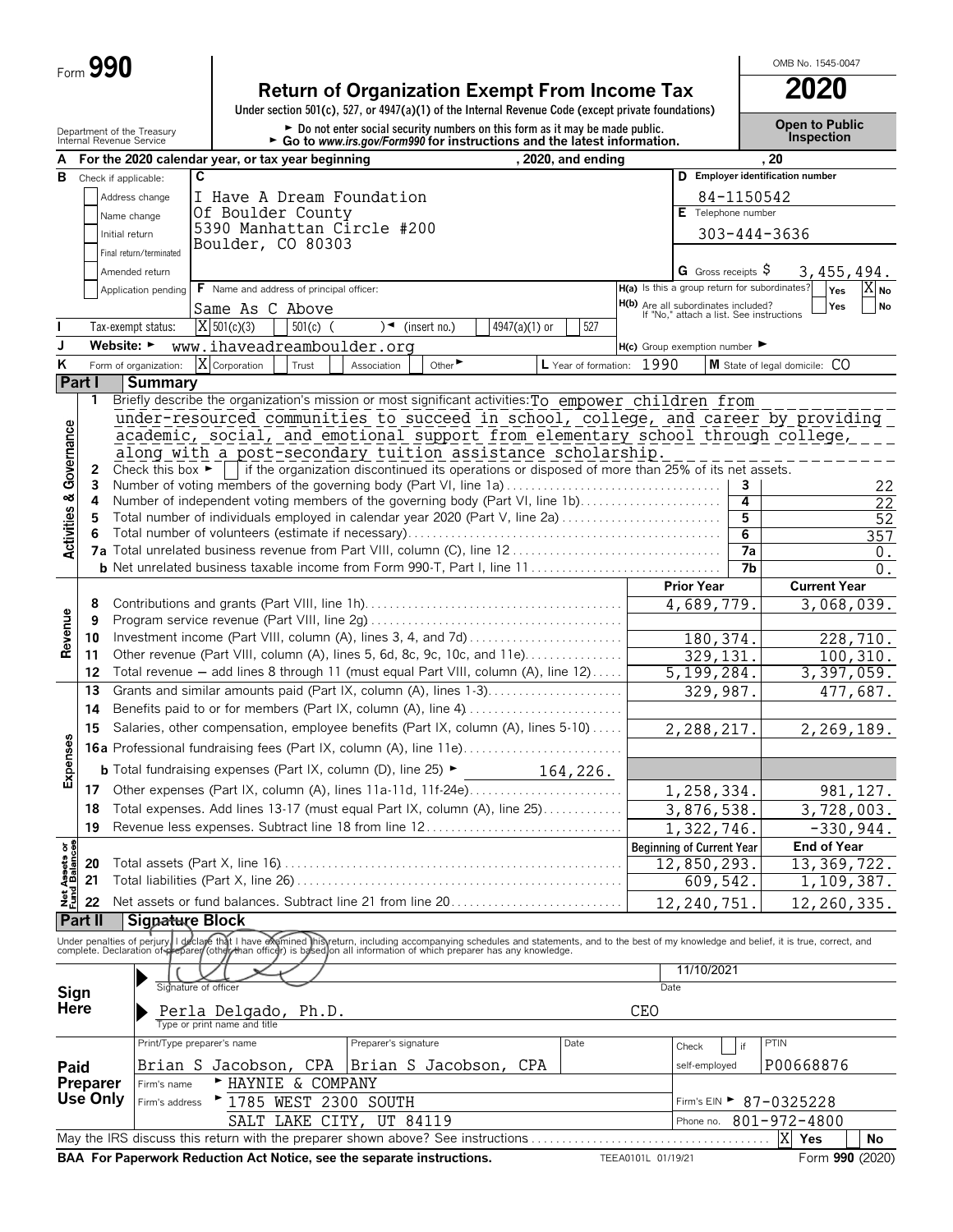|                 | Form 990 (2020) I Have A Dream Foundation               |                                                                                                                                          | 84-1150542    | Page 2          |
|-----------------|---------------------------------------------------------|------------------------------------------------------------------------------------------------------------------------------------------|---------------|-----------------|
| <b>Part III</b> |                                                         | <b>Statement of Program Service Accomplishments</b>                                                                                      |               |                 |
|                 |                                                         |                                                                                                                                          |               |                 |
| 1               | Briefly describe the organization's mission:            |                                                                                                                                          |               |                 |
|                 |                                                         | To empower children from under-resourced communities to succeed in school, college,                                                      |               |                 |
|                 |                                                         | and career by providing academic, social, and emotional support from elementary                                                          |               |                 |
|                 |                                                         | school through college, along with a post-secondary tuition assistance scholarship.                                                      |               |                 |
|                 |                                                         | 2 Did the organization undertake any significant program services during the year which were not listed on the prior                     |               |                 |
|                 | Form 990 or 990-EZ?                                     |                                                                                                                                          |               | Χ<br>Yes<br>No  |
|                 | If "Yes," describe these new services on Schedule O.    |                                                                                                                                          |               |                 |
| 3               |                                                         | Did the organization cease conducting, or make significant changes in how it conducts, any program services?                             |               | Yes<br>No       |
|                 | If "Yes," describe these changes on Schedule O.         |                                                                                                                                          |               |                 |
|                 |                                                         | 4 Describe the organization's program service accomplishments for each of its three largest program services, as measured by expenses.   |               |                 |
|                 | and revenue, if any, for each program service reported. | Section 501(c)(3) and 501(c)(4) organizations are required to report the amount of grants and allocations to others, the total expenses, |               |                 |
|                 |                                                         |                                                                                                                                          |               |                 |
|                 | 4a (Code:                                               | ) (Expenses $\frac{1}{2}$ 3, 017, 277, including grants of $\frac{1}{2}$                                                                 | ) (Revenue \$ |                 |
|                 |                                                         | Providing financial, emotional and academic support to students in Boulder County                                                        |               |                 |
|                 |                                                         | through mentoring, tutoring and college scholarships. __________________________                                                         |               |                 |
|                 |                                                         | ___________                                                                                                                              |               |                 |
|                 |                                                         |                                                                                                                                          |               |                 |
|                 |                                                         |                                                                                                                                          |               |                 |
|                 |                                                         |                                                                                                                                          |               |                 |
|                 |                                                         |                                                                                                                                          |               |                 |
|                 |                                                         |                                                                                                                                          |               |                 |
|                 |                                                         |                                                                                                                                          |               |                 |
|                 |                                                         |                                                                                                                                          |               |                 |
|                 |                                                         |                                                                                                                                          |               |                 |
|                 |                                                         |                                                                                                                                          |               |                 |
|                 |                                                         |                                                                                                                                          |               |                 |
|                 |                                                         |                                                                                                                                          |               |                 |
|                 |                                                         |                                                                                                                                          |               |                 |
|                 |                                                         |                                                                                                                                          |               |                 |
|                 |                                                         |                                                                                                                                          |               |                 |
|                 |                                                         |                                                                                                                                          |               |                 |
|                 |                                                         |                                                                                                                                          |               |                 |
|                 |                                                         |                                                                                                                                          |               |                 |
|                 |                                                         |                                                                                                                                          |               |                 |
|                 |                                                         |                                                                                                                                          |               |                 |
|                 |                                                         |                                                                                                                                          |               |                 |
|                 |                                                         |                                                                                                                                          |               |                 |
|                 | ) (Expenses \$<br>$4c$ (Code:                           | including grants of $\sharp$                                                                                                             | ) (Revenue \$ |                 |
|                 |                                                         |                                                                                                                                          |               |                 |
|                 |                                                         |                                                                                                                                          |               |                 |
|                 |                                                         |                                                                                                                                          |               |                 |
|                 |                                                         |                                                                                                                                          |               |                 |
|                 |                                                         |                                                                                                                                          |               |                 |
|                 |                                                         |                                                                                                                                          |               |                 |
|                 |                                                         |                                                                                                                                          |               |                 |
|                 |                                                         |                                                                                                                                          |               |                 |
|                 |                                                         |                                                                                                                                          |               |                 |
|                 |                                                         |                                                                                                                                          |               |                 |
|                 |                                                         |                                                                                                                                          |               |                 |
|                 | 4d Other program services (Describe on Schedule O.)     |                                                                                                                                          |               |                 |
|                 | \$<br>(Expenses                                         | including grants of<br>) (Revenue \$<br>Ş                                                                                                |               |                 |
|                 | 4e Total program service expenses                       | 3,017,277.                                                                                                                               |               |                 |
| <b>BAA</b>      |                                                         | TEEA0102L 10/07/20                                                                                                                       |               | Form 990 (2020) |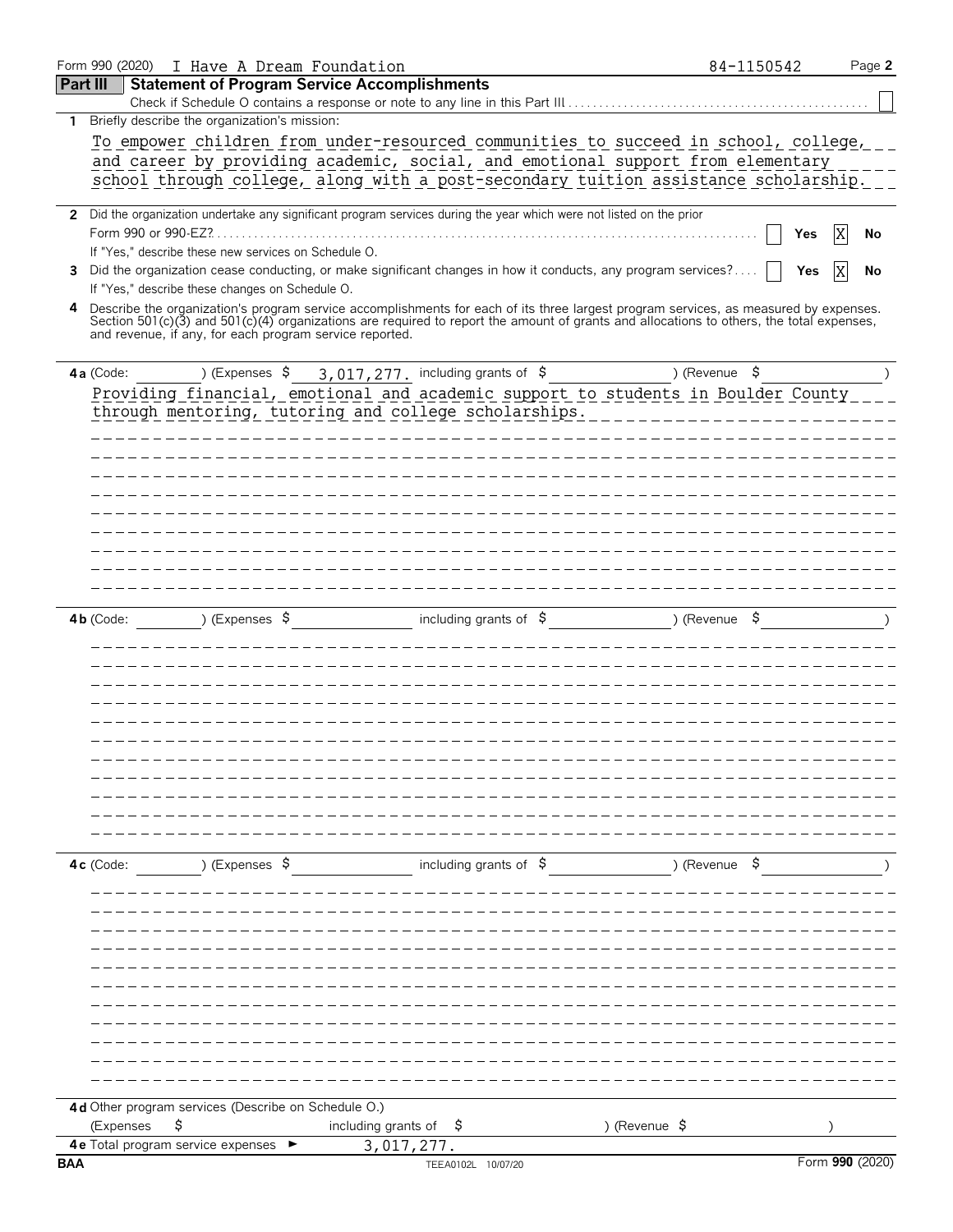Form 990 (2020) I Have A Dream Foundation 84-1150542 Page **3** I Have A Dream Foundation 84-1150542

|            | <b>Checklist of Required Schedules</b><br>Part IV                                                                                                                                                                                                   |                 |             |                 |
|------------|-----------------------------------------------------------------------------------------------------------------------------------------------------------------------------------------------------------------------------------------------------|-----------------|-------------|-----------------|
|            | Is the organization described in section 501(c)(3) or 4947(a)(1) (other than a private foundation)? If 'Yes,' complete                                                                                                                              |                 | Yes         | No              |
|            |                                                                                                                                                                                                                                                     | $\mathbf{1}$    | X           |                 |
| 2          | Is the organization required to complete Schedule B, Schedule of Contributors See instructions?                                                                                                                                                     | $\overline{2}$  | $\mathbf X$ |                 |
| 3          | Did the organization engage in direct or indirect political campaign activities on behalf of or in opposition to candidates                                                                                                                         | 3               |             | Χ               |
|            | Section 501(c)(3) organizations. Did the organization engage in lobbying activities, or have a section 501(h) election in effect during the tax year? If 'Yes,' complete Schedule C, Part II                                                        | 4               |             | Χ               |
| 5.         | Is the organization a section 501(c)(4), 501(c)(5), or 501(c)(6) organization that receives membership dues, assessments, or similar amounts as defined in Revenue Procedure 98-19? If 'Yes,' complete Schedule C, Part III                         | 5               |             | Χ               |
| 6          | Did the organization maintain any donor advised funds or any similar funds or accounts for which donors have the right<br>to provide advice on the distribution or investment of amounts in such funds or accounts? If 'Yes,' complete Schedule D,  | 6               |             | Χ               |
| 7          | Did the organization receive or hold a conservation easement, including easements to preserve open space, the                                                                                                                                       | $\overline{7}$  |             | Χ               |
| 8          | Did the organization maintain collections of works of art, historical treasures, or other similar assets? If 'Yes,'                                                                                                                                 | 8               |             | X               |
| 9          | Did the organization report an amount in Part X, line 21, for escrow or custodial account liability, serve as a custodian<br>for amounts not listed in Part X; or provide credit counseling, debt management, credit repair, or debt negotiation    | 9               |             | X               |
| 10         | Did the organization, directly or through a related organization, hold assets in donor-restricted endowments                                                                                                                                        | 10              |             | Χ               |
| 11         | If the organization's answer to any of the following questions is 'Yes', then complete Schedule D, Parts VI, VII, VIII, IX,<br>or X as applicable.                                                                                                  |                 |             |                 |
|            | a Did the organization report an amount for land, buildings, and equipment in Part X, line 10? If 'Yes,' complete Schedule                                                                                                                          | 11 a            | X           |                 |
|            | <b>b</b> Did the organization report an amount for investments – other securities in Part X, line 12, that is 5% or more of its total                                                                                                               | 11 <sub>b</sub> | Χ           |                 |
|            | c Did the organization report an amount for investments - program related in Part X, line 13, that is 5% or more of its total                                                                                                                       | 11c             |             | Χ               |
|            | d Did the organization report an amount for other assets in Part X, line 15, that is 5% or more of its total assets reported                                                                                                                        | 11d             |             | Χ               |
|            | e Did the organization report an amount for other liabilities in Part X, line 25? If 'Yes,' complete Schedule D, Part X                                                                                                                             | 11 e            | X           |                 |
|            | f Did the organization's separate or consolidated financial statements for the tax year include a footnote that addresses<br>the organization's liability for uncertain tax positions under FIN 48 (ASC 740)? If 'Yes,' complete Schedule D, Part X | 11 f            | X           |                 |
|            | 12 a Did the organization obtain separate, independent audited financial statements for the tax year? If 'Yes,' complete                                                                                                                            | 12a             | X           |                 |
|            | <b>b</b> Was the organization included in consolidated, independent audited financial statements for the tax year? If 'Yes,' and                                                                                                                    | 12 <sub>b</sub> |             | Χ               |
|            |                                                                                                                                                                                                                                                     | 13              |             | X               |
|            | 14a Did the organization maintain an office, employees, or agents outside of the United States?                                                                                                                                                     | 14a             |             | X               |
|            | <b>b</b> Did the organization have aggregate revenues or expenses of more than \$10,000 from grantmaking, fundraising,<br>business, investment, and program service activities outside the United States, or aggregate foreign investments valued   | 14b             |             | X               |
|            | 15 Did the organization report on Part IX, column (A), line 3, more than \$5,000 of grants or other assistance to or for any foreign organization? If 'Yes,' complete Schedule F, Parts II and IV                                                   | 15              |             | Χ               |
|            | 16 Did the organization report on Part IX, column (A), line 3, more than \$5,000 of aggregate grants or other assistance to<br>or for foreign individuals? If 'Yes,' complete Schedule F, Parts III and IV                                          | 16              |             | Χ               |
|            | 17 Did the organization report a total of more than \$15,000 of expenses for professional fundraising services on Part IX,<br>column (A), lines 6 and 11e? If 'Yes,' complete Schedule G, Part I See instructions                                   | 17              |             | Χ               |
|            | 18 Did the organization report more than \$15,000 total of fundraising event gross income and contributions on Part VIII,                                                                                                                           | 18              | Χ           |                 |
|            | 19 Did the organization report more than \$15,000 of gross income from gaming activities on Part VIII, line 9a? If 'Yes,'                                                                                                                           | 19              |             | Χ               |
|            |                                                                                                                                                                                                                                                     | 20a             |             | Χ               |
|            | <b>b</b> If 'Yes' to line 20a, did the organization attach a copy of its audited financial statements to this return?                                                                                                                               | 20 <sub>b</sub> |             |                 |
|            | 21 Did the organization report more than \$5,000 of grants or other assistance to any domestic organization or                                                                                                                                      | 21              |             | X               |
| <b>BAA</b> | TEEA0103L 10/07/20                                                                                                                                                                                                                                  |                 |             | Form 990 (2020) |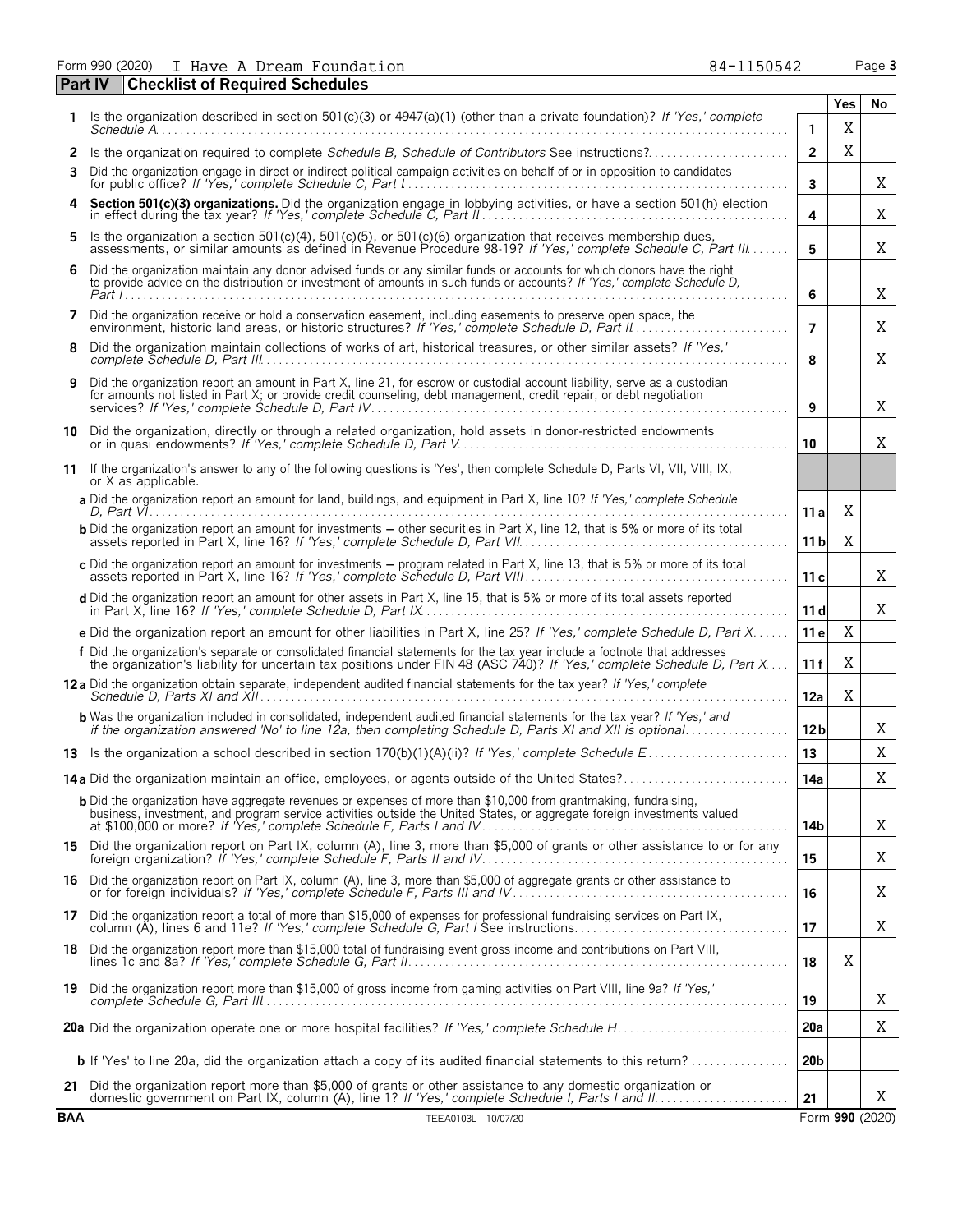Form 990 (2020) I Have A Dream Foundation 84-1150542 Page **4** I Have A Dream Foundation 84-1150542

|            | <b>Checklist of Required Schedules</b> (continued)<br>  Part IV                                                                                                                                                                                                                                                                       |                 |                 |                |
|------------|---------------------------------------------------------------------------------------------------------------------------------------------------------------------------------------------------------------------------------------------------------------------------------------------------------------------------------------|-----------------|-----------------|----------------|
|            |                                                                                                                                                                                                                                                                                                                                       |                 | <b>Yes</b>      | No             |
|            | 22 Did the organization report more than \$5,000 of grants or other assistance to or for domestic individuals on Part IX,                                                                                                                                                                                                             | 22              | X               |                |
|            | 23 Did the organization answer 'Yes' to Part VII, Section A, line 3, 4, or 5 about compensation of the organization's current<br>and former officers, directors, trustees, key employees, and highest compensated employees? If 'Yes,' complete                                                                                       | 23              | X               |                |
|            | 24 a Did the organization have a tax-exempt bond issue with an outstanding principal amount of more than \$100,000 as of the last day of the year, that was issued after December 31, 2002? If 'Yes,' answer lines 24b through                                                                                                        | 24a             |                 | X              |
|            | <b>b</b> Did the organization invest any proceeds of tax-exempt bonds beyond a temporary period exception?                                                                                                                                                                                                                            | 24 <sub>b</sub> |                 |                |
|            | c Did the organization maintain an escrow account other than a refunding escrow at any time during the year to defease                                                                                                                                                                                                                | 24c             |                 |                |
|            | d Did the organization act as an 'on behalf of' issuer for bonds outstanding at any time during the year?                                                                                                                                                                                                                             | 24d             |                 |                |
|            | 25 a Section 501(c)(3), 501(c)(4), and 501(c)(29) organizations. Did the organization engage in an excess benefit                                                                                                                                                                                                                     | 25a             |                 | X              |
|            | <b>b</b> Is the organization aware that it engaged in an excess benefit transaction with a disqualified person in a prior year, and<br>that the transaction has not been reported on any of the organization's prior Forms 990 or 990-EZ? If 'Yes,' complete                                                                          | 25 <sub>b</sub> |                 | X              |
|            | 26 Did the organization report any amount on Part X, line 5 or 22, for receivables from or payables to any current or<br>former officer, director, trustee, key employee, creator or founder, substantial contributor, or 35% controlled entity<br>or family member of any of these persons? If 'Yes,' complete Schedule L, Part II   | 26              |                 | Χ              |
| 27         | Did the organization provide a grant or other assistance to any current or former officer, director, trustee, key<br>employee, creator or founder, substantial contributor or employee thereof, a grant selection committee<br>member, or to a 35% controlled entity (including an employee thereof) or family member of any of these | 27              |                 | X              |
| 28         | Was the organization a party to a business transaction with one of the following parties (see Schedule L, Part IV<br>instructions, for applicable filing thresholds, conditions, and exceptions):                                                                                                                                     |                 |                 |                |
|            | a A current or former officer, director, trustee, key employee, creator or founder, or substantial contributor? If                                                                                                                                                                                                                    | 28a             |                 | Χ              |
|            | <b>b</b> A family member of any individual described in line 28a? If 'Yes,' complete Schedule L, Part IV                                                                                                                                                                                                                              | 28 <sub>b</sub> |                 | X              |
|            | c A 35% controlled entity of one or more individuals and/or organizations described in lines 28a or 28b? If                                                                                                                                                                                                                           | 28c             |                 | Χ              |
| 29         | Did the organization receive more than \$25,000 in non-cash contributions? If 'Yes,' complete Schedule M                                                                                                                                                                                                                              | 29              |                 | $\overline{X}$ |
| 30         | Did the organization receive contributions of art, historical treasures, or other similar assets, or qualified conservation                                                                                                                                                                                                           | 30              |                 | Χ              |
| 31         | Did the organization liquidate, terminate, or dissolve and cease operations? If 'Yes,' complete Schedule N, Part I                                                                                                                                                                                                                    | 31              |                 | $\overline{X}$ |
| 32         | Did the organization sell, exchange, dispose of, or transfer more than 25% of its net assets? If 'Yes,' complete                                                                                                                                                                                                                      | 32              |                 | Χ              |
| 33         | Did the organization own 100% of an entity disregarded as separate from the organization under Regulations sections                                                                                                                                                                                                                   | 33              |                 | Χ              |
|            | 34 Was the organization related to any tax-exempt or taxable entity? If 'Yes,' complete Schedule R, Part II, III, or IV,                                                                                                                                                                                                              | 34              |                 | Χ              |
|            |                                                                                                                                                                                                                                                                                                                                       | 35a             |                 | $\overline{X}$ |
|            | b If 'Yes' to line 35a, did the organization receive any payment from or engage in any transaction with a controlled<br>entity within the meaning of section 512(b)(13)? If 'Yes,' complete Schedule R, Part V, line 2                                                                                                                | 35 <sub>b</sub> |                 |                |
|            |                                                                                                                                                                                                                                                                                                                                       | 36              |                 | X              |
|            | 37 Did the organization conduct more than 5% of its activities through an entity that is not a related organization and that is treated as a partnership for federal income tax purposes? If 'Yes,' complete Schedule R, Part                                                                                                         | 37              |                 | Χ              |
| 38         | Did the organization complete Schedule O and provide explanations in Schedule O for Part VI, lines 11b and 19?                                                                                                                                                                                                                        | 38              | X               |                |
|            | Part V Statements Regarding Other IRS Filings and Tax Compliance                                                                                                                                                                                                                                                                      |                 |                 |                |
|            |                                                                                                                                                                                                                                                                                                                                       |                 | Yes l           | No             |
|            |                                                                                                                                                                                                                                                                                                                                       | 9               |                 |                |
|            | <b>b</b> Enter the number of Forms W-2G included in line 1a. Enter -0- if not applicable<br>1 <sub>b</sub>                                                                                                                                                                                                                            | 0               |                 |                |
|            | C Did the organization comply with backup withholding rules for reportable payments to vendors and reportable gaming<br>(gambling) winnings to prize winners?<br>TEEA0104L 10/07/20                                                                                                                                                   | 1 <sub>c</sub>  | $\overline{X}$  |                |
| <b>BAA</b> |                                                                                                                                                                                                                                                                                                                                       |                 | Form 990 (2020) |                |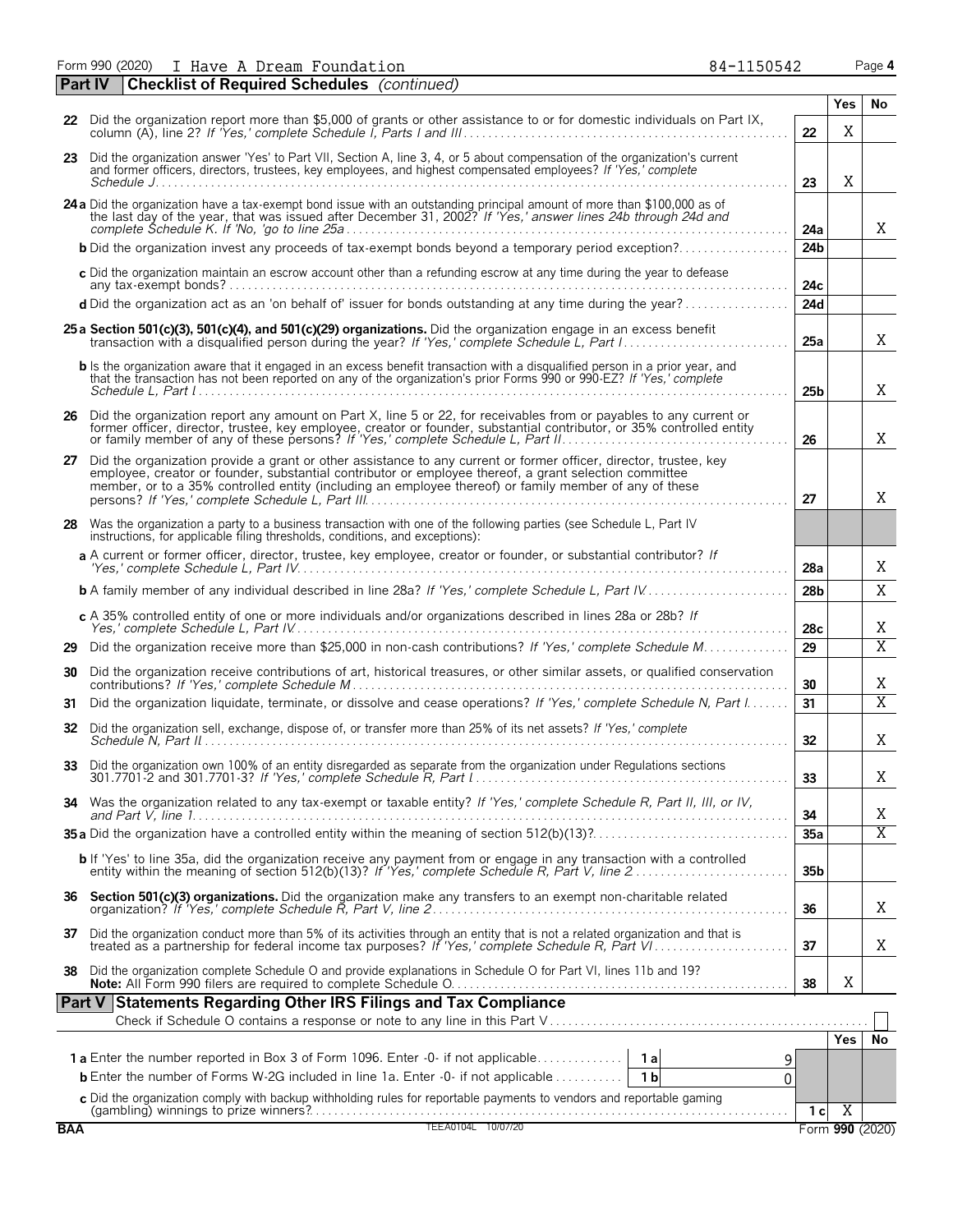|               | Form 990 (2020)<br>84-1150542<br>I Have A Dream Foundation                                                                                                                                                                                       |                 |     | Page 5          |
|---------------|--------------------------------------------------------------------------------------------------------------------------------------------------------------------------------------------------------------------------------------------------|-----------------|-----|-----------------|
| <b>Part V</b> | Statements Regarding Other IRS Filings and Tax Compliance (continued)                                                                                                                                                                            |                 |     |                 |
|               |                                                                                                                                                                                                                                                  |                 | Yes | No              |
|               | 2a Enter the number of employees reported on Form W-3, Transmittal of Wage and Tax State-                                                                                                                                                        |                 |     |                 |
|               | ments, filed for the calendar year ending with or within the year covered by this return<br>2a<br>52                                                                                                                                             |                 |     |                 |
|               | $\mathbf b$ If at least one is reported on line 2a, did the organization file all required federal employment tax returns?                                                                                                                       | 2 <sub>b</sub>  | Χ   |                 |
|               | Note: If the sum of lines 1a and 2a is greater than 250, you may be required to e-file (see instructions)<br>3a Did the organization have unrelated business gross income of \$1,000 or more during the year?                                    | 3a              |     | $\overline{X}$  |
|               |                                                                                                                                                                                                                                                  | 3 <sub>b</sub>  |     |                 |
|               |                                                                                                                                                                                                                                                  |                 |     |                 |
|               | 4a At any time during the calendar year, did the organization have an interest in, or a signature or other authority over, a<br>financial account in a foreign country (such as a bank account, securities account, or other financial account)? | 4a              |     | X               |
|               | b If 'Yes,' enter the name of the foreign country<br>See instructions for filing requirements for FinCEN Form 114, Report of Foreign Bank and Financial Accounts (FBAR).                                                                         |                 |     |                 |
|               | <b>5a</b> Was the organization a party to a prohibited tax shelter transaction at any time during the tax year?                                                                                                                                  | 5a              |     | Χ               |
|               | <b>b</b> Did any taxable party notify the organization that it was or is a party to a prohibited tax shelter transaction?                                                                                                                        | 5 <sub>b</sub>  |     | $\overline{X}$  |
|               |                                                                                                                                                                                                                                                  | 5c              |     |                 |
|               |                                                                                                                                                                                                                                                  |                 |     |                 |
|               | 6a Does the organization have annual gross receipts that are normally greater than \$100,000, and did the organization                                                                                                                           | 6a              |     | X               |
|               | b If 'Yes,' did the organization include with every solicitation an express statement that such contributions or gifts were                                                                                                                      | 6b              |     |                 |
|               | 7 Organizations that may receive deductible contributions under section 170(c).                                                                                                                                                                  |                 |     |                 |
|               | a Did the organization receive a payment in excess of \$75 made partly as a contribution and partly for goods and                                                                                                                                | <b>7a</b>       |     | Χ               |
|               |                                                                                                                                                                                                                                                  | 7 <sub>b</sub>  |     |                 |
|               | c Did the organization sell, exchange, or otherwise dispose of tangible personal property for which it was required to file                                                                                                                      |                 |     |                 |
|               |                                                                                                                                                                                                                                                  | 7 с             |     | X               |
|               |                                                                                                                                                                                                                                                  |                 |     |                 |
|               | e Did the organization receive any funds, directly or indirectly, to pay premiums on a personal benefit contract?                                                                                                                                | 7е              |     | Χ               |
|               | f Did the organization, during the year, pay premiums, directly or indirectly, on a personal benefit contract?                                                                                                                                   | 7f              |     | X               |
|               | g If the organization received a contribution of qualified intellectual property, did the organization file Form 8899                                                                                                                            | 7 <sub>q</sub>  |     |                 |
|               | h If the organization received a contribution of cars, boats, airplanes, or other vehicles, did the organization file a<br>Form 1098-C?                                                                                                          | 7 h             |     |                 |
| 8.            | Sponsoring organizations maintaining donor advised funds. Did a donor advised fund maintained by the sponsoring                                                                                                                                  |                 |     |                 |
|               |                                                                                                                                                                                                                                                  | 8               |     |                 |
| 9             | Sponsoring organizations maintaining donor advised funds.                                                                                                                                                                                        |                 |     |                 |
|               |                                                                                                                                                                                                                                                  | 9a              |     |                 |
|               |                                                                                                                                                                                                                                                  | 9 b             |     |                 |
|               | 10 Section 501(c)(7) organizations. Enter:                                                                                                                                                                                                       |                 |     |                 |
|               | a Initiation fees and capital contributions included on Part VIII, line 12<br>10 a                                                                                                                                                               |                 |     |                 |
|               | <b>b</b> Gross receipts, included on Form 990, Part VIII, line 12, for public use of club facilities<br>10 <sub>b</sub>                                                                                                                          |                 |     |                 |
|               | 11 Section 501(c)(12) organizations. Enter:                                                                                                                                                                                                      |                 |     |                 |
|               | 11 a                                                                                                                                                                                                                                             |                 |     |                 |
|               | <b>b</b> Gross income from other sources (Do not net amounts due or paid to other sources<br>11 b                                                                                                                                                |                 |     |                 |
|               | 12a Section 4947(a)(1) non-exempt charitable trusts. Is the organization filing Form 990 in lieu of Form 1041?                                                                                                                                   | 12a             |     |                 |
|               | <b>b</b> If 'Yes,' enter the amount of tax-exempt interest received or accrued during the year<br>12 bl                                                                                                                                          |                 |     |                 |
|               | 13 Section 501(c)(29) qualified nonprofit health insurance issuers.                                                                                                                                                                              |                 |     |                 |
|               |                                                                                                                                                                                                                                                  | 13a             |     |                 |
|               | <b>Note:</b> See the instructions for additional information the organization must report on Schedule O.                                                                                                                                         |                 |     |                 |
|               | <b>b</b> Enter the amount of reserves the organization is required to maintain by the states in<br>13 <sub>b</sub>                                                                                                                               |                 |     |                 |
|               | 13c                                                                                                                                                                                                                                              |                 |     |                 |
|               |                                                                                                                                                                                                                                                  | 14 a            |     | X               |
|               | <b>b</b> If 'Yes,' has it filed a Form 720 to report these payments? If 'No,' provide an explanation on Schedule O.                                                                                                                              | 14 <sub>b</sub> |     |                 |
|               | 15 Is the organization subject to the section 4960 tax on payment(s) of more than \$1,000,000 in remuneration or                                                                                                                                 | 15              |     | Χ               |
|               | If 'Yes,' see instructions and file Form 4720, Schedule N.                                                                                                                                                                                       |                 |     |                 |
|               |                                                                                                                                                                                                                                                  | 16              |     | X               |
|               | 16 Is the organization an educational institution subject to the section 4968 excise tax on net investment income?<br>If 'Yes,' complete Form 4720, Schedule O.                                                                                  |                 |     |                 |
| <b>BAA</b>    | TEEA0105L 10/07/20                                                                                                                                                                                                                               |                 |     | Form 990 (2020) |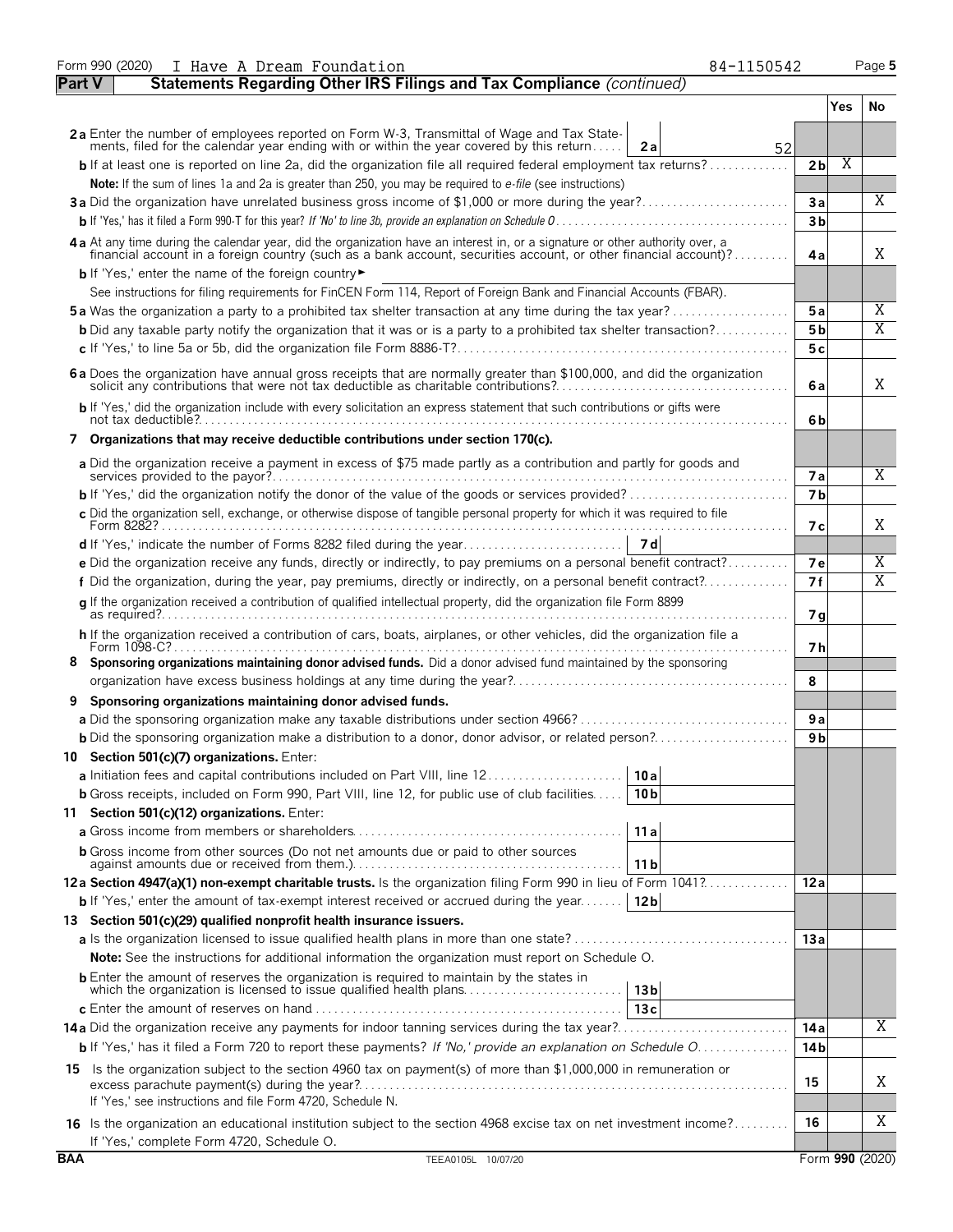| Form 990 (2020) I Have A Dream Foundation                                                                   | 84-1150542 | Page 6 |
|-------------------------------------------------------------------------------------------------------------|------------|--------|
| Part VI Governance, Management, and Disclosure For each 'Yes' response to lines 2 through 7b below, and for |            |        |
| a 'No' response to line 8a, 8b, or 10b below, describe the circumstances, processes, or changes on          |            |        |
| Schedule O. See instructions.                                                                               |            |        |

| Schedule O. See instructions.                                                |
|------------------------------------------------------------------------------|
| Check if Schedule O contains a response or note to any line in this Part VI. |

|     | <b>Section A. Governing Body and Management</b>                                                                                                                                                                                                                                                                                |                 |                         |                |
|-----|--------------------------------------------------------------------------------------------------------------------------------------------------------------------------------------------------------------------------------------------------------------------------------------------------------------------------------|-----------------|-------------------------|----------------|
|     |                                                                                                                                                                                                                                                                                                                                |                 | Yes                     | No             |
|     | 1a Enter the number of voting members of the governing body at the end of the tax year<br>1 a<br>22<br>If there are material differences in voting rights among members<br>of the governing body, or if the governing body delegated broad<br>authority to an executive committee or similar committee, explain on Schedule O. |                 |                         |                |
|     |                                                                                                                                                                                                                                                                                                                                |                 |                         |                |
|     | <b>b</b> Enter the number of voting members included on line 1a, above, who are independent   1b<br>22                                                                                                                                                                                                                         |                 |                         |                |
|     | 2 Did any officer, director, trustee, or key employee have a family relationship or a business relationship with any other                                                                                                                                                                                                     | $\overline{2}$  |                         | Χ              |
|     | 3 Did the organization delegate control over management duties customarily performed by or under the direct supervision<br>of officers, directors, trustees, or key employees to a management company or other person?                                                                                                         | $\mathbf{3}$    |                         | X              |
|     | 4 Did the organization make any significant changes to its governing documents                                                                                                                                                                                                                                                 | 4               |                         | Χ              |
|     | Did the organization become aware during the year of a significant diversion of the organization's assets?<br>5.                                                                                                                                                                                                               | 5               |                         | $\overline{X}$ |
|     | 6.                                                                                                                                                                                                                                                                                                                             | 6               |                         | $\overline{X}$ |
|     | 7 a Did the organization have members, stockholders, or other persons who had the power to elect or appoint one or more                                                                                                                                                                                                        | 7 a             |                         | Χ              |
|     | <b>b</b> Are any governance decisions of the organization reserved to (or subject to approval by) members,                                                                                                                                                                                                                     | 7 b             |                         | Χ              |
|     | 8 Did the organization contemporaneously document the meetings held or written actions undertaken during the year by                                                                                                                                                                                                           |                 |                         |                |
|     | the following:                                                                                                                                                                                                                                                                                                                 |                 |                         |                |
|     |                                                                                                                                                                                                                                                                                                                                | 8 a             | Χ                       |                |
|     |                                                                                                                                                                                                                                                                                                                                | 8 <sub>b</sub>  | $\overline{X}$          |                |
|     | 9 Is there any officer, director, trustee, or key employee listed in Part VII, Section A, who cannot be reached at the<br>organization's mailing address? If 'Yes,' provide the names and addresses on Schedule Q                                                                                                              | 9               |                         | X              |
|     | <b>Section B. Policies</b> (This Section B requests information about policies not required by the Internal Revenue Code.)                                                                                                                                                                                                     |                 |                         |                |
|     |                                                                                                                                                                                                                                                                                                                                |                 | <b>Yes</b>              | No             |
|     |                                                                                                                                                                                                                                                                                                                                | 10a             |                         | X              |
|     | b If 'Yes,' did the organization have written policies and procedures governing the activities of such chapters, affiliates, and branches to ensure their                                                                                                                                                                      | 10 <sub>b</sub> |                         |                |
|     |                                                                                                                                                                                                                                                                                                                                | 11a             | $\overline{X}$          |                |
|     | <b>b</b> Describe in Schedule O the process, if any, used by the organization to review this Form 990. See Schedule O                                                                                                                                                                                                          |                 |                         |                |
|     |                                                                                                                                                                                                                                                                                                                                | 12a             | Χ                       |                |
|     | <b>b</b> Were officers, directors, or trustees, and key employees required to disclose annually interests that could give rise                                                                                                                                                                                                 |                 |                         |                |
|     |                                                                                                                                                                                                                                                                                                                                | 12 <sub>b</sub> | Χ                       |                |
|     | c Did the organization regularly and consistently monitor and enforce compliance with the policy? If 'Yes,' describe in                                                                                                                                                                                                        | 12c             | X                       |                |
|     |                                                                                                                                                                                                                                                                                                                                | 13              | $\overline{X}$          |                |
| 14. |                                                                                                                                                                                                                                                                                                                                | 14              | $\overline{X}$          |                |
|     | 15 Did the process for determining compensation of the following persons include a review and approval by independent<br>persons, comparability data, and contemporaneous substantiation of the deliberation and decision?                                                                                                     |                 |                         |                |
|     |                                                                                                                                                                                                                                                                                                                                | 15 a            | Χ                       |                |
|     |                                                                                                                                                                                                                                                                                                                                | 15 b            | $\overline{\mathbf{X}}$ |                |
|     | If 'Yes' to line 15a or 15b, describe the process in Schedule O (see instructions).                                                                                                                                                                                                                                            |                 |                         |                |
|     | 16 a Did the organization invest in, contribute assets to, or participate in a joint venture or similar arrangement with a                                                                                                                                                                                                     | 16 a            |                         | X              |
|     | b If 'Yes,' did the organization follow a written policy or procedure requiring the organization to evaluate its<br>participation in joint venture arrangements under applicable federal tax law, and take steps to safeguard the                                                                                              |                 |                         |                |
|     |                                                                                                                                                                                                                                                                                                                                | 16 b            |                         |                |
|     | <b>Section C. Disclosure</b>                                                                                                                                                                                                                                                                                                   |                 |                         |                |
|     | 17 List the states with which a copy of this Form 990 is required to be filed $\blacktriangleright$<br>None                                                                                                                                                                                                                    |                 |                         |                |
|     | 18 Section 6104 requires an organization to make its Forms 1023 (1024 or 1024-A, if applicable), 990, and 990-T (Section 501(c)(3)s only)<br>available for public inspection. Indicate how you made these available. Check all that apply.                                                                                     |                 |                         |                |
|     | Another's website<br>Own website<br>Upon request<br>Other (explain on Schedule O)                                                                                                                                                                                                                                              |                 |                         |                |
| 19  | Describe on Schedule O whether (and if so, how) the organization made its governing documents, conflict of interest policy, and financial statements available to<br>the public during the tax year.<br>See Schedule O                                                                                                         |                 |                         |                |

X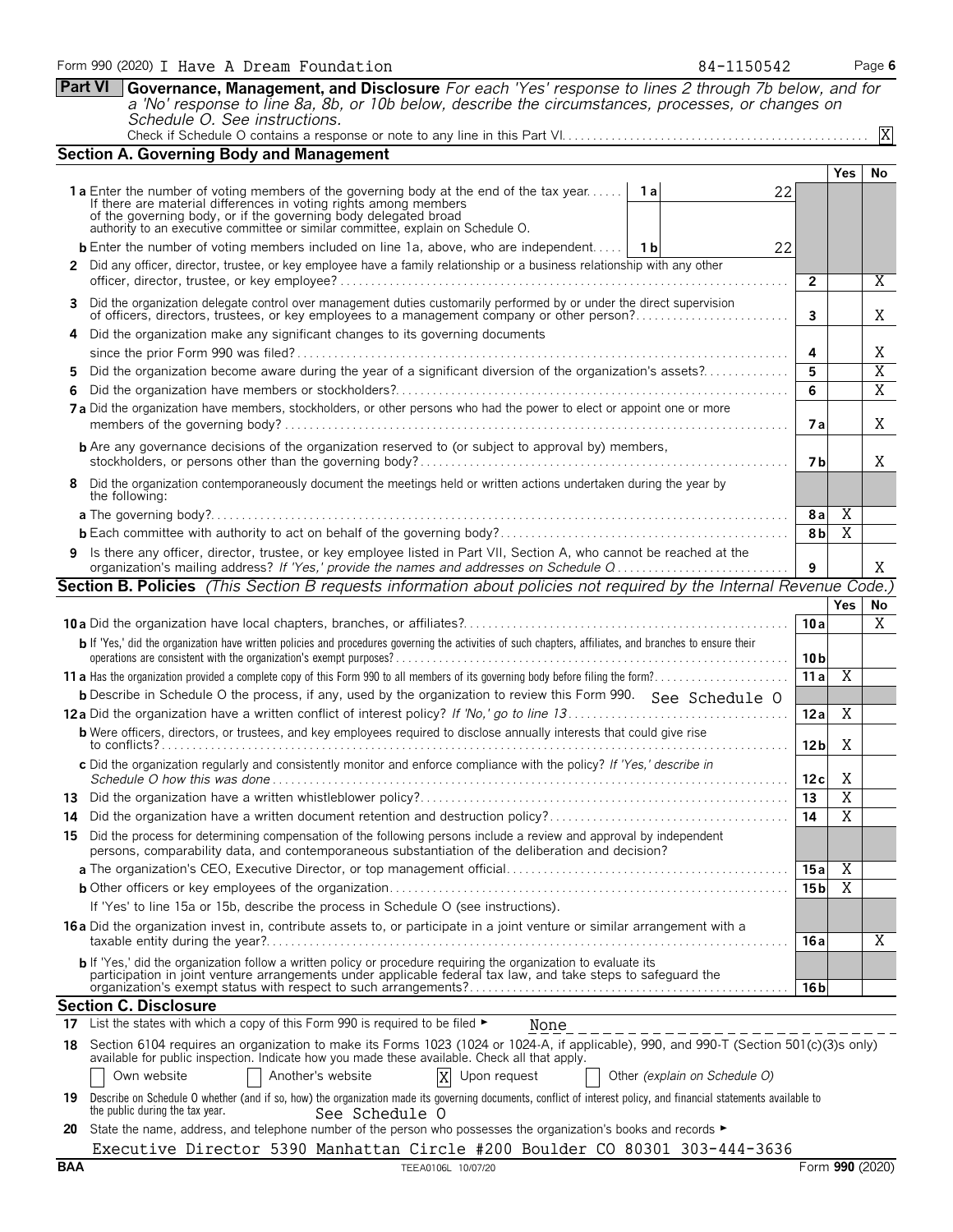| Form 990 (2020) I Have A Dream Foundation                                                                                                                      | 84-1150542 | Page 7 |  |  |  |  |  |
|----------------------------------------------------------------------------------------------------------------------------------------------------------------|------------|--------|--|--|--|--|--|
| Part VII   Compensation of Officers, Directors, Trustees, Key Employees, Highest Compensated Employees, and<br><b>Independent Contractors</b>                  |            |        |  |  |  |  |  |
|                                                                                                                                                                |            |        |  |  |  |  |  |
| Section A. Officers, Directors, Trustees, Key Employees, and Highest Compensated Employees                                                                     |            |        |  |  |  |  |  |
| 1 a Complete this table for all persons required to be listed. Report compensation for the calendar year ending with or within the<br>organization's tax year. |            |        |  |  |  |  |  |

? List all of the organization's **current** officers, directors, trustees (whether individuals or organizations), regardless of amount of compensation. Enter -0- in columns (D), (E), and (F) if no compensation was paid.

? List all of the organization's **current** key employees, if any. See instructions for definition of 'key employee.'

? List the organization's five **current** highest compensated employees (other than an officer, director, trustee, or key employee) who received reportable compensation (Box 5 of Form W-2 and/or Box 7 of Form 1099-MISC) of more than \$100,000 from the organization and any related organizations.

? List all of the organization's **former** officers, key employees, and highest compensated employees who received more than \$100,000 of reportable compensation from the organization and any related organizations.

? List all of the organization's **former directors or trustees** that received, in the capacity as a former director or trustee of the

organization, more than \$10,000 of reportable compensation from the organization and any related organizations.

See instructions for the order in which to list the persons above.

Check this box if neither the organization nor any related organization compensated any current officer, director, or trustee.

|            |                             |                                                                                             | (C)                               |                      |             |                                                                                                             |                                            |   |                                                            |                                          |                                                                       |
|------------|-----------------------------|---------------------------------------------------------------------------------------------|-----------------------------------|----------------------|-------------|-------------------------------------------------------------------------------------------------------------|--------------------------------------------|---|------------------------------------------------------------|------------------------------------------|-----------------------------------------------------------------------|
|            | (A)<br>Name and title       | (B)<br>Average<br>hours<br>per                                                              |                                   |                      |             | Position (do not check more<br>than one box, unless person<br>is both an officer and a<br>director/trustee) |                                            |   | (D)<br>Reportable<br>compensation from<br>the organization | (E)<br>Reportable<br>compensation from   | (F)<br>Estimated amount<br>of other                                   |
|            |                             | week<br>(list any<br>hours for<br>related<br>organiza-<br>tions<br>below<br>dotted<br>line) | Individual trustee<br>direct<br>ই | nstitutional trustee | Officer     | Key employee                                                                                                | Former<br>Highest compensated<br> employee |   | (W-2/1099-MISC)                                            | related organizations<br>(W-2/1099-MISC) | compensation from<br>the organization<br>and related<br>organizations |
|            | (1) Perla Delgado           | 40                                                                                          |                                   |                      |             |                                                                                                             |                                            |   |                                                            |                                          |                                                                       |
|            | <b>CEO</b>                  | $\mathbf{0}$                                                                                | $\mathbf X$                       |                      | $\mathbf X$ |                                                                                                             |                                            |   | 63,048.                                                    | $\mathbf{0}$ .                           | 821.                                                                  |
|            | (2) Terry Bittner           | 40                                                                                          |                                   |                      |             |                                                                                                             |                                            |   |                                                            |                                          |                                                                       |
|            | Former CFO                  | 0                                                                                           |                                   |                      |             |                                                                                                             |                                            | X | 55, 517.                                                   | $\mathbf 0$ .                            | 1,199.                                                                |
|            | (3) Lori Canova             | 40                                                                                          |                                   |                      |             |                                                                                                             |                                            |   |                                                            |                                          |                                                                       |
|            | Former CEO                  | $\mathbf 0$                                                                                 |                                   |                      |             |                                                                                                             |                                            | X | 32,295                                                     | $\mathbf{0}$ .                           | 1,093.                                                                |
|            | (4) Christina Clark         | 1.5                                                                                         |                                   |                      |             |                                                                                                             |                                            |   |                                                            |                                          |                                                                       |
|            | Member                      | 0                                                                                           | $\mathbf X$                       |                      |             |                                                                                                             |                                            |   | $\boldsymbol{0}$                                           | $\mathbf{0}$                             | $\boldsymbol{0}$ .                                                    |
|            | (5) Michael Bosma           | 1.5                                                                                         |                                   |                      |             |                                                                                                             |                                            |   |                                                            |                                          |                                                                       |
|            | Member                      | $\Omega$<br>1.5                                                                             | X                                 |                      |             |                                                                                                             |                                            |   | $\mathbf 0$                                                | $\mathbf{0}$ .                           | 0.                                                                    |
|            | (6) Eva Gaudio<br>Member    | $\mathbf{0}$                                                                                | X                                 |                      |             |                                                                                                             |                                            |   | $\mathbf 0$                                                | $\mathbf{0}$                             |                                                                       |
|            | (7) Mike Greenwood          | 1.5                                                                                         |                                   |                      |             |                                                                                                             |                                            |   |                                                            |                                          | $\boldsymbol{0}$ .                                                    |
|            | Member                      | $\mathbf 0$                                                                                 | X                                 |                      |             |                                                                                                             |                                            |   | $\mathbf 0$                                                | $\mathbf 0$                              | $\boldsymbol{0}$ .                                                    |
|            | (8) Dennis Berry            | 1.5                                                                                         |                                   |                      |             |                                                                                                             |                                            |   |                                                            |                                          |                                                                       |
|            | Member                      | $\mathbf 0$                                                                                 | X                                 |                      |             |                                                                                                             |                                            |   | $\mathbf 0$                                                | $\mathbf{0}$                             | $\boldsymbol{0}$ .                                                    |
|            | (9) Marilyn Lozano Monnette | 1.5                                                                                         |                                   |                      |             |                                                                                                             |                                            |   |                                                            |                                          |                                                                       |
|            | Member                      | $\mathbf{0}$                                                                                | $\mathbf X$                       |                      |             |                                                                                                             |                                            |   | $\mathbf 0$                                                | $\mathbf 0$                              | $\boldsymbol{0}$ .                                                    |
|            | (10) Jackie Kapushion       | 1.5                                                                                         |                                   |                      |             |                                                                                                             |                                            |   |                                                            |                                          |                                                                       |
|            | Member                      | 0                                                                                           | X                                 |                      |             |                                                                                                             |                                            |   | $\mathbf{0}$                                               | $\mathbf 0$ .                            | $\boldsymbol{0}$ .                                                    |
|            | (11) Dan DeGolier           | 1.5                                                                                         |                                   |                      |             |                                                                                                             |                                            |   |                                                            |                                          |                                                                       |
|            | Member                      | 0                                                                                           | X                                 |                      |             |                                                                                                             |                                            |   | $\mathbf{0}$                                               | $\mathbf 0$ .                            | $\boldsymbol{0}$ .                                                    |
|            | (12) Juana Gómez -Delgado   | 1.5                                                                                         |                                   |                      |             |                                                                                                             |                                            |   |                                                            |                                          |                                                                       |
|            | Member                      | 0                                                                                           | $\mathbf X$                       |                      |             |                                                                                                             |                                            |   | $\mathbf{0}$                                               | $0$ .                                    | $\boldsymbol{0}$ .                                                    |
|            | (13) Margaret Crespo        | 1.5                                                                                         |                                   |                      |             |                                                                                                             |                                            |   |                                                            |                                          |                                                                       |
|            | Member                      | 0                                                                                           | X                                 |                      |             |                                                                                                             |                                            |   | $\mathbf{0}$                                               | $\mathbf{0}$ .                           | 0.                                                                    |
|            | (14) Jack Mills             | 1.5                                                                                         |                                   |                      |             |                                                                                                             |                                            |   |                                                            |                                          |                                                                       |
|            | Member                      | 0                                                                                           | Χ                                 |                      |             |                                                                                                             |                                            |   | $\mathbf 0$                                                | $\mathbf 0$ .                            | $\boldsymbol{0}$ .                                                    |
| <b>BAA</b> |                             | TEEA0107L 10/07/20                                                                          |                                   |                      |             |                                                                                                             |                                            |   |                                                            |                                          | Form 990 (2020)                                                       |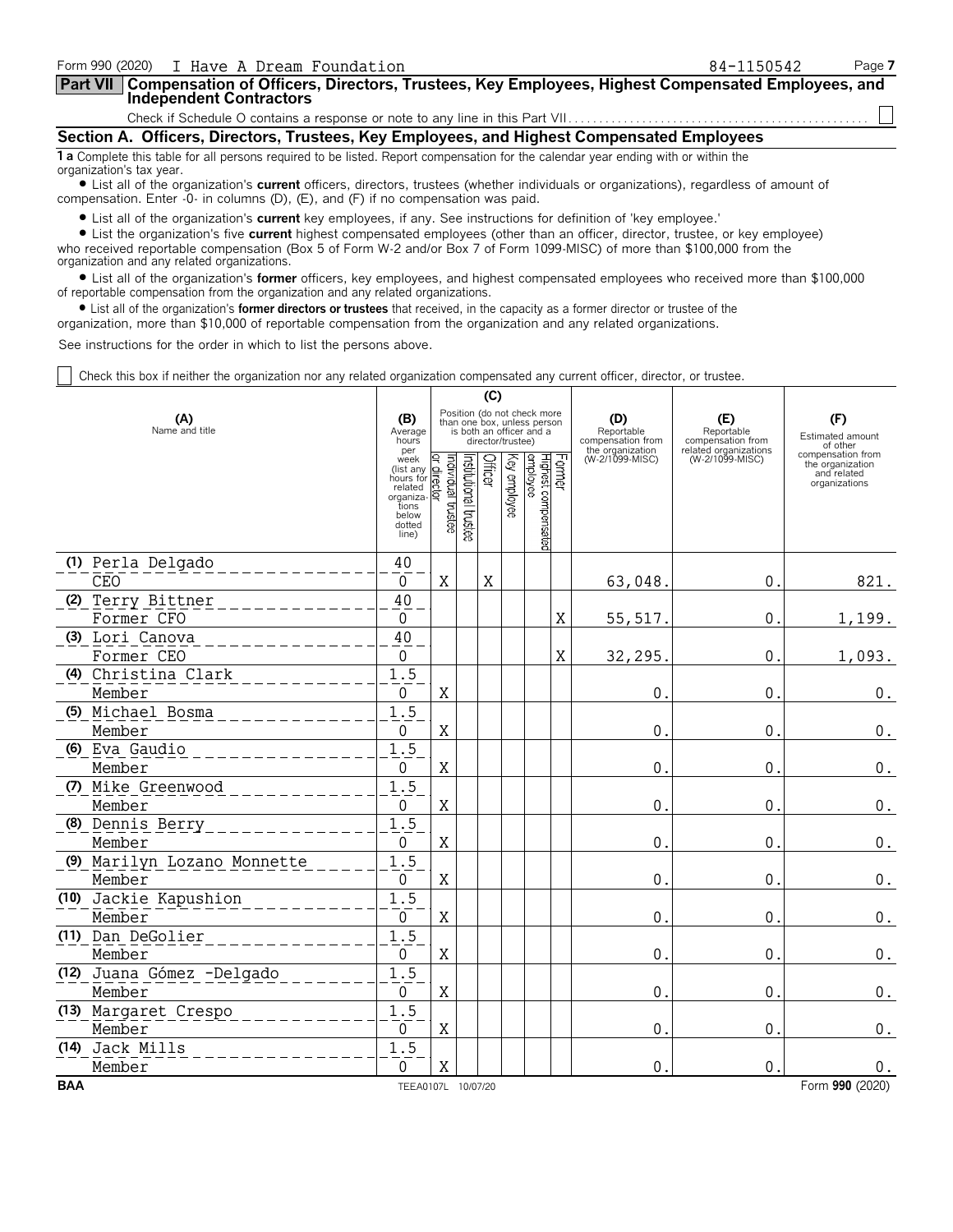**Part VII Section A. Officers, Directors, Trustees, Key Employees, and Highest Compensated Employees** *(continued)* **(B) (C)** Position<br>(do not check more than one<br>box, unless person is both an Average **(D) (E) (F) (A)** (do not check more than one hours box, unless person is both an Name and title Reportable Reportable per officer and a director/trustee) Estimated amount compensation from compensation from week of other the organization related organizations (list any compensation from (W-2/1099-MISC) (W-2/1099-MISC) hours the organization for and related related 월占등|꼭 글 동원옥 \_ \_ \_ \_ \_ \_ \_ \_ \_ \_ \_ \_ \_ \_ \_ \_ \_ organizations organiza - tions Il trustee below dotted line) **(15)** Harold Dominguez 1.5 Member 0 X 0. 0. 0. **(16)** Jim Hooton 1.5 Member 0 X 0. 0. 0. **(17)** Chris Gunlikson 1.5 Member | 0 |X| | | | | | | 0.| 0.| 0. **(18)** Al Manzi 1.5 Member 0 X 0. 0. 0. **(19)** Jackie Juarez 1.5 Member 0 X 0. 0. 0. **(20)** Kristen Solomon 1.5 Chairman 0 X 0. 0. 0. **(21)** Danica Powell 1.5 Member 0 X 0. 0. 0. **(22)** Charity Sevian 1.5 Member 0 X 0. 0. 0. **(23)** Marina LaGrave 1.5 Member 0 X 0. 0. 0. **(24)** John Ricotta 1.5 Member 0 X 0. 0. 0.**(25) 1 b Subtotal**. . . . . . . . . . . . . . . . . . . . . . . . . . . . . . . . . . . . . . . . . . . . . . . . . . . . . . . . . . . . . . . . . . G 150,860. 0. 3,113. **c Total from continuation sheets to Part VII, Section A** . . . . . . . . . . . . . . . . . . . . . . . G 0. 0. 0. **d Total (add lines 1b and 1c)**. . . . . . . . . . . . . . . . . . . . . . . . . . . . . . . . . . . . . . . . . . . . . . . . G 150,860. 0. 3,113. **2** Total number of individuals (including but not limited to those listed above) who received more than \$100,000 of reportable compensation from the organization  $\blacktriangleright$  $\Omega$ **Yes No 3** Did the organization list any **former** officer, director, trustee, key employee, or highest compensated employee on line 1a? *If 'Yes,' complete Schedule J for such individual*. . . . . . . . . . . . . . . . . . . . . . . . . . . . . . . . . . . . . . . . . . . . . . . . . . . . . . . . . **3** X **4** For any individual listed on line 1a, is the sum of reportable compensation and other compensation from the organization and related organizations greater than \$150,000? *If 'Yes,' complete Schedule J for*  $\frac{1}{2}$  and  $\frac{1}{2}$  and  $\frac{1}{2}$  and  $\frac{1}{2}$  and  $\frac{1}{2}$  and  $\frac{1}{2}$  and  $\frac{1}{2}$  and  $\frac{1}{2}$  and  $\frac{1}{2}$  and  $\frac{1}{2}$  and  $\frac{1}{2}$  and  $\frac{1}{2}$  and  $\frac{1}{2}$  and  $\frac{1}{2}$  and  $\frac{1}{2}$  and  $\frac{1}{2}$  a X 5 Did any person listed on line 1a receive or accrue compensation from any unrelated organization or individual<br>for services rendered to the organization? If 'Yes,' complete Schedule J for such person...................... X **Section B. Independent Contractors 1** Complete this table for your five highest compensated independent contractors that received more than \$100,000 of compensation from the organization. Report compensation for the calendar year ending with or within the organization's tax year. **(A) (B) (C)** Name and business address Description of services Compensation **2** Total number of independent contractors (including but not limited to those listed above) who received more than \$100,000 of compensation from the organization ▶  $\Omega$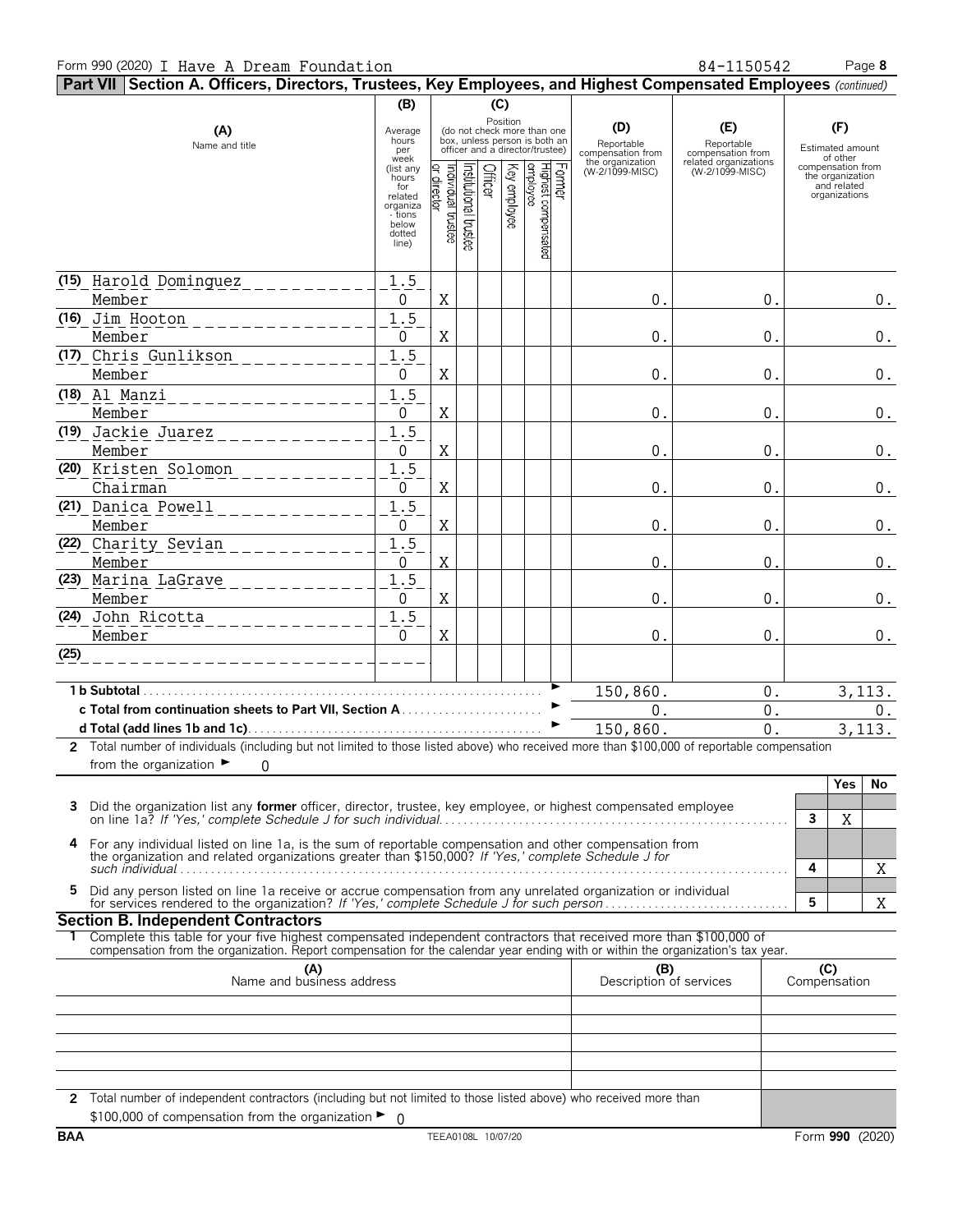#### Form 990 (2020) I Have A Dream Foundation **84-1150542** Page 9

#### **Part VIII Statement of Revenue**

Check if Schedule O contains a response or note to any line in this Part VIII. . . . . . . . . . . . . . . . . . . . . . . . . . . . . . . . . . . . . . . . . . . . . . . . .

|                                                           |                                                  |                                                                                 |    |                                  |                |                       | (A)<br>Total revenue | (B)<br>Related or  | (C)<br>Unrelated    | (D)<br>Revenue                      |
|-----------------------------------------------------------|--------------------------------------------------|---------------------------------------------------------------------------------|----|----------------------------------|----------------|-----------------------|----------------------|--------------------|---------------------|-------------------------------------|
|                                                           |                                                  |                                                                                 |    |                                  |                |                       |                      | exempt<br>function | business<br>revenue | excluded from tax<br>under sections |
|                                                           |                                                  |                                                                                 |    |                                  |                |                       |                      | revenue            |                     | 512-514                             |
| Contributions, Gifts, Grants<br>and Other Similar Amounts |                                                  | 1a Federated campaigns                                                          |    |                                  | 1a             |                       |                      |                    |                     |                                     |
|                                                           | <b>b</b> Membership dues<br>c Fundraising events |                                                                                 |    | 1 <sub>b</sub><br>1 <sub>c</sub> |                |                       |                      |                    |                     |                                     |
|                                                           |                                                  | d Related organizations                                                         |    |                                  | 1 <sub>d</sub> | 29,834.               |                      |                    |                     |                                     |
|                                                           |                                                  | e Government grants (contributions)                                             |    |                                  | 1e             | 444,387.              |                      |                    |                     |                                     |
|                                                           | f All other contributions, gifts, grants, and    |                                                                                 |    |                                  |                |                       |                      |                    |                     |                                     |
|                                                           |                                                  | similar amounts not included above<br>g Noncash contributions included in       |    |                                  | 1f             | 2,593,818.            |                      |                    |                     |                                     |
|                                                           |                                                  |                                                                                 |    |                                  | 1 <sub>g</sub> |                       |                      |                    |                     |                                     |
|                                                           |                                                  |                                                                                 |    |                                  |                | $\blacktriangleright$ | 3,068,039.           |                    |                     |                                     |
| Program Service Revenue                                   |                                                  |                                                                                 |    |                                  |                | <b>Business Code</b>  |                      |                    |                     |                                     |
|                                                           | 2a                                               | b                                                                               |    |                                  |                |                       |                      |                    |                     |                                     |
|                                                           |                                                  |                                                                                 |    |                                  |                |                       |                      |                    |                     |                                     |
|                                                           |                                                  |                                                                                 |    |                                  |                |                       |                      |                    |                     |                                     |
|                                                           |                                                  |                                                                                 |    |                                  |                |                       |                      |                    |                     |                                     |
|                                                           |                                                  | f All other program service revenue                                             |    |                                  |                |                       |                      |                    |                     |                                     |
|                                                           |                                                  |                                                                                 |    |                                  |                |                       |                      |                    |                     |                                     |
|                                                           | 3                                                | Investment income (including dividends, interest, and                           |    |                                  |                |                       |                      |                    |                     |                                     |
|                                                           | 4                                                | Income from investment of tax-exempt bond proceeds ▶                            |    |                                  |                |                       | 123,886.             |                    |                     | 123,886.                            |
|                                                           | 5                                                |                                                                                 |    |                                  |                |                       |                      |                    |                     |                                     |
|                                                           |                                                  |                                                                                 |    | (i) Real                         |                | (ii) Personal         |                      |                    |                     |                                     |
|                                                           |                                                  | <b>6a</b> Gross rents $\ldots$ ,                                                | 6a |                                  |                |                       |                      |                    |                     |                                     |
|                                                           |                                                  | <b>b</b> Less: rental expenses                                                  | 6b |                                  |                |                       |                      |                    |                     |                                     |
|                                                           |                                                  | c Rental income or (loss) 6c                                                    |    |                                  |                |                       |                      |                    |                     |                                     |
|                                                           |                                                  |                                                                                 |    | (i) Securities                   |                | (ii) Other            |                      |                    |                     |                                     |
|                                                           |                                                  | <b>7 a</b> Gross amount from<br>sales of assets                                 |    |                                  |                |                       |                      |                    |                     |                                     |
|                                                           |                                                  | other than inventory<br><b>b</b> Less: cost or other basis                      | 7a |                                  | 96,876.        | 12,600.               |                      |                    |                     |                                     |
|                                                           |                                                  | and sales expenses                                                              | 7b |                                  |                | 4,652.                |                      |                    |                     |                                     |
|                                                           |                                                  | <b>c</b> Gain or (loss) $\ldots$                                                | 7c |                                  | 96,876.        | 7,948.                |                      |                    |                     |                                     |
|                                                           |                                                  |                                                                                 |    |                                  |                |                       | 104,824.             | 7,948.             |                     | 96,876.                             |
| nue                                                       |                                                  | 8 a Gross income from fundraising events                                        |    |                                  |                |                       |                      |                    |                     |                                     |
|                                                           |                                                  | (not including $\sharp$<br>of contributions reported on line 1c).               |    |                                  |                |                       |                      |                    |                     |                                     |
| Other Reve                                                |                                                  | See Part IV, line 18                                                            |    |                                  | 8a             | 154,093.              |                      |                    |                     |                                     |
|                                                           |                                                  | <b>b</b> Less: direct expenses $\ldots$ .                                       |    |                                  | 8 <sub>b</sub> | 53,783                |                      |                    |                     |                                     |
|                                                           |                                                  | c Net income or (loss) from fundraising events                                  |    |                                  |                |                       | 100,310.             |                    |                     |                                     |
|                                                           |                                                  | 9 a Gross income from gaming activities.                                        |    |                                  |                |                       |                      |                    |                     |                                     |
|                                                           |                                                  | See Part IV, line 19                                                            |    |                                  | 9а             |                       |                      |                    |                     |                                     |
|                                                           |                                                  | <b>b</b> Less: direct expenses<br>c Net income or (loss) from gaming activities |    |                                  | 9 <sub>b</sub> |                       |                      |                    |                     |                                     |
|                                                           |                                                  |                                                                                 |    |                                  |                |                       |                      |                    |                     |                                     |
|                                                           |                                                  | <b>10a</b> Gross sales of inventory, less<br>returns and allowances.            |    |                                  | 10a            |                       |                      |                    |                     |                                     |
|                                                           |                                                  | <b>b</b> Less: $cost$ of goods $sold$                                           |    |                                  | 10b            |                       |                      |                    |                     |                                     |
|                                                           |                                                  | c Net income or (loss) from sales of inventory                                  |    |                                  |                |                       |                      |                    |                     |                                     |
|                                                           |                                                  |                                                                                 |    |                                  |                | <b>Business Code</b>  |                      |                    |                     |                                     |
| Miscellaneous                                             | 11 a<br>h                                        |                                                                                 |    |                                  |                |                       |                      |                    |                     |                                     |
| Revenue                                                   |                                                  |                                                                                 |    |                                  |                |                       |                      |                    |                     |                                     |
|                                                           |                                                  | <b>d</b> All other revenue $\ldots \ldots \ldots \ldots \ldots$                 |    |                                  |                |                       |                      |                    |                     |                                     |
|                                                           |                                                  |                                                                                 |    |                                  |                |                       |                      |                    |                     |                                     |
|                                                           | 12                                               | Total revenue. See instructions                                                 |    |                                  |                |                       | 3,397,059.           | 7,948.             | 0.                  | 220,762.                            |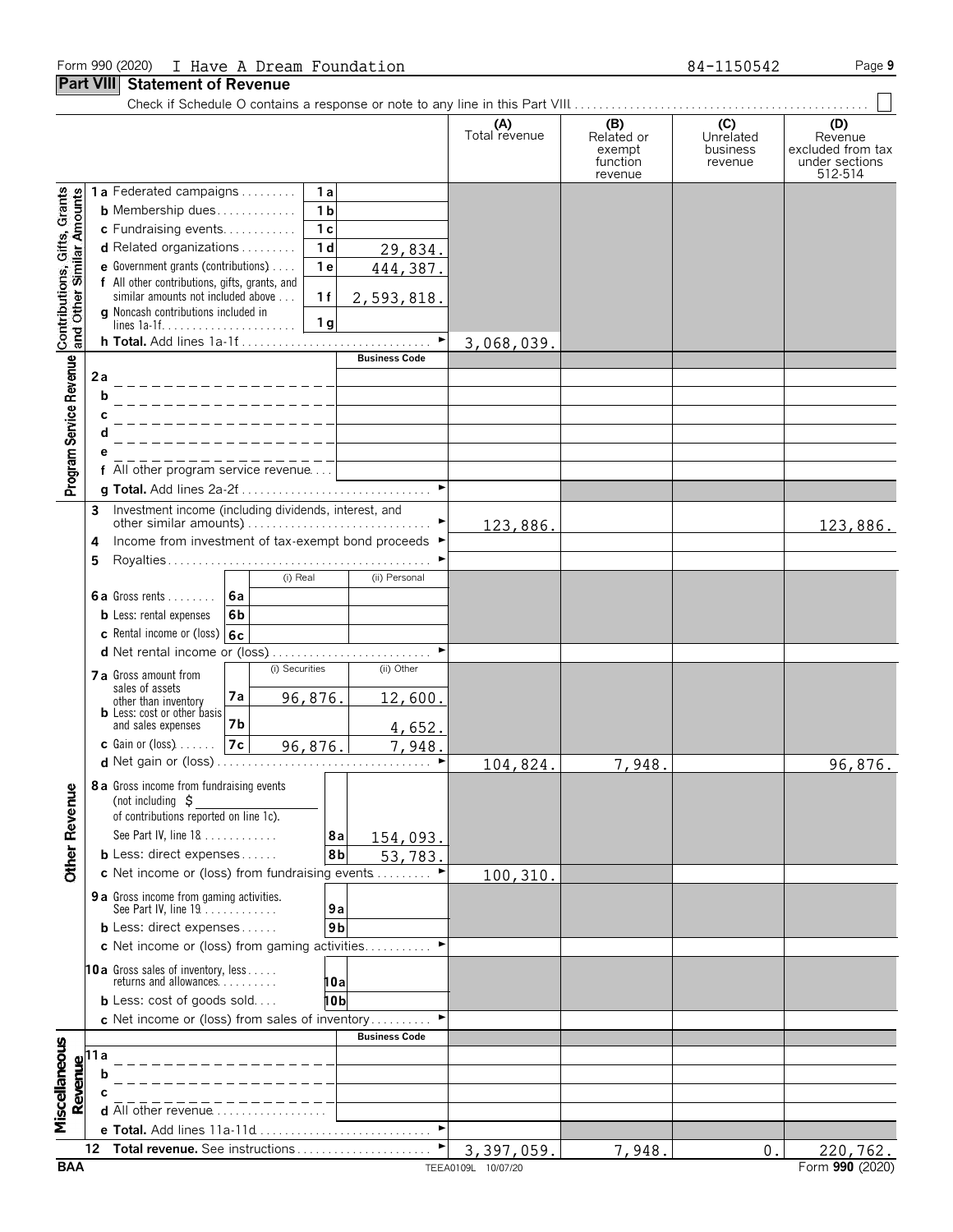|                | Section 501(c)(3) and 501(c)(4) organizations must complete all columns. All other organizations must complete column (A).                                                                                       |                |                             |                                    |                         |
|----------------|------------------------------------------------------------------------------------------------------------------------------------------------------------------------------------------------------------------|----------------|-----------------------------|------------------------------------|-------------------------|
|                |                                                                                                                                                                                                                  | (A)            | (B)                         | $\overline{C}$                     | (D)                     |
|                | Do not include amounts reported on lines<br>6b, 7b, 8b, 9b, and 10b of Part VIII.                                                                                                                                | Total expenses | Program service<br>expenses | Management and<br>general expenses | Fundraising<br>expenses |
| 1              | Grants and other assistance to domestic<br>organizations and domestic governments.                                                                                                                               |                |                             |                                    |                         |
| $\overline{2}$ | Grants and other assistance to domestic<br>individuals. See Part IV, line 22                                                                                                                                     | 477,687.       | 477,687.                    |                                    |                         |
| 3              | Grants and other assistance to foreign<br>organizations, foreign governments, and for-<br>eign individuals. See Part IV, lines 15 and 16                                                                         |                |                             |                                    |                         |
| 4<br>5         | Benefits paid to or for members<br>Compensation of current officers, directors,                                                                                                                                  |                |                             |                                    |                         |
| ĥ              | trustees, and key employees<br>Compensation not included above to<br>disqualified persons (as defined under<br>section $4958(f)(1)$ and persons described                                                        | 63,869.        | 38,321.                     | 19,800.                            | 5,748.                  |
|                |                                                                                                                                                                                                                  | $0$ .          | 0.                          | $\overline{0}$ .                   | $0$ .                   |
|                | 7 Other salaries and wages                                                                                                                                                                                       | 1,932,649.     | 1,596,967.                  | 196,938.                           | 138, 744.               |
| R              | Pension plan accruals and contributions<br>(include section $401(k)$ and $403(b)$                                                                                                                                |                |                             |                                    |                         |
| 9              | Other employee benefits                                                                                                                                                                                          | 124,024.       | 101,584.                    | 13,464.                            | 8,976.                  |
| 10             | Payroll taxes                                                                                                                                                                                                    | 148,647.       | 121,752.                    | 16,137.                            | 10,758.                 |
|                | 11 Fees for services (nonemployees):                                                                                                                                                                             |                |                             |                                    |                         |
|                |                                                                                                                                                                                                                  |                |                             |                                    |                         |
|                |                                                                                                                                                                                                                  |                |                             |                                    |                         |
|                |                                                                                                                                                                                                                  |                |                             |                                    |                         |
|                |                                                                                                                                                                                                                  |                |                             |                                    |                         |
|                | e Professional fundraising services. See Part IV, line 17                                                                                                                                                        |                |                             |                                    |                         |
|                | f Investment management fees                                                                                                                                                                                     |                |                             |                                    |                         |
|                | <b>g</b> Other. (If line 11q amount exceeds 10% of line 25, column<br>(A) amount, list line 11g expenses on Schedule $0.$ )<br>12 Advertising and promotion                                                      |                |                             |                                    |                         |
| 13             | Office expenses                                                                                                                                                                                                  | 20,010.        | 6,930.                      | 13,080.                            |                         |
| 14             | Information technology                                                                                                                                                                                           | 19,311.        | 19,311.                     |                                    |                         |
| 15             |                                                                                                                                                                                                                  |                |                             |                                    |                         |
| 16             | Occupancy                                                                                                                                                                                                        | 27,387.        | 6,088.                      | 21,299.                            |                         |
| 17             |                                                                                                                                                                                                                  | 20,688.        | 19,826.                     | 862.                               |                         |
|                | 18 Payments of travel or entertainment<br>expenses for any federal, state, or local                                                                                                                              |                |                             |                                    |                         |
| 19             | Conferences, conventions, and meetings                                                                                                                                                                           |                |                             |                                    |                         |
| 20             |                                                                                                                                                                                                                  | 15,746.        | 7,873.                      | 7,873.                             |                         |
| 21             | Payments to affiliates                                                                                                                                                                                           |                |                             |                                    |                         |
| 22             | Depreciation, depletion, and amortization                                                                                                                                                                        | 45,879.        | 25,195.                     | 20,684.                            |                         |
| 23             | Insurance                                                                                                                                                                                                        | 60,466.        | 42,929.                     | 17,537.                            |                         |
|                | 24 Other expenses. Itemize expenses not<br>covered above (List miscellaneous expenses<br>on line 24e. If line 24e amount exceeds 10%<br>of line 25, column (A) amount, list line 24e<br>expenses on Schedule O.) |                |                             |                                    |                         |
|                | a AmeriCorp Expenses                                                                                                                                                                                             | 200,396.       | 200,396.                    |                                    |                         |
|                | <b>b</b> Academic/Enrichment Activities                                                                                                                                                                          | 196,817        | 196,817.                    |                                    |                         |
|                | Professional Services                                                                                                                                                                                            | 162,900        | 65,457.                     | 97,443                             |                         |
|                | d Board Meetings and Workshops                                                                                                                                                                                   | 93,849         | 6,684.                      | 87, 165                            |                         |
|                | e All other expenses                                                                                                                                                                                             | 117,678.       | 83,460.                     | 34,218.                            |                         |
|                | 25 Total functional expenses. Add lines 1 through 24e                                                                                                                                                            | 3,728,003.     | 3,017,277.                  | 546,500                            | 164,226.                |
|                | 26 Joint costs. Complete this line only if<br>the organization reported in column (B)                                                                                                                            |                |                             |                                    |                         |

joint costs from a combined educational campaign and fundraising solicitation. Check here  $\blacktriangleright$  | if following SOP 98-2 (ASC 958-720). . . . . . . . . . . . . . . . .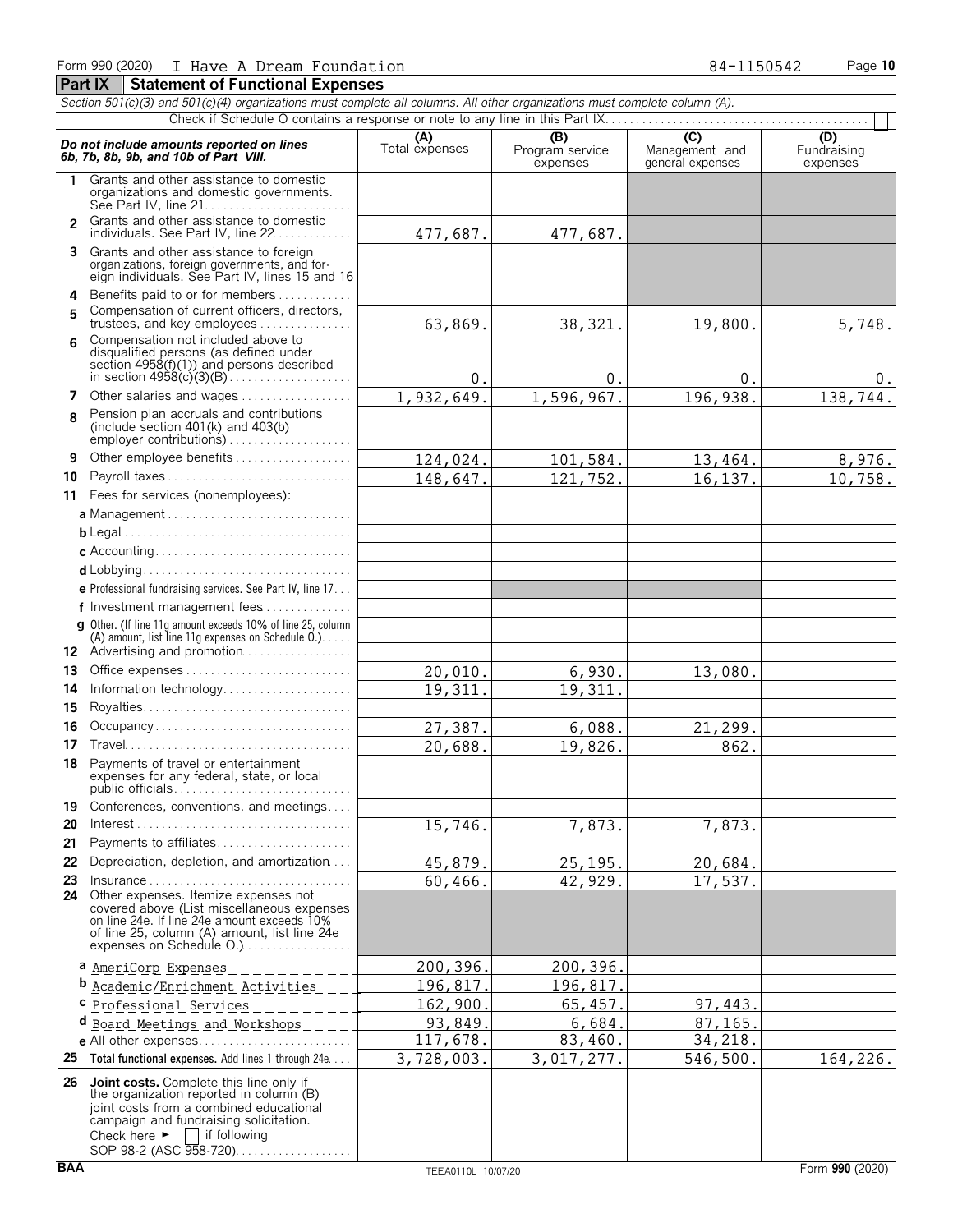#### Form 990 (2020) I Have A Dream Foundation **84-1150542** Page 11

|                             | <b>Part X</b> | <b>Balance Sheet</b>                                                                                                                                                                                             |             |                        |                          |     |                    |
|-----------------------------|---------------|------------------------------------------------------------------------------------------------------------------------------------------------------------------------------------------------------------------|-------------|------------------------|--------------------------|-----|--------------------|
|                             |               |                                                                                                                                                                                                                  |             |                        |                          |     |                    |
|                             |               |                                                                                                                                                                                                                  |             |                        | (A)<br>Beginning of year |     | (B)<br>End of year |
|                             | 1             |                                                                                                                                                                                                                  |             |                        | 2,067,969.               | 1   | 1, 953, 320.       |
|                             | 2             |                                                                                                                                                                                                                  |             |                        | 3,716,086.               | 2   | 3, 153, 655.       |
|                             | 3             |                                                                                                                                                                                                                  |             |                        | 251,096.                 | 3   | 354,825.           |
|                             | 4             |                                                                                                                                                                                                                  |             |                        |                          | 4   |                    |
|                             | 5             | Loans and other receivables from any current or former officer, director, trustee, key employee, creator or founder, substantial contributor, or 35% controlled entity or family member of any of these persons  |             |                        |                          | 5   |                    |
|                             | 6             | Loans and other receivables from other disqualified persons (as defined under<br>section $4958(f)(1)$ , and persons described in section $4958(c)(3)(B)$                                                         |             |                        |                          | 6   |                    |
|                             | 7             |                                                                                                                                                                                                                  |             |                        |                          | 7   |                    |
|                             | 8             |                                                                                                                                                                                                                  |             |                        |                          | 8   |                    |
|                             | 9             |                                                                                                                                                                                                                  |             |                        |                          | 9   |                    |
| Assets                      |               |                                                                                                                                                                                                                  |             |                        | 23,755.                  |     | 17,195.            |
|                             |               | 10a Land, buildings, and equipment: cost or other basis.                                                                                                                                                         |             |                        |                          |     |                    |
|                             |               |                                                                                                                                                                                                                  |             | 1,836,243.<br>535,056. | 1,351,718.               | 10c | 1,301,187.         |
|                             | 11            |                                                                                                                                                                                                                  |             |                        |                          | 11  |                    |
|                             | 12            |                                                                                                                                                                                                                  |             |                        | 5,439,669.               | 12  | 6,589,540.         |
|                             | 13            | Investments - program-related. See Part IV, line 11                                                                                                                                                              |             |                        | 13                       |     |                    |
|                             | 14            |                                                                                                                                                                                                                  |             |                        | 14                       |     |                    |
|                             | 15            |                                                                                                                                                                                                                  |             |                        |                          | 15  |                    |
|                             | 16            | <b>Total assets.</b> Add lines 1 through 15 (must equal line 33)                                                                                                                                                 | 12,850,293. | 16                     | 13, 369, 722.            |     |                    |
|                             | 17            |                                                                                                                                                                                                                  |             |                        | 204, 351                 | 17  | 353, 357.          |
|                             | 18            |                                                                                                                                                                                                                  |             |                        |                          | 18  |                    |
|                             | 19            |                                                                                                                                                                                                                  |             |                        |                          | 19  |                    |
|                             | 20            |                                                                                                                                                                                                                  |             |                        |                          | 20  |                    |
|                             | 21            | Escrow or custodial account liability. Complete Part IV of Schedule D.                                                                                                                                           |             |                        |                          | 21  |                    |
| Liabilities                 | 22            | Loans and other payables to any current or former officer, director, trustee,<br>key employee, creator or founder, substantial contributor, or 35%<br>controlled entity or family member of any of these persons |             |                        |                          | 22  |                    |
|                             | 23            | Secured mortgages and notes payable to unrelated third parties                                                                                                                                                   |             |                        | 405,191                  | 23  | 376, 323.          |
|                             | 24            | Unsecured notes and loans payable to unrelated third parties                                                                                                                                                     |             |                        |                          | 24  |                    |
|                             | 25            | Other liabilities (including federal income tax, payables to related third parties, and other liabilities not included on lines 17-24). Complete Part X of Schedule D.                                           |             |                        |                          | 25  | 379,707.           |
|                             | 26            |                                                                                                                                                                                                                  |             |                        | 609,542                  | 26  | 1,109,387.         |
|                             |               | Organizations that follow FASB ASC 958, check here ►<br>and complete lines 27, 28, 32, and 33.                                                                                                                   |             | $\mathbf X$            |                          |     |                    |
|                             | 27            | Net assets without donor restrictions                                                                                                                                                                            |             |                        | 2,876,646.               | 27  | 2,405,614.         |
|                             | 28            |                                                                                                                                                                                                                  | 9,364,105.  | 28                     | 9,854,721.               |     |                    |
| Net Assets or Fund Balances |               | Organizations that do not follow FASB ASC 958, check here ►<br>and complete lines 29 through 33.                                                                                                                 |             |                        |                          |     |                    |
|                             | 29            | Capital stock or trust principal, or current funds                                                                                                                                                               |             |                        |                          | 29  |                    |
|                             | 30            | Paid-in or capital surplus, or land, building, or equipment fund                                                                                                                                                 |             |                        |                          | 30  |                    |
|                             | 31            | Retained earnings, endowment, accumulated income, or other funds                                                                                                                                                 |             |                        |                          | 31  |                    |
|                             | 32            |                                                                                                                                                                                                                  |             |                        | 12,240,751               | 32  | 12,260,335.        |
|                             | 33            |                                                                                                                                                                                                                  |             |                        | 12,850,293.              | 33  | 13.369.722.        |

**33** Total liabilities and net assets/fund balances. . . . . . . . . . . . . . . . . . . . . . . . . . . . . . . . . . . **33 BAA** TEEA0111L 10/07/20 Form **990** (2020)

12,850,293. 13,369,722.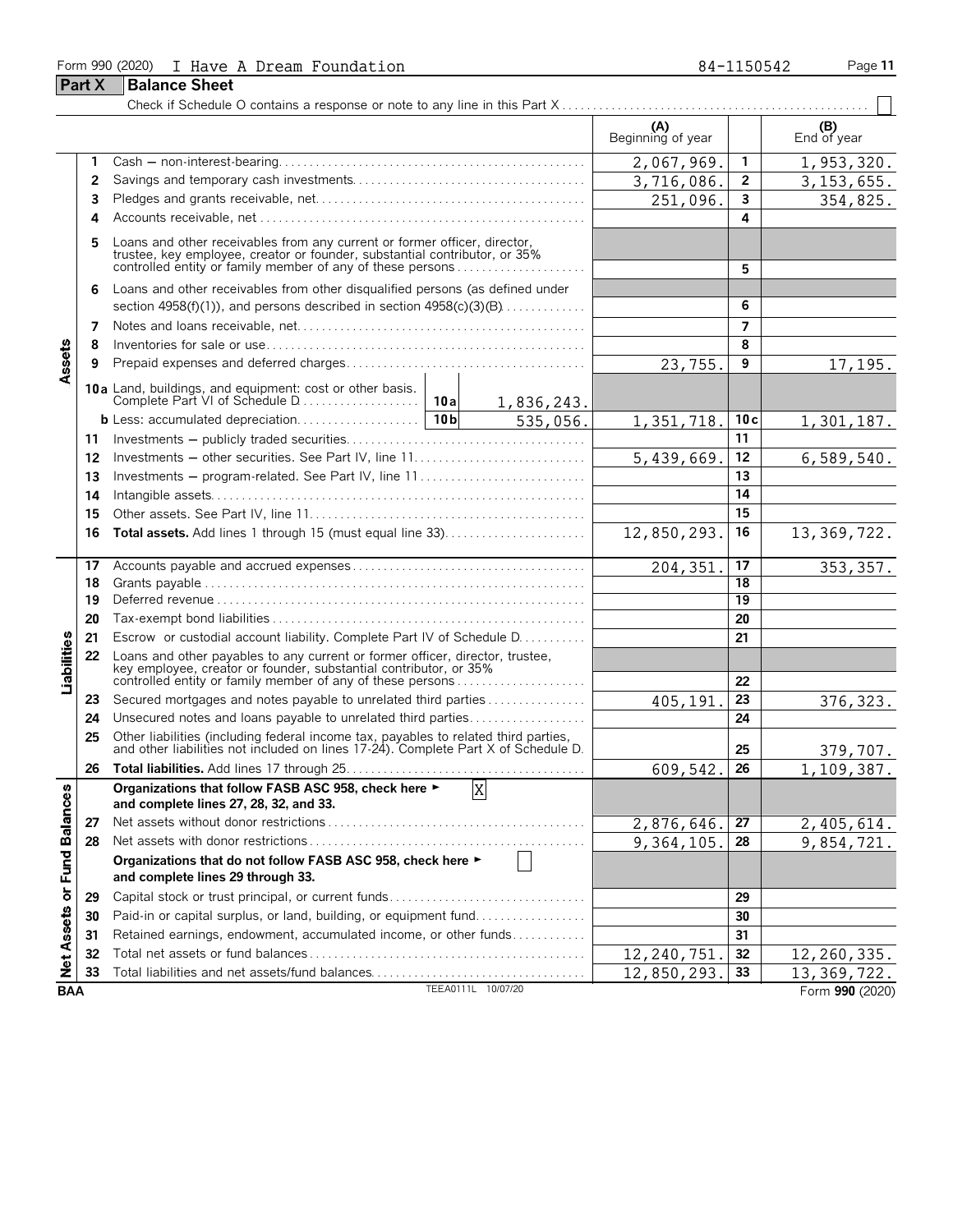|            | Form 990 (2020) I Have A Dream Foundation                                                                                                                            | 84-1150542     |                |            | Page 12         |
|------------|----------------------------------------------------------------------------------------------------------------------------------------------------------------------|----------------|----------------|------------|-----------------|
|            | <b>Part XI</b><br><b>Reconciliation of Net Assets</b>                                                                                                                |                |                |            |                 |
|            |                                                                                                                                                                      |                |                |            |                 |
|            |                                                                                                                                                                      | $\mathbf{1}$   | 3, 397, 059.   |            |                 |
| 2          |                                                                                                                                                                      | $\overline{2}$ | 3,728,003.     |            |                 |
| 3          |                                                                                                                                                                      | $\overline{3}$ |                |            | $-330,944.$     |
| 4          | Net assets or fund balances at beginning of year (must equal Part X, line 32, column (A))                                                                            | 4              | 12,240,751.    |            |                 |
| 5          |                                                                                                                                                                      | 5              |                |            | 350,528.        |
| 6          |                                                                                                                                                                      | 6              |                |            |                 |
| 7          |                                                                                                                                                                      |                |                |            |                 |
| 8          |                                                                                                                                                                      | $\overline{8}$ |                |            |                 |
| 9          |                                                                                                                                                                      | 9              |                |            | $0$ .           |
| 10         | Net assets or fund balances at end of year. Combine lines 3 through 9 (must equal Part X, line 32,                                                                   |                |                |            |                 |
|            |                                                                                                                                                                      | 10             | 12, 260, 335.  |            |                 |
|            | <b>Part XII Financial Statements and Reporting</b>                                                                                                                   |                |                |            |                 |
|            |                                                                                                                                                                      |                |                |            |                 |
|            |                                                                                                                                                                      |                |                | <b>Yes</b> | No              |
|            | Accounting method used to prepare the Form 990:<br>X Accrual<br>Cash<br>Other                                                                                        |                |                |            |                 |
|            | If the organization changed its method of accounting from a prior year or checked 'Other,' explain                                                                   |                |                |            |                 |
|            | in Schedule O.<br>2a Were the organization's financial statements compiled or reviewed by an independent accountant?                                                 |                | 2a             |            | X               |
|            |                                                                                                                                                                      |                |                |            |                 |
|            | If 'Yes,' check a box below to indicate whether the financial statements for the year were compiled or reviewed on a<br>separate basis, consolidated basis, or both: |                |                |            |                 |
|            | Consolidated basis<br>Both consolidated and separate basis<br>Separate basis                                                                                         |                |                |            |                 |
|            |                                                                                                                                                                      |                | 2 <sub>b</sub> | Χ          |                 |
|            | If 'Yes,' check a box below to indicate whether the financial statements for the year were audited on a separate                                                     |                |                |            |                 |
|            | basis, consolidated basis, or both:                                                                                                                                  |                |                |            |                 |
|            | X<br>Consolidated basis<br>Both consolidated and separate basis<br>Separate basis                                                                                    |                |                |            |                 |
|            | c If 'Yes' to line 2a or 2b, does the organization have a committee that assumes responsibility for oversight of the audit,                                          |                |                |            |                 |
|            | review, or compilation of its financial statements and selection of an independent accountant?                                                                       |                | 2c             | X          |                 |
|            | If the organization changed either its oversight process or selection process during the tax year, explain<br>on Schedule O.                                         |                |                |            |                 |
|            | 3a As a result of a federal award, was the organization required to undergo an audit or audits as set forth in the Single                                            |                |                |            |                 |
|            |                                                                                                                                                                      |                | Зa             |            | Χ               |
|            | b If 'Yes,' did the organization undergo the required audit or audits? If the organization did not undergo the required audit                                        |                |                |            |                 |
|            | or audits, explain why on Schedule O and describe any steps taken to undergo such audits                                                                             |                | 3 <sub>b</sub> |            |                 |
| <b>BAA</b> | TEEA0112L 10/19/20                                                                                                                                                   |                |                |            | Form 990 (2020) |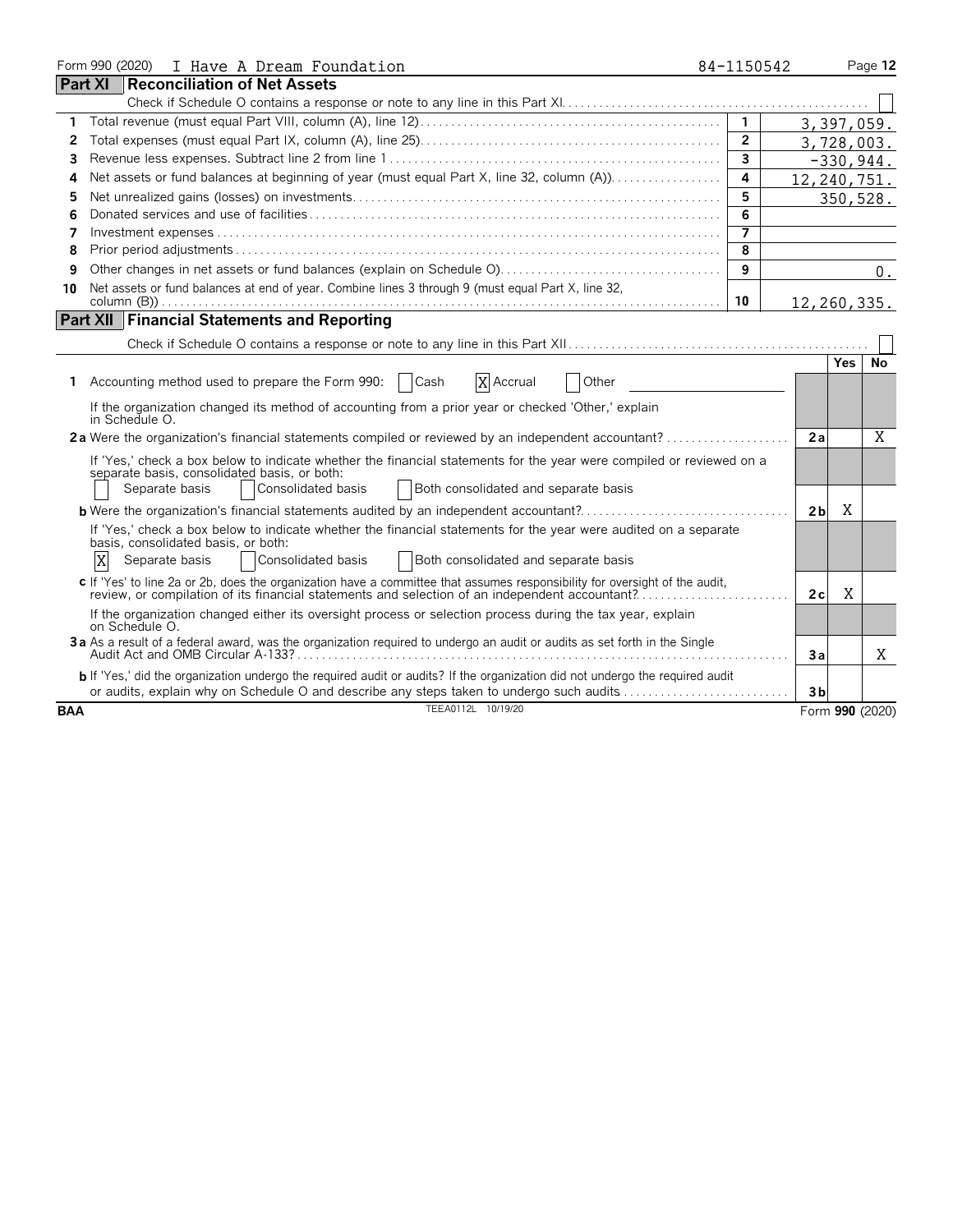|                                              |                                                        |                                               | <b>Public Charity Status and Public Support</b>                                                                         | OMB No. 1545-0047                                                                                                                                                                                                                                                                                                                                                                                                                                                                                                                                                                                                                                                                                                                                                                                                                                                                                                                    |                                                                        |    |                                                      |                                                                                                                                         |
|----------------------------------------------|--------------------------------------------------------|-----------------------------------------------|-------------------------------------------------------------------------------------------------------------------------|--------------------------------------------------------------------------------------------------------------------------------------------------------------------------------------------------------------------------------------------------------------------------------------------------------------------------------------------------------------------------------------------------------------------------------------------------------------------------------------------------------------------------------------------------------------------------------------------------------------------------------------------------------------------------------------------------------------------------------------------------------------------------------------------------------------------------------------------------------------------------------------------------------------------------------------|------------------------------------------------------------------------|----|------------------------------------------------------|-----------------------------------------------------------------------------------------------------------------------------------------|
|                                              | <b>SCHEDULE A</b><br>(Form 990 or 990-EZ)              |                                               | Complete if the organization is a section 501(c)(3) organization or a section<br>4947(a)(1) nonexempt charitable trust. | 2020                                                                                                                                                                                                                                                                                                                                                                                                                                                                                                                                                                                                                                                                                                                                                                                                                                                                                                                                 |                                                                        |    |                                                      |                                                                                                                                         |
|                                              |                                                        |                                               |                                                                                                                         | Attach to Form 990 or Form 990-EZ.                                                                                                                                                                                                                                                                                                                                                                                                                                                                                                                                                                                                                                                                                                                                                                                                                                                                                                   |                                                                        |    |                                                      | <b>Open to Public</b>                                                                                                                   |
|                                              | Department of the Treasury<br>Internal Revenue Service |                                               | ► Go to www.irs.gov/Form990 for instructions and the latest information.                                                |                                                                                                                                                                                                                                                                                                                                                                                                                                                                                                                                                                                                                                                                                                                                                                                                                                                                                                                                      | Inspection                                                             |    |                                                      |                                                                                                                                         |
|                                              | Name of the organization                               | Of Boulder County                             | I Have A Dream Foundation                                                                                               |                                                                                                                                                                                                                                                                                                                                                                                                                                                                                                                                                                                                                                                                                                                                                                                                                                                                                                                                      |                                                                        |    | <b>Employer identification number</b><br>84-1150542  |                                                                                                                                         |
| Part I                                       |                                                        |                                               |                                                                                                                         | Reason for Public Charity Status. (All organizations must complete this part.) See instructions.                                                                                                                                                                                                                                                                                                                                                                                                                                                                                                                                                                                                                                                                                                                                                                                                                                     |                                                                        |    |                                                      |                                                                                                                                         |
| 1<br>2<br>3<br>4<br>5<br>6<br>$\overline{7}$ | name, city, and state:<br>X                            | section 170(b)(1)(A)(iv). (Complete Part II.) |                                                                                                                         | The organization is not a private foundation because it is: (For lines 1 through 12, check only one box.)<br>A church, convention of churches, or association of churches described in section 170(b)(1)(A)(i).<br>A school described in section 170(b)(1)(A)(ii). (Attach Schedule E (Form 990 or 990-EZ).)<br>A hospital or a cooperative hospital service organization described in section 170(b)(1)(A)(iii).<br>A medical research organization operated in conjunction with a hospital described in section 170(b)(1)(A)(iii). Enter the hospital's<br>An organization operated for the benefit of a college or university owned or operated by a governmental unit described in<br>A federal, state, or local government or governmental unit described in section 170(b)(1)(A)(v).<br>An organization that normally receives a substantial part of its support from a governmental unit or from the general public described |                                                                        |    |                                                      |                                                                                                                                         |
|                                              |                                                        |                                               | in section 170(b)(1)(A)(vi). (Complete Part II.)                                                                        |                                                                                                                                                                                                                                                                                                                                                                                                                                                                                                                                                                                                                                                                                                                                                                                                                                                                                                                                      |                                                                        |    |                                                      |                                                                                                                                         |
| 8                                            |                                                        |                                               |                                                                                                                         | A community trust described in section 170(b)(1)(A)(vi). (Complete Part II.)                                                                                                                                                                                                                                                                                                                                                                                                                                                                                                                                                                                                                                                                                                                                                                                                                                                         |                                                                        |    |                                                      |                                                                                                                                         |
| 9                                            | university:                                            |                                               |                                                                                                                         | An agricultural research organization described in section 170(b)(1)(A)(ix) operated in conjunction with a land-grant college<br>or university or a non-land-grant college of agriculture (see instructions). Enter the name, city, and state of the college or                                                                                                                                                                                                                                                                                                                                                                                                                                                                                                                                                                                                                                                                      |                                                                        |    |                                                      |                                                                                                                                         |
| 10                                           |                                                        |                                               | June 30, 1975. See section 509(a)(2). (Complete Part III.)                                                              | An organization that normally receives (1) more than 33-1/3% of its support from contributions, membership fees, and gross receipts<br>from activities related to its exempt functions, subject to certain exceptions; and (2) no more than 33-1/3% of its support from gross<br>investment income and unrelated business taxable income (less section 511 tax) from businesses acquired by the organization after                                                                                                                                                                                                                                                                                                                                                                                                                                                                                                                   |                                                                        |    |                                                      |                                                                                                                                         |
| 11                                           |                                                        |                                               |                                                                                                                         | An organization organized and operated exclusively to test for public safety. See section 509(a)(4).                                                                                                                                                                                                                                                                                                                                                                                                                                                                                                                                                                                                                                                                                                                                                                                                                                 |                                                                        |    |                                                      |                                                                                                                                         |
| 12<br>а                                      |                                                        |                                               |                                                                                                                         | or more publicly supported organizations described in section 509(a)(1) or section 509(a)(2). See section 509(a)(3). Check the box in<br>lines 12a through 12d that describes the type of supporting organization and complete lines 12e, 12f, and 12g.<br>Type I. A supporting organization operated, supervised, or controlled by its supported organization(s), typically by giving the supported                                                                                                                                                                                                                                                                                                                                                                                                                                                                                                                                 |                                                                        |    |                                                      | An organization organized and operated exclusively for the benefit of, to perform the functions of, or to carry out the purposes of one |
|                                              |                                                        | complete Part IV, Sections A and B.           |                                                                                                                         | organization(s) the power to regularly appoint or elect a majority of the directors or trustees of the supporting organization. You must                                                                                                                                                                                                                                                                                                                                                                                                                                                                                                                                                                                                                                                                                                                                                                                             |                                                                        |    |                                                      |                                                                                                                                         |
| b                                            |                                                        | must complete Part IV, Sections A and C.      |                                                                                                                         | Type II. A supporting organization supervised or controlled in connection with its supported organization(s), by having control or<br>management of the supporting organization vested in the same persons that control or manage the supported organization(s). You                                                                                                                                                                                                                                                                                                                                                                                                                                                                                                                                                                                                                                                                 |                                                                        |    |                                                      |                                                                                                                                         |
| с                                            |                                                        |                                               |                                                                                                                         | Type III functionally integrated. A supporting organization operated in connection with, and functionally integrated with, its supported organization(s) (see instructions). You must complete Part IV, Sections A, D, and E.                                                                                                                                                                                                                                                                                                                                                                                                                                                                                                                                                                                                                                                                                                        |                                                                        |    |                                                      |                                                                                                                                         |
| d                                            |                                                        |                                               |                                                                                                                         | Type III non-functionally integrated. A supporting organization operated in connection with its supported organization(s) that is not<br>functionally integrated. The organization generally must satisfy a distribution requirement and an attentiveness requirement (see<br>instructions). You must complete Part IV, Sections A and D, and Part V.                                                                                                                                                                                                                                                                                                                                                                                                                                                                                                                                                                                |                                                                        |    |                                                      |                                                                                                                                         |
| е                                            |                                                        |                                               |                                                                                                                         | Check this box if the organization received a written determination from the IRS that it is a Type I, Type II, Type III functionally<br>integrated, or Type III non-functionally integrated supporting organization.                                                                                                                                                                                                                                                                                                                                                                                                                                                                                                                                                                                                                                                                                                                 |                                                                        |    |                                                      |                                                                                                                                         |
|                                              |                                                        |                                               |                                                                                                                         |                                                                                                                                                                                                                                                                                                                                                                                                                                                                                                                                                                                                                                                                                                                                                                                                                                                                                                                                      |                                                                        |    |                                                      |                                                                                                                                         |
|                                              |                                                        |                                               | g Provide the following information about the supported organization(s).                                                |                                                                                                                                                                                                                                                                                                                                                                                                                                                                                                                                                                                                                                                                                                                                                                                                                                                                                                                                      |                                                                        |    |                                                      |                                                                                                                                         |
|                                              | (i) Name of supported organization                     |                                               | $(ii)$ $EIN$                                                                                                            | (iii) Type of organization<br>(described on lines 1-10<br>above (see instructions))                                                                                                                                                                                                                                                                                                                                                                                                                                                                                                                                                                                                                                                                                                                                                                                                                                                  | $(iv)$ is the<br>organization listed<br>in your governing<br>document? |    | (v) Amount of monetary<br>support (see instructions) | (vi) Amount of other<br>support (see instructions)                                                                                      |
|                                              |                                                        |                                               |                                                                                                                         |                                                                                                                                                                                                                                                                                                                                                                                                                                                                                                                                                                                                                                                                                                                                                                                                                                                                                                                                      | Yes                                                                    | No |                                                      |                                                                                                                                         |
| (A)                                          |                                                        |                                               |                                                                                                                         |                                                                                                                                                                                                                                                                                                                                                                                                                                                                                                                                                                                                                                                                                                                                                                                                                                                                                                                                      |                                                                        |    |                                                      |                                                                                                                                         |
| (B)                                          |                                                        |                                               |                                                                                                                         |                                                                                                                                                                                                                                                                                                                                                                                                                                                                                                                                                                                                                                                                                                                                                                                                                                                                                                                                      |                                                                        |    |                                                      |                                                                                                                                         |
| (C)                                          |                                                        |                                               |                                                                                                                         |                                                                                                                                                                                                                                                                                                                                                                                                                                                                                                                                                                                                                                                                                                                                                                                                                                                                                                                                      |                                                                        |    |                                                      |                                                                                                                                         |
| (D)                                          |                                                        |                                               |                                                                                                                         |                                                                                                                                                                                                                                                                                                                                                                                                                                                                                                                                                                                                                                                                                                                                                                                                                                                                                                                                      |                                                                        |    |                                                      |                                                                                                                                         |
| (E)                                          |                                                        |                                               |                                                                                                                         |                                                                                                                                                                                                                                                                                                                                                                                                                                                                                                                                                                                                                                                                                                                                                                                                                                                                                                                                      |                                                                        |    |                                                      |                                                                                                                                         |
| Total                                        |                                                        |                                               |                                                                                                                         |                                                                                                                                                                                                                                                                                                                                                                                                                                                                                                                                                                                                                                                                                                                                                                                                                                                                                                                                      |                                                                        |    |                                                      |                                                                                                                                         |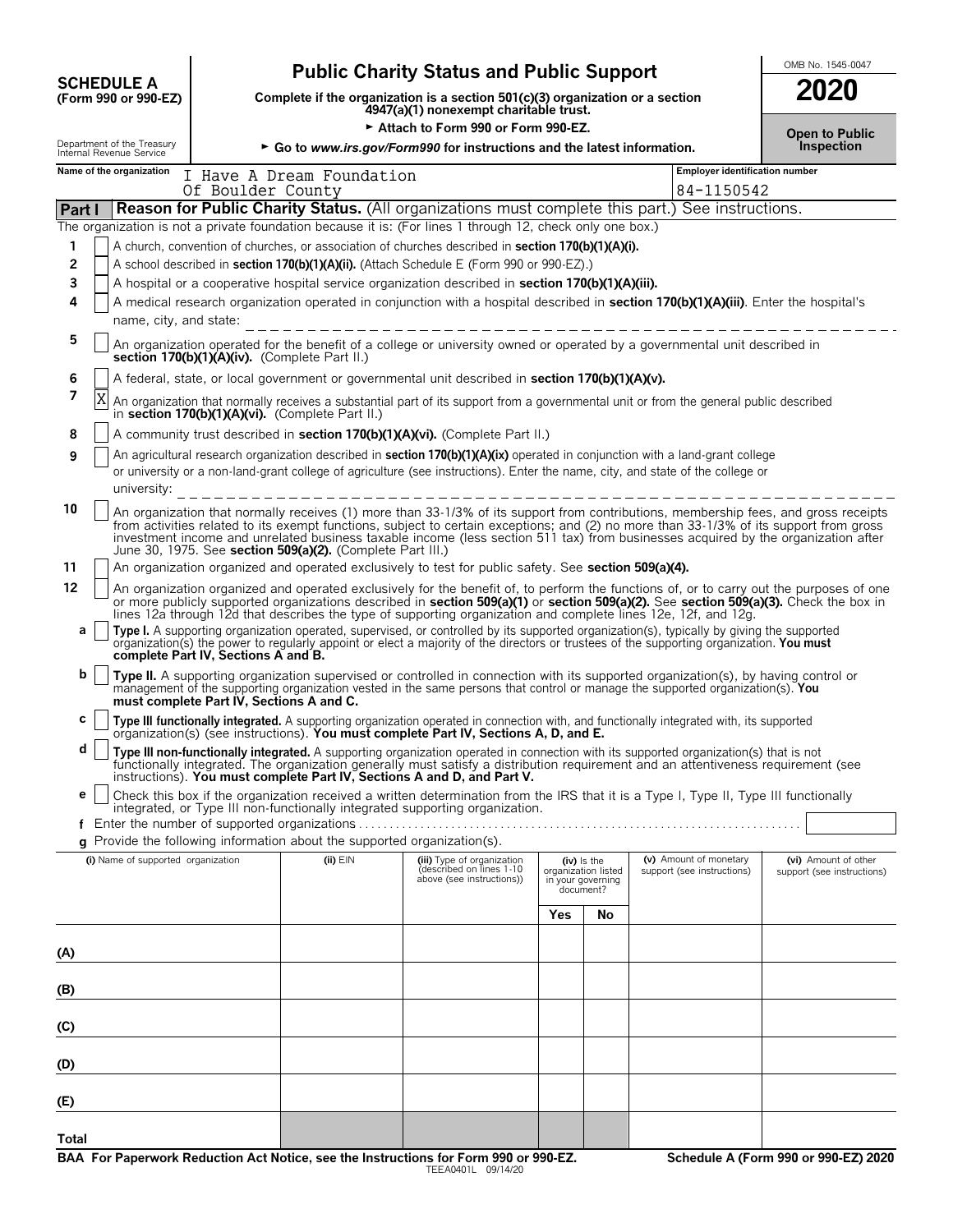| Schedule A (Form 990 or 990-EZ) 2020 | I Have A Dream Foundation | 84-1150542 | Page 2 |
|--------------------------------------|---------------------------|------------|--------|
|--------------------------------------|---------------------------|------------|--------|

**Part II Support Schedule for Organizations Described in Sections 170(b)(1)(A)(iv) and 170(b)(1)(A)(vi)** (Complete only if you checked the box on line 5, 7, or 8 of Part I or if the organization failed to qualify under Part III. If the organization fails to qualify under the tests listed below, please complete Part III.)

|    | <b>Section A. Public Support</b>                                                                                                                                                                                                                                                                                                                                                            |            |            |              |                                                  |            |               |  |
|----|---------------------------------------------------------------------------------------------------------------------------------------------------------------------------------------------------------------------------------------------------------------------------------------------------------------------------------------------------------------------------------------------|------------|------------|--------------|--------------------------------------------------|------------|---------------|--|
|    | Calendar year (or fiscal year<br>beginning in) ►                                                                                                                                                                                                                                                                                                                                            | (a) 2016   | (b) 2017   | $(c)$ 2018   | $(d)$ 2019                                       | (e) 2020   | (f) Total     |  |
|    | 1 Gifts, grants, contributions, and<br>membership fees received. (Do not<br>include any 'unusual grants.'). $\ldots$ .                                                                                                                                                                                                                                                                      | 3,450,935. | 4,738,201. |              | $4, 191, 723.$ $  4, 100, 783.$ $  2, 623, 652.$ |            | 19, 105, 294. |  |
|    | 2 Tax revenues levied for the<br>organization's benefit and<br>either paid to or expended<br>on its behalf                                                                                                                                                                                                                                                                                  |            |            |              |                                                  |            | $0$ .         |  |
| 3  | The value of services or<br>facilities furnished by a<br>governmental unit to the<br>organization without charge                                                                                                                                                                                                                                                                            |            |            |              |                                                  |            | 0.            |  |
|    | 4 Total. Add lines 1 through 3                                                                                                                                                                                                                                                                                                                                                              | 3,450,935. | 4,738,201. | 4, 191, 723. | 4,100,783.                                       | 2,623,652. | 19, 105, 294. |  |
| 5. | The portion of total<br>contributions by each person<br>(other than a governmental<br>unit or publicly supported<br>organization) included on line 1<br>that exceeds 2% of the amount<br>shown on line 11, column $(f)$                                                                                                                                                                     |            |            |              |                                                  |            | $0$ .         |  |
| 6  | <b>Public support.</b> Subtract line 5                                                                                                                                                                                                                                                                                                                                                      |            |            |              |                                                  |            | 19, 105, 294. |  |
|    | <b>Section B. Total Support</b>                                                                                                                                                                                                                                                                                                                                                             |            |            |              |                                                  |            |               |  |
|    | Calendar year (or fiscal year<br>beginning in) $\rightarrow$                                                                                                                                                                                                                                                                                                                                | (a) 2016   | (b) 2017   | $(c)$ 2018   | $(d)$ 2019                                       | (e) 2020   | (f) Total     |  |
|    | <b>7</b> Amounts from line 4                                                                                                                                                                                                                                                                                                                                                                | 3,450,935. | 4,738,201. | 4, 191, 723. | 4,100,783.                                       | 2,623,652. | 19, 105, 294. |  |
| 8  | Gross income from interest,<br>dividends, payments received<br>on securities loans, rents,<br>royalties, and income from<br>similar sources                                                                                                                                                                                                                                                 | 65,668.    | 129,755.   | 102,537.     | 180,374.                                         | 244,149.   | 722,483.      |  |
| 9  | Net income from unrelated<br>business activities, whether or<br>not the business is regularly<br>carried on                                                                                                                                                                                                                                                                                 |            |            |              |                                                  |            | $0$ .         |  |
|    | 10 Other income. Do not include<br>gain or loss from the sale of<br>capital assets (Explain in VI<br>Part VI.) See Part VI                                                                                                                                                                                                                                                                  | 340.       | 11,071.    |              |                                                  |            | 11,411.       |  |
|    | 11 Total support. Add lines 7<br>through $10$                                                                                                                                                                                                                                                                                                                                               |            |            |              |                                                  |            | 19,839,188.   |  |
|    | 12 Gross receipts from related activities, etc. (see instructions)                                                                                                                                                                                                                                                                                                                          |            |            |              |                                                  | 12         | 0.            |  |
|    | 13 First 5 years. If the Form 990 is for the organization's first, second, third, fourth, or fifth tax year as a section 501(c)(3)                                                                                                                                                                                                                                                          |            |            |              |                                                  |            | - 11          |  |
|    | Section C. Computation of Public Support Percentage                                                                                                                                                                                                                                                                                                                                         |            |            |              |                                                  |            |               |  |
|    |                                                                                                                                                                                                                                                                                                                                                                                             |            |            |              |                                                  |            | 96.30%        |  |
|    |                                                                                                                                                                                                                                                                                                                                                                                             |            |            |              |                                                  | 15         | 97.38%        |  |
|    | 16a 33-1/3% support test-2020. If the organization did not check the box on line 13, and line 14 is 33-1/3% or more, check this box                                                                                                                                                                                                                                                         |            |            |              |                                                  |            | X             |  |
|    | <b>b 33-1/3% support test-2019.</b> If the organization did not check a box on line 13 or 16a, and line 15 is 33-1/3% or more, check this box                                                                                                                                                                                                                                               |            |            |              |                                                  |            |               |  |
|    | 17a 10%-facts-and-circumstances test-2020. If the organization did not check a box on line 13, 16a, or 16b, and line 14 is 10%<br>or more, and if the organization meets the facts-and-circumstances test, check this box and stop here. Explain in Part VI how<br>the organization meets the facts-and-circumstances test. The organization qualifies as a publicly supported organization |            |            |              |                                                  |            |               |  |
|    | <b>b 10%-facts-and-circumstances test-2019.</b> If the organization did not check a box on line 13, 16a, 16b, or 17a, and line 15 is 10%<br>or more, and if the organization meets the facts-and-circumstances test, check this box and stop here. Explain in Part VI how the organization meets the 'facts-and-circumstances' test. The organization qualifies as a publi                  |            |            |              |                                                  |            |               |  |
|    | 18 Private foundation. If the organization did not check a box on line 13, 16a, 16b, 17a, or 17b, check this box and see instructions                                                                                                                                                                                                                                                       |            |            |              |                                                  |            |               |  |

| $\sim$ $\sim$ $\sim$ $\sim$ $\sim$ |  |
|------------------------------------|--|
| organization fails to qualify und  |  |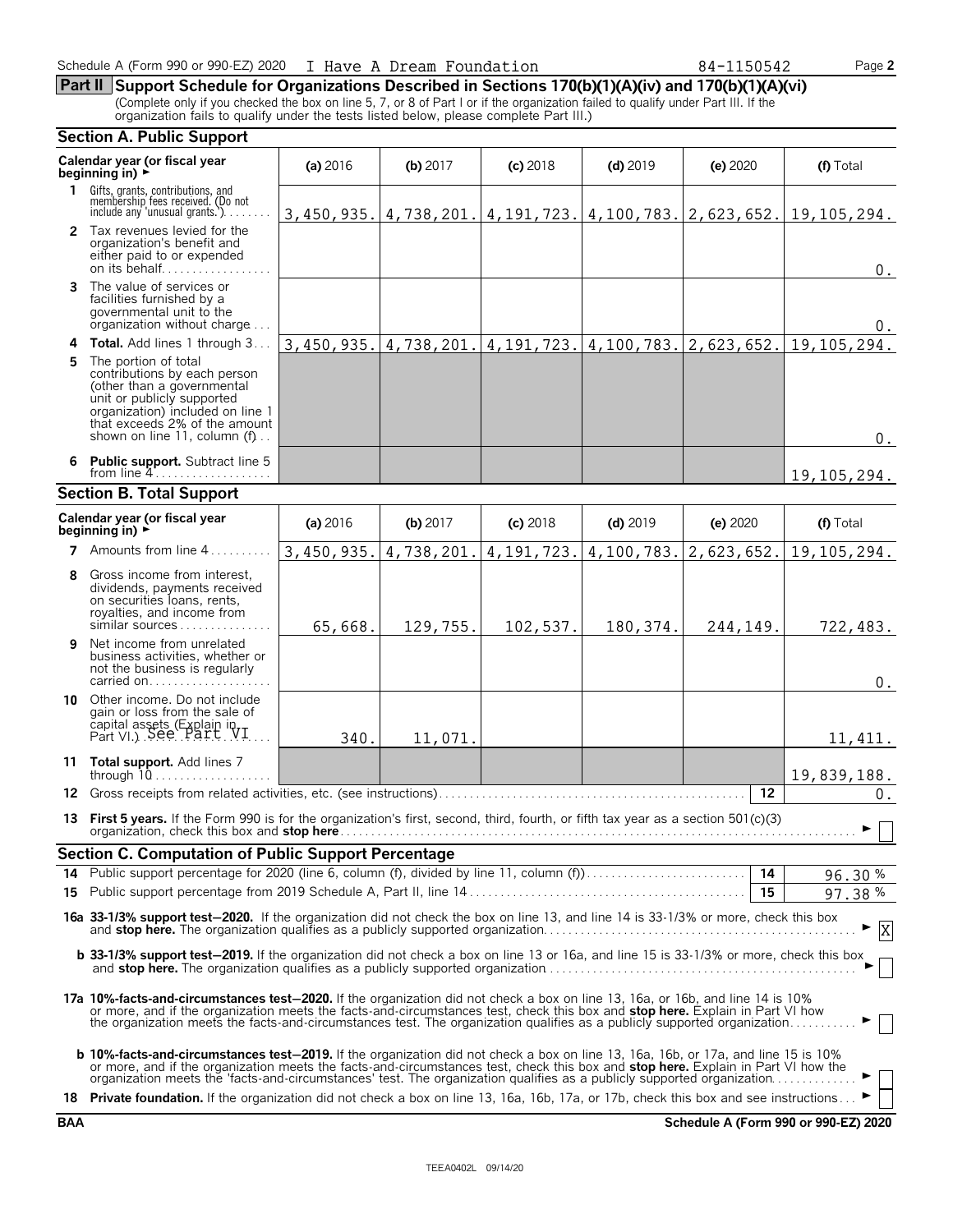#### **Part III Support Schedule for Organizations Described in Section 509(a)(2)**

(Complete only if you checked the box on line 10 of Part I or if the organization failed to qualify under Part II. If the organization fails to qualify under the tests listed below, please complete Part II.)

|            | <b>Section A. Public Support</b>                                                                                                                                                                                                                                              |          |                    |            |            |          |                                      |
|------------|-------------------------------------------------------------------------------------------------------------------------------------------------------------------------------------------------------------------------------------------------------------------------------|----------|--------------------|------------|------------|----------|--------------------------------------|
|            | Calendar year (or fiscal year beginning in) $\blacktriangleright$                                                                                                                                                                                                             | (a) 2016 | (b) $2017$         | $(c)$ 2018 | $(d)$ 2019 | (e) 2020 | (f) Total                            |
|            | 1 Gifts, grants, contributions,<br>and membership fees<br>received. (Do not include<br>any 'unusual grants.')                                                                                                                                                                 |          |                    |            |            |          |                                      |
|            | Gross receipts from admissions,<br>merchandise sold or services<br>performed, or facilities<br>furnished in any activity that is<br>related to the organization's<br>$tax\text{-}exempt$ purpose                                                                              |          |                    |            |            |          |                                      |
| 3.         | Gross receipts from activities<br>that are not an unrelated trade<br>or business under section 513.                                                                                                                                                                           |          |                    |            |            |          |                                      |
| 4          | Tax revenues levied for the<br>organization's benefit and<br>either paid to or expended on<br>its behalf                                                                                                                                                                      |          |                    |            |            |          |                                      |
| 5.         | The value of services or<br>facilities furnished by a<br>governmental unit to the<br>organization without charge                                                                                                                                                              |          |                    |            |            |          |                                      |
|            | <b>6 Total.</b> Add lines 1 through 5<br><b>7a</b> Amounts included on lines 1,<br>2, and 3 received from<br>disqualified persons                                                                                                                                             |          |                    |            |            |          |                                      |
|            | <b>b</b> Amounts included on lines 2<br>and 3 received from other than<br>disqualified persons that<br>exceed the greater of \$5,000 or<br>1% of the amount on line 13                                                                                                        |          |                    |            |            |          |                                      |
|            | c Add lines $7a$ and $7b$                                                                                                                                                                                                                                                     |          |                    |            |            |          |                                      |
|            | <b>Public support.</b> (Subtract line                                                                                                                                                                                                                                         |          |                    |            |            |          |                                      |
|            | <b>Section B. Total Support</b>                                                                                                                                                                                                                                               |          |                    |            |            |          |                                      |
|            | Calendar year (or fiscal year beginning in) $\blacktriangleright$                                                                                                                                                                                                             | (a) 2016 | (b) 2017           | $(c)$ 2018 | $(d)$ 2019 | (e) 2020 | (f) Total                            |
| 9.         | Amounts from line 6                                                                                                                                                                                                                                                           |          |                    |            |            |          |                                      |
|            | <b>10a</b> Gross income from interest, dividends,<br>payments received on securities loans,<br>rents, royalties, and income from<br><b>b</b> Unrelated business taxable                                                                                                       |          |                    |            |            |          |                                      |
|            | income (less section 511<br>taxes) from businesses<br>acquired after June 30, 1975<br>c Add lines 10a and $10b$                                                                                                                                                               |          |                    |            |            |          |                                      |
| 11         | Net income from unrelated business<br>activities not included in line 10b,<br>whether or not the business is<br>regularly carried on $\dots\dots\dots\dots\dots$                                                                                                              |          |                    |            |            |          |                                      |
|            | 12 Other income. Do not include<br>gain or loss from the sale of<br>capital assets (Explain in                                                                                                                                                                                |          |                    |            |            |          |                                      |
|            | 13 Total support. (Add lines 9,<br>10c, 11, and $12.$ )                                                                                                                                                                                                                       |          |                    |            |            |          |                                      |
|            | 14 First 5 years. If the Form 990 is for the organization's first, second, third, fourth, or fifth tax year as a section 501(c)(3)<br>organization, check this box and <b>stop here</b>                                                                                       |          |                    |            |            |          |                                      |
|            | <b>Section C. Computation of Public Support Percentage</b>                                                                                                                                                                                                                    |          |                    |            |            |          |                                      |
|            | 15 Public support percentage for 2020 (line 8, column (f), divided by line 13, column (f)                                                                                                                                                                                     |          |                    |            |            | 15       | နွ                                   |
|            |                                                                                                                                                                                                                                                                               |          |                    |            |            | 16       | နွ                                   |
|            | Section D. Computation of Investment Income Percentage                                                                                                                                                                                                                        |          |                    |            |            |          |                                      |
| 17         | Investment income percentage for 2020 (line 10c, column (f), divided by line 13, column (f)                                                                                                                                                                                   |          |                    |            |            | 17       | နွ                                   |
| 18         |                                                                                                                                                                                                                                                                               |          |                    |            |            | 18       | နွ                                   |
|            | 19a 33-1/3% support tests-2020. If the organization did not check the box on line 14, and line 15 is more than 33-1/3%, and line 17<br>is not more than 33-1/3%, check this box and stop here. The organization qualifies as a publicly supported organization                |          |                    |            |            |          |                                      |
|            | <b>b</b> 33-1/3% support tests-2019. If the organization did not check a box on line 14 or line 19a, and line 16 is more than 33-1/3%, and<br>line 18 is not more than 33-1/3%, check this box and stop here. The organization qualifies as a publicly supported organization |          |                    |            |            |          |                                      |
| 20         | Private foundation. If the organization did not check a box on line 14, 19a, or 19b, check this box and see instructions                                                                                                                                                      |          |                    |            |            |          |                                      |
| <b>BAA</b> |                                                                                                                                                                                                                                                                               |          | TEEA0403L 09/14/20 |            |            |          | Schedule A (Form 990 or 990-EZ) 2020 |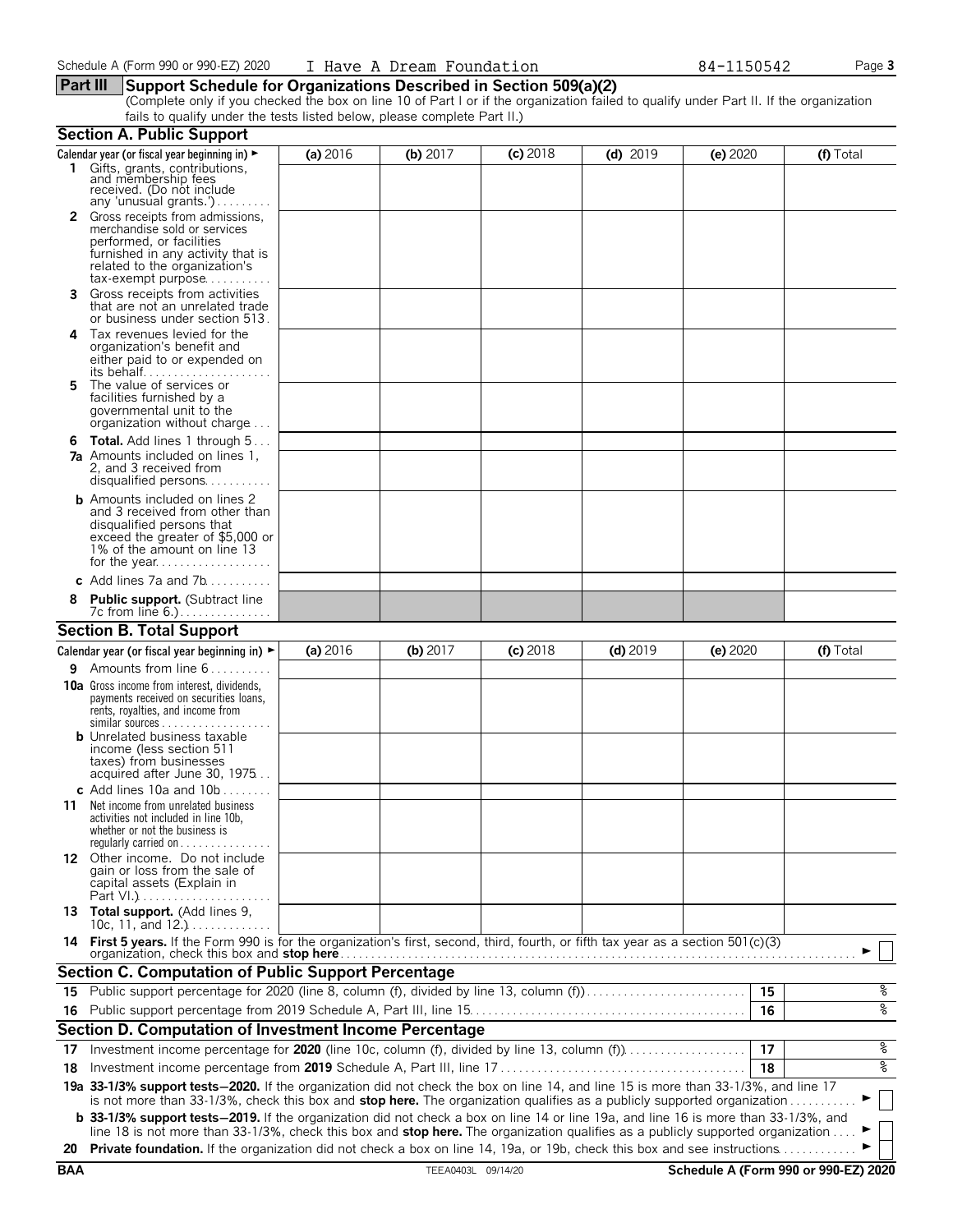#### **Part IV Supporting Organizations**

(Complete only if you checked a box in line 12 on Part I. If you checked box 12a, Part I, complete Sections A and B. If you checked box 12b, Part I, complete Sections A and C. If you checked box 12c, Part I, complete Sections A, D, and E. If you checked box 12d, Part I, complete Sections A and D, and complete Part V.)

#### **Section A. All Supporting Organizations**

|   |                                                                                                                                                                                                                                                                                                                                                                                                                                                                                                                                                      |                 | <b>Yes</b> | <b>No</b> |
|---|------------------------------------------------------------------------------------------------------------------------------------------------------------------------------------------------------------------------------------------------------------------------------------------------------------------------------------------------------------------------------------------------------------------------------------------------------------------------------------------------------------------------------------------------------|-----------------|------------|-----------|
|   | 1 Are all of the organization's supported organizations listed by name in the organization's governing documents?<br>If 'No,' describe in Part VI how the supported organizations are designated. If designated by class or purpose, describe<br>the designation. If historic and continuing relationship, explain.                                                                                                                                                                                                                                  | 1               |            |           |
|   | 2 Did the organization have any supported organization that does not have an IRS determination of status under section<br>509(a)(1) or (2)? If 'Yes,' explain in <b>Part VI</b> how the organization determined that the supported organization was<br>described in section $509(a)(1)$ or (2).                                                                                                                                                                                                                                                      | $\overline{2}$  |            |           |
|   | 3a Did the organization have a supported organization described in section 501(c)(4), (5), or (6)? If 'Yes,' answer lines 3b<br>and 3c below.                                                                                                                                                                                                                                                                                                                                                                                                        | 3a              |            |           |
|   | <b>b</b> Did the organization confirm that each supported organization qualified under section 501(c)(4), (5), or (6) and<br>satisfied the public support tests under section 509(a)(2)? If 'Yes,' describe in Part VI when and how the organization<br>made the determination.                                                                                                                                                                                                                                                                      | 3 <sub>b</sub>  |            |           |
|   | c Did the organization ensure that all support to such organizations was used exclusively for section $170(c)(2)(B)$<br>purposes? If 'Yes,' explain in <b>Part VI</b> what controls the organization put in place to ensure such use.                                                                                                                                                                                                                                                                                                                | 3c              |            |           |
|   | 4a Was any supported organization not organized in the United States ('foreign supported organization')? If 'Yes' and<br>if you checked box 12a or 12b in Part I, answer lines 4b and 4c below.                                                                                                                                                                                                                                                                                                                                                      | 4a              |            |           |
|   | <b>b</b> Did the organization have ultimate control and discretion in deciding whether to make grants to the foreign supported<br>organization? If 'Yes,' describe in Part VI how the organization had such control and discretion despite being controlled<br>or supervised by or in connection with its supported organizations.                                                                                                                                                                                                                   | 4b              |            |           |
|   | c Did the organization support any foreign supported organization that does not have an IRS determination under<br>sections 501(c)(3) and 509(a)(1) or (2)? If 'Yes,' explain in <b>Part VI</b> what controls the organization used to ensure that<br>all support to the foreign supported organization was used exclusively for section $170(c)(2)(B)$ purposes.                                                                                                                                                                                    | 4c              |            |           |
|   | 5a Did the organization add, substitute, or remove any supported organizations during the tax year? If 'Yes,' answer lines<br>5b and 5c below (if applicable). Also, provide detail in <b>Part VI</b> , including (i) the names and EIN numbers of the<br>supported organizations added, substituted, or removed; (ii) the reasons for each such action; (iii) the<br>authority under the organization's organizing document authorizing such action; and (iv) how the action was<br>accomplished (such as by amendment to the organizing document). | 5a              |            |           |
|   | <b>b</b> Type I or Type II only. Was any added or substituted supported organization part of a class already designated in the<br>organization's organizing document?                                                                                                                                                                                                                                                                                                                                                                                | 5b              |            |           |
|   | c Substitutions only. Was the substitution the result of an event beyond the organization's control?                                                                                                                                                                                                                                                                                                                                                                                                                                                 | 5с              |            |           |
| 6 | Did the organization provide support (whether in the form of grants or the provision of services or facilities) to<br>anyone other than (i) its supported organizations, (ii) individuals that are part of the charitable class benefited by one<br>or more of its supported organizations, or (iii) other supporting organizations that also support or benefit one or more of<br>the filing organization's supported organizations? If 'Yes,' provide detail in Part VI.                                                                           | 6               |            |           |
| 7 | Did the organization provide a grant, loan, compensation, or other similar payment to a substantial contributor<br>(as defined in section $4958(c)(3)(c)$ ), a family member of a substantial contributor, or a 35% controlled entity with<br>regard to a substantial contributor? If 'Yes,' complete Part I of Schedule L (Form 990 or 990-EZ).                                                                                                                                                                                                     | 7               |            |           |
| 8 | Did the organization make a loan to a disqualified person (as defined in section 4958) not described in line 7? If 'Yes,'<br>complete Part I of Schedule L (Form 990 or 990-EZ).                                                                                                                                                                                                                                                                                                                                                                     | 8               |            |           |
|   | 9a Was the organization controlled directly or indirectly at any time during the tax year by one or more disqualified persons,<br>as defined in section 4946 (other than foundation managers and organizations described in section 509(a)(1) or (2))?<br>If 'Yes,' provide detail in <b>Part VI.</b>                                                                                                                                                                                                                                                | 9a              |            |           |
|   | <b>b</b> Did one or more disqualified persons (as defined in line 9a) hold a controlling interest in any entity in which the<br>supporting organization had an interest? If 'Yes,' provide detail in Part VI.                                                                                                                                                                                                                                                                                                                                        | 9b              |            |           |
|   | c Did a disqualified person (as defined in line 9a) have an ownership interest in, or derive any personal benefit from,<br>assets in which the supporting organization also had an interest? If 'Yes,' provide detail in <b>Part VI.</b>                                                                                                                                                                                                                                                                                                             | 9c              |            |           |
|   | 10a Was the organization subject to the excess business holdings rules of section 4943 because of section 4943(f) (regarding<br>certain Type II supporting organizations, and all Type III non-functionally integrated supporting organizations)? If 'Yes,'<br>answer line 10b below.                                                                                                                                                                                                                                                                | 10a             |            |           |
|   | <b>b</b> Did the organization have any excess business holdings in the tax year? (Use Schedule C, Form 4720, to determine<br>whether the organization had excess business holdings.).                                                                                                                                                                                                                                                                                                                                                                | 10 <sub>b</sub> |            |           |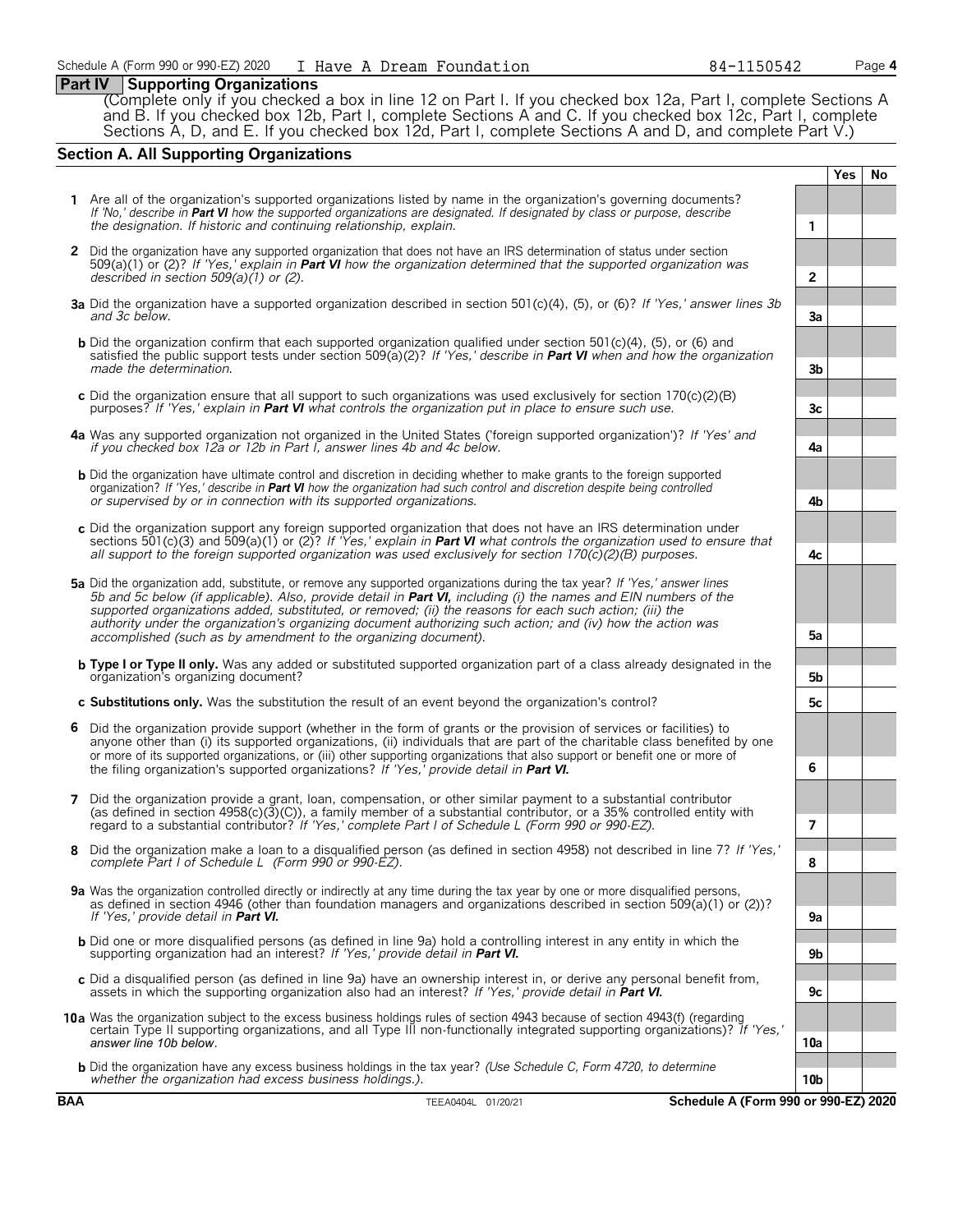| <b>Part IV</b> | <b>Supporting Organizations (continued)</b>                                                                                                           |                 |     |    |
|----------------|-------------------------------------------------------------------------------------------------------------------------------------------------------|-----------------|-----|----|
|                |                                                                                                                                                       |                 | Yes | Νo |
| 11.            | Has the organization accepted a gift or contribution from any of the following persons?                                                               |                 |     |    |
|                | a A person who directly or indirectly controls, either alone or together with persons described in lines 11b and 11c below,                           |                 |     |    |
|                | the governing body of a supported organization?                                                                                                       | 11a             |     |    |
|                | <b>b</b> A family member of a person described in line 11a above?                                                                                     | 11 <sub>b</sub> |     |    |
|                | <b>C</b> A 35% controlled entity of a person described in line 11a or 11b above? If 'Yes' to line 11a, 11b, or 11c, provide detail in <b>Part VI.</b> | 11c             |     |    |
|                | Section P. Type   Supporting Organizations                                                                                                            |                 |     |    |

#### **Section B. Type I Supporting Organizations**

- **1** Did the governing body, members of the governing body, officers acting in their official capacity, or membership of one or more supported organizations have the power to regularly appoint or elect at least a majority of the organization's officers, directors, or trustees at all times during the tax year? *If 'No,' describe in Part VI how the supported organization(s) effectively operated, supervised, or controlled the organization's activities. If the organization had more than one supported organization, describe how the powers to appoint and/or remove officers, directors, or trustees were allocated among the supported organizations and what conditions or restrictions, if any, applied to such powers* **<sup>1</sup>** *during the tax* year.
- **2** Did the organization operate for the benefit of any supported organization other than the supported organization(s) that operated, supervised, or controlled the supporting organization? *If 'Yes,' explain in Part VI how providing such benefit carried out the purposes of the supported organization(s) that operated, supervised, or controlled the supporting organization.* **2**

#### **Section C. Type II Supporting Organizations**

**Yes No 1** Were a majority of the organization's directors or trustees during the tax year also a majority of the directors or trustees of each of the organization's supported organization(s)? *If 'No,' describe in Part VI how control or management of the supporting organization was vested in the same persons that controlled or managed the supported organization(s).* **1**

#### **Section D. All Type III Supporting Organizations**

|                                                                                                                                                                                                                                                                                                                                                                                       |   | ′e< |  |
|---------------------------------------------------------------------------------------------------------------------------------------------------------------------------------------------------------------------------------------------------------------------------------------------------------------------------------------------------------------------------------------|---|-----|--|
| 1 Did the organization provide to each of its supported organizations, by the last day of the fifth month of the<br>organization's tax year, (i) a written notice describing the type and amount of support provided during the prior tax<br>year, (ii) a copy of the Form 990 that was most recently filed as of the date of notification, and (iii) copies of the                   |   |     |  |
| organization's governing documents in effect on the date of notification, to the extent not previously provided?                                                                                                                                                                                                                                                                      |   |     |  |
| 2 Were any of the organization's officers, directors, or trustees either (i) appointed or elected by the supported                                                                                                                                                                                                                                                                    |   |     |  |
| organization(s) or (ii) serving on the governing body of a supported organization? If No, explain in <b>Part VI</b> how<br>the organization maintained a close and continuous working relationship with the supported organization(s).                                                                                                                                                | ◠ |     |  |
| 3 By reason of the relationship described in line 2, above, did the organization's supported organizations have a significant<br>voice in the organization's investment policies and in directing the use of the organization's income or assets at<br>all times during the tax year? If 'Yes,' describe in <b>Part VI</b> the role the organization's supported organizations played |   |     |  |
| in this regard.                                                                                                                                                                                                                                                                                                                                                                       |   |     |  |

#### **Section E. Type III Functionally Integrated Supporting Organizations**

- **1** Check the box next to the method that the organization used to satisfy the Integral Part Test during the year (see instructions).
	- **a** The organization satisfied the Activities Test. *Complete line 2 below.*
	- **b** The organization is the parent of each of its supported organizations. *Complete line 3 below.*
	- **c** The organization supported a governmental entity. *Describe in Part VI how you supported a governmental entity (see instructions).*

#### **2** Activities Test. *Answer lines 2a and 2b below.* **Yes No**

- **a** Did substantially all of the organization's activities during the tax year directly further the exempt purposes of the supported organization(s) to which the organization was responsive? *If 'Yes,' then in Part VI identify those supported organizations and explain how these activities directly furthered their exempt purposes, how the organization was responsive to those supported organizations, and how the organization determined that these activities constituted substantially all of its activities.* **2a**
- **b** Did the activities described in line 2a, above, constitute activities that, but for the organization's involvement, one or more of the organization's supported organization(s) would have been engaged in? *If 'Yes,' explain in Part VI the reasons for the organization's position that its supported organization(s) would have engaged in these activities but for the organization's involvement.* **2b**
- **3** Parent of Supported Organizations. *Answer lines 3a and 3b below.*
- **a** Did the organization have the power to regularly appoint or elect a majority of the officers, directors, or trustees of each of the supported organizations? *If 'Yes' or 'No,' provide details in Part VI.* **3a**
- **b** Did the organization exercise a substantial degree of direction over the policies, programs, and activities of each of its supported organizations? *If 'Yes,' describe in Part VI the role played by the organization in this regard.* **3b**

| ÷ | N۵ |
|---|----|
|   |    |

**Yes No**

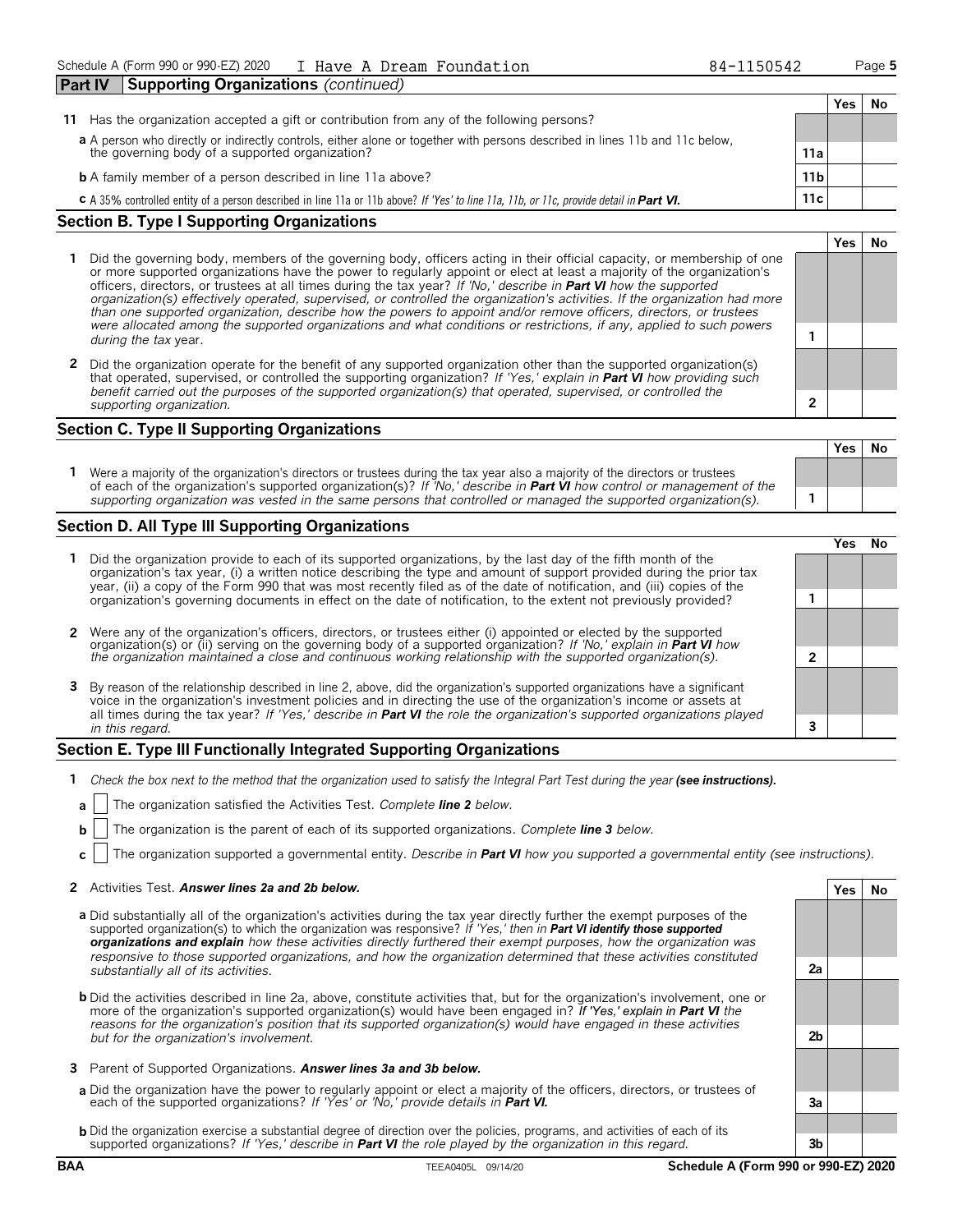| 1            | Check here if the organization satisfied the Integral Part Test as a qualifying trust on Nov. 20, 1970 (explain in Part VI). See<br><b>instructions.</b> All other Type III non-functionally integrated supporting organizations must complete Sections A through E. |                |                |                                |
|--------------|----------------------------------------------------------------------------------------------------------------------------------------------------------------------------------------------------------------------------------------------------------------------|----------------|----------------|--------------------------------|
|              | Section A - Adjusted Net Income                                                                                                                                                                                                                                      |                | (A) Prior Year | (B) Current Year<br>(optional) |
| 1.           | Net short-term capital gain                                                                                                                                                                                                                                          | 1              |                |                                |
| $\mathbf{2}$ | Recoveries of prior-year distributions                                                                                                                                                                                                                               | $\overline{2}$ |                |                                |
| 3            | Other gross income (see instructions)                                                                                                                                                                                                                                | 3              |                |                                |
| 4            | Add lines 1 through 3.                                                                                                                                                                                                                                               | 4              |                |                                |
| 5            | Depreciation and depletion                                                                                                                                                                                                                                           | 5              |                |                                |
| 6            | Portion of operating expenses paid or incurred for production or collection of gross<br>income or for management, conservation, or maintenance of property held for<br>production of income (see instructions)                                                       | 6              |                |                                |
|              | 7 Other expenses (see instructions)                                                                                                                                                                                                                                  | 7              |                |                                |
| 8            | <b>Adjusted Net Income</b> (subtract lines 5, 6, and 7 from line 4)                                                                                                                                                                                                  | 8              |                |                                |
|              | <b>Section B - Minimum Asset Amount</b>                                                                                                                                                                                                                              |                | (A) Prior Year | (B) Current Year<br>(optional) |
|              | 1 Aggregate fair market value of all non-exempt-use assets (see instructions for short<br>tax year or assets held for part of year):                                                                                                                                 |                |                |                                |
|              | a Average monthly value of securities                                                                                                                                                                                                                                | 1a             |                |                                |
|              | <b>b</b> Average monthly cash balances                                                                                                                                                                                                                               | 1b             |                |                                |
|              | c Fair market value of other non-exempt-use assets                                                                                                                                                                                                                   | 1c             |                |                                |
|              | <b>d Total</b> (add lines 1a, 1b, and 1c)                                                                                                                                                                                                                            | 1d             |                |                                |
|              | <b>e Discount</b> claimed for blockage or other factors<br>(explain in detail in <b>Part VI</b> ):                                                                                                                                                                   |                |                |                                |
| $\mathbf{2}$ | Acquisition indebtedness applicable to non-exempt-use assets                                                                                                                                                                                                         | $\overline{2}$ |                |                                |
| 3            | Subtract line 2 from line 1d.                                                                                                                                                                                                                                        | 3              |                |                                |
| 4            | Cash deemed held for exempt use. Enter 0.015 of line 3 (for greater amount,<br>see instructions).                                                                                                                                                                    | 4              |                |                                |
| 5.           | Net value of non-exempt-use assets (subtract line 4 from line 3)                                                                                                                                                                                                     | 5              |                |                                |
| 6            | Multiply line 5 by 0.035.                                                                                                                                                                                                                                            | 6              |                |                                |
| 7            | Recoveries of prior-year distributions                                                                                                                                                                                                                               | 7              |                |                                |
| 8            | Minimum Asset Amount (add line 7 to line 6)                                                                                                                                                                                                                          | 8              |                |                                |
|              | Section C - Distributable Amount                                                                                                                                                                                                                                     |                |                | <b>Current Year</b>            |
| 1            | Adjusted net income for prior year (from Section A, line 8, column A)                                                                                                                                                                                                | 1              |                |                                |
| 2            | Enter $0.85$ of line $1.$                                                                                                                                                                                                                                            | $\overline{2}$ |                |                                |
| 3            | Minimum asset amount for prior year (from Section B, line 8, column A)                                                                                                                                                                                               | 3              |                |                                |
| 4            | Enter greater of line 2 or line 3.                                                                                                                                                                                                                                   | 4              |                |                                |
| 5            | Income tax imposed in prior year                                                                                                                                                                                                                                     | 5              |                |                                |
| 6            | <b>Distributable Amount.</b> Subtract line 5 from line 4, unless subject to emergency<br>temporary reduction (see instructions).                                                                                                                                     | 6              |                |                                |

**7**  $\mid$  Check here if the current year is the organization's first as a non-functionally integrated Type III supporting organization (see instructions).

**BAA Schedule A (Form 990 or 990-EZ) 2020**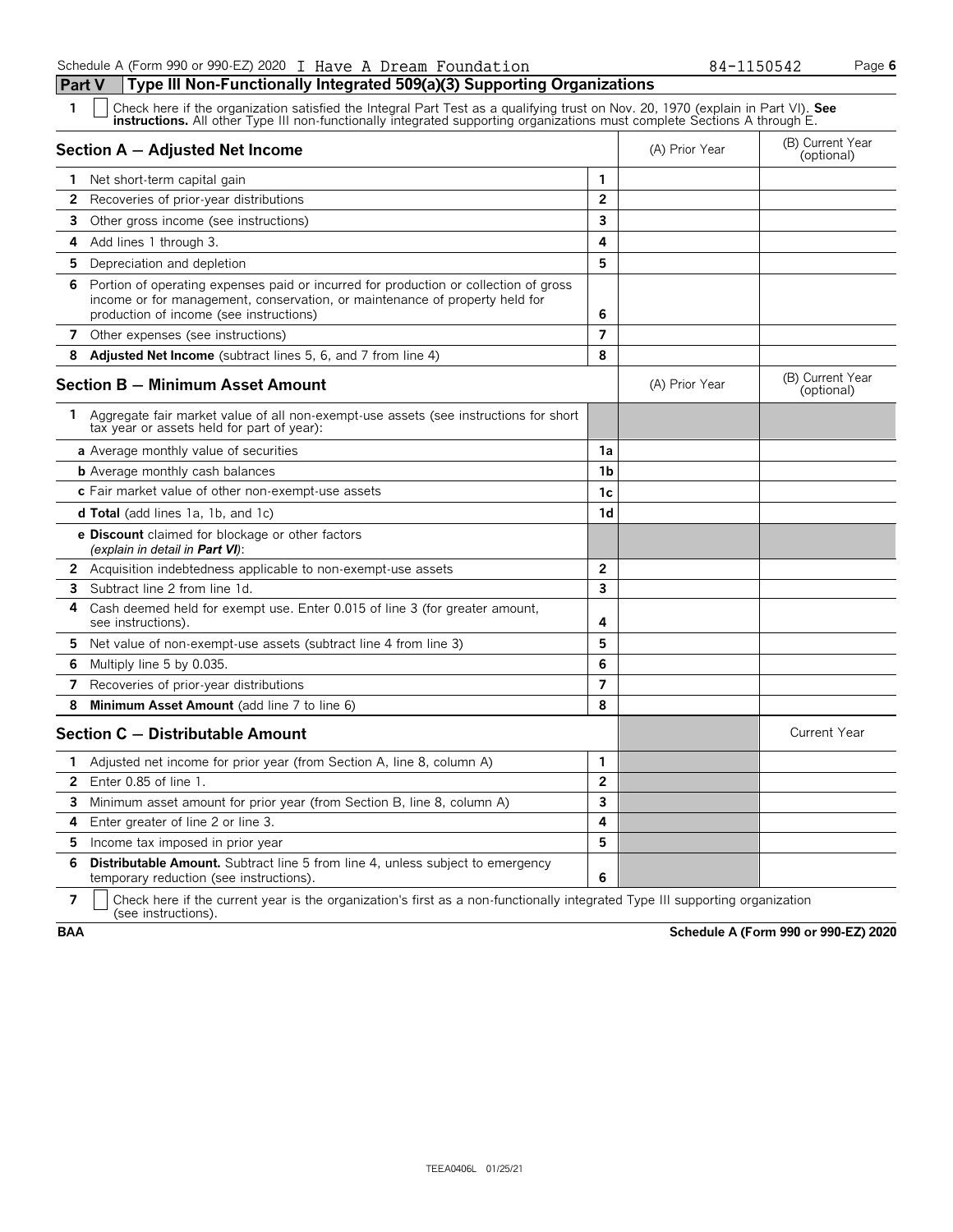| Type III Non-Functionally Integrated 509(a)(3) Supporting Organizations (continued)<br><b>Part V</b> |                                                                                                                                                                               |                                              |                                               |              |                                                  |  |
|------------------------------------------------------------------------------------------------------|-------------------------------------------------------------------------------------------------------------------------------------------------------------------------------|----------------------------------------------|-----------------------------------------------|--------------|--------------------------------------------------|--|
|                                                                                                      | <b>Section D - Distributions</b>                                                                                                                                              |                                              |                                               |              | <b>Current Year</b>                              |  |
| 1                                                                                                    | Amounts paid to supported organizations to accomplish exempt purposes                                                                                                         |                                              |                                               | 1            |                                                  |  |
| $\mathbf{2}$                                                                                         | Amounts paid to perform activity that directly furthers exempt purposes of supported organizations,                                                                           |                                              |                                               |              |                                                  |  |
|                                                                                                      | in excess of income from activity                                                                                                                                             |                                              |                                               | $\mathbf{2}$ |                                                  |  |
| 3                                                                                                    | Administrative expenses paid to accomplish exempt purposes of supported organizations                                                                                         |                                              |                                               | 3            |                                                  |  |
| 4                                                                                                    | Amounts paid to acquire exempt-use assets                                                                                                                                     |                                              |                                               | 4            |                                                  |  |
| 5                                                                                                    | Qualified set-aside amounts (prior IRS approval required $-$ provide details in Part VI)                                                                                      |                                              |                                               | 5            |                                                  |  |
| 6                                                                                                    | Other distributions (describe in Part VI). See instructions.                                                                                                                  |                                              |                                               | 6            |                                                  |  |
| 7                                                                                                    | Total annual distributions. Add lines 1 through 6.                                                                                                                            |                                              |                                               | 7            |                                                  |  |
| 8                                                                                                    | Distributions to attentive supported organizations to which the organization is responsive (provide details<br>in Part VI). See instructions.                                 |                                              |                                               | 8            |                                                  |  |
| 9                                                                                                    | Distributable amount for 2020 from Section C, line 6                                                                                                                          |                                              |                                               | 9            |                                                  |  |
|                                                                                                      | 10 Line 8 amount divided by line 9 amount                                                                                                                                     |                                              |                                               | 10           |                                                  |  |
|                                                                                                      | Section E - Distribution Allocations (see instructions)                                                                                                                       | (i)<br><b>Excess</b><br><b>Distributions</b> | (ii)<br><b>Underdistributions</b><br>Pre-2020 |              | (iii)<br><b>Distributable</b><br>Amount for 2020 |  |
|                                                                                                      | Distributable amount for 2020 from Section C, line 6                                                                                                                          |                                              |                                               |              |                                                  |  |
|                                                                                                      | 2 Underdistributions, if any, for years prior to 2020 (reasonable<br>cause required - explain in Part VI). See instructions.                                                  |                                              |                                               |              |                                                  |  |
| 3                                                                                                    | Excess distributions carryover, if any, to 2020                                                                                                                               |                                              |                                               |              |                                                  |  |
|                                                                                                      | a From 2015                                                                                                                                                                   |                                              |                                               |              |                                                  |  |
|                                                                                                      | <b>b</b> From 2016                                                                                                                                                            |                                              |                                               |              |                                                  |  |
|                                                                                                      | c From 2017.                                                                                                                                                                  |                                              |                                               |              |                                                  |  |
|                                                                                                      | $d$ From 2018                                                                                                                                                                 |                                              |                                               |              |                                                  |  |
|                                                                                                      | e From 2019                                                                                                                                                                   |                                              |                                               |              |                                                  |  |
|                                                                                                      | f Total of lines 3a through 3e                                                                                                                                                |                                              |                                               |              |                                                  |  |
|                                                                                                      | g Applied to underdistributions of prior years                                                                                                                                |                                              |                                               |              |                                                  |  |
|                                                                                                      | h Applied to 2020 distributable amount                                                                                                                                        |                                              |                                               |              |                                                  |  |
|                                                                                                      | <i>i</i> Carryover from 2015 not applied (see instructions)                                                                                                                   |                                              |                                               |              |                                                  |  |
|                                                                                                      | j Remainder. Subtract lines 3g, 3h, and 3i from line 3f.                                                                                                                      |                                              |                                               |              |                                                  |  |
| 4                                                                                                    | Distributions for 2020 from Section D,<br>\$<br>line 7:                                                                                                                       |                                              |                                               |              |                                                  |  |
|                                                                                                      | a Applied to underdistributions of prior years                                                                                                                                |                                              |                                               |              |                                                  |  |
|                                                                                                      | <b>b</b> Applied to 2020 distributable amount                                                                                                                                 |                                              |                                               |              |                                                  |  |
|                                                                                                      | c Remainder. Subtract lines 4a and 4b from line 4.                                                                                                                            |                                              |                                               |              |                                                  |  |
| 5.                                                                                                   | Remaining underdistributions for years prior to 2020, if any.<br>Subtract lines 3g and 4a from line 2. For result greater than<br>zero, explain in Part VI. See instructions. |                                              |                                               |              |                                                  |  |
|                                                                                                      | 6 Remaining underdistributions for 2020. Subtract lines 3h and 4b<br>from line 1. For result greater than zero, explain in Part VI. See<br>instructions.                      |                                              |                                               |              |                                                  |  |
|                                                                                                      | 7 Excess distributions carryover to 2021. Add lines 3j and 4c.                                                                                                                |                                              |                                               |              |                                                  |  |
|                                                                                                      | 8 Breakdown of line 7:                                                                                                                                                        |                                              |                                               |              |                                                  |  |
|                                                                                                      | <b>a</b> Excess from $2016$                                                                                                                                                   |                                              |                                               |              |                                                  |  |
|                                                                                                      | <b>b</b> Excess from $2017$                                                                                                                                                   |                                              |                                               |              |                                                  |  |
|                                                                                                      | <b>c</b> Excess from 2018                                                                                                                                                     |                                              |                                               |              |                                                  |  |
|                                                                                                      | <b>d</b> Excess from 2019                                                                                                                                                     |                                              |                                               |              |                                                  |  |
|                                                                                                      | <b>e</b> Excess from 2020                                                                                                                                                     |                                              |                                               |              |                                                  |  |

**BAA Schedule A (Form 990 or 990-EZ) 2020**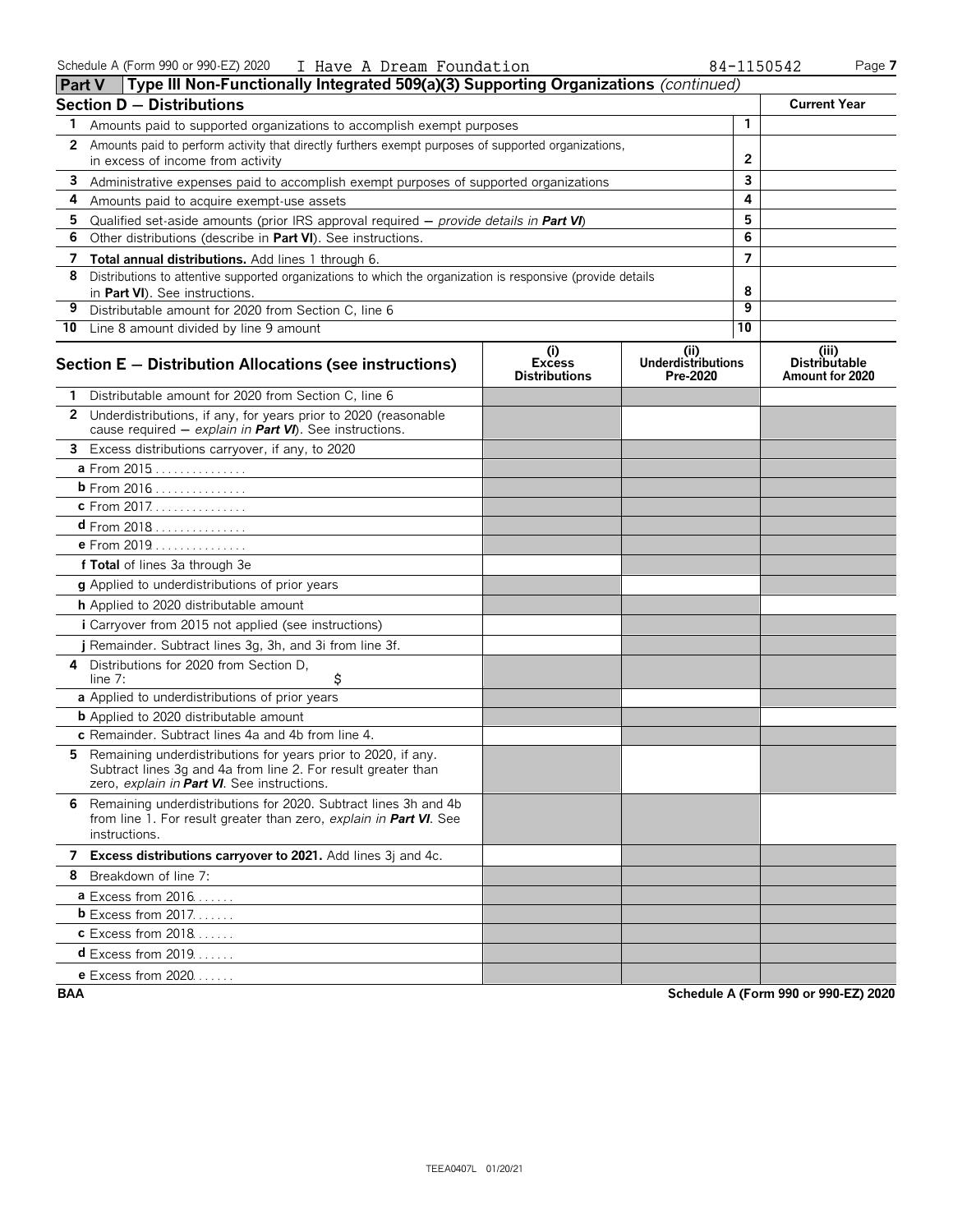| Schedule A (Form 990 or 990-EZ) 2020                                                                                                                                                                                                                                                                                                                                                                                                                                                                                                                                                          |                          |      | I Have A Dream Foundation |      | 84-1150542 |      | Page 8 |
|-----------------------------------------------------------------------------------------------------------------------------------------------------------------------------------------------------------------------------------------------------------------------------------------------------------------------------------------------------------------------------------------------------------------------------------------------------------------------------------------------------------------------------------------------------------------------------------------------|--------------------------|------|---------------------------|------|------------|------|--------|
| Part VI<br>Supplemental Information. Provide the explanations required by Part II, line 10; Part II, line 17a or 17b; Part III, line 12a or 17b; Part III, line 12; Part IV, Section A, lines 1, 2, 3b, 3c, 4b, 4c, 5a, 6, 9a, 9b, 9c, 11<br>B, lines 1 and 2; Part IV, Section C, line 1; Part IV, Section D, lines 2 and 3; Part IV, Section E, lines 1c, 2a, 2b,<br>3a, and 3b; Part V, line 1; Part V, Section B, line 1e; Part V, Section D, lines 5, 6, and 8; and Part V, Section E,<br>lines 2, 5, and 6. Also complete this part for any additional information. (See instructions.) |                          |      |                           |      |            |      |        |
| Part II, Line 10 - Other Income                                                                                                                                                                                                                                                                                                                                                                                                                                                                                                                                                               |                          |      |                           |      |            |      |        |
|                                                                                                                                                                                                                                                                                                                                                                                                                                                                                                                                                                                               | <u>Nature and Source</u> | 2020 | 2019                      | 2018 | 2017       | 2016 |        |

| Other | Income |                                 |  | ᆂᆂ                | 340.  |
|-------|--------|---------------------------------|--|-------------------|-------|
|       |        | $T \cap$ $+$ $\supset$<br>⊥∪cu⊥ |  | $\overline{0.71}$ | .40 ^ |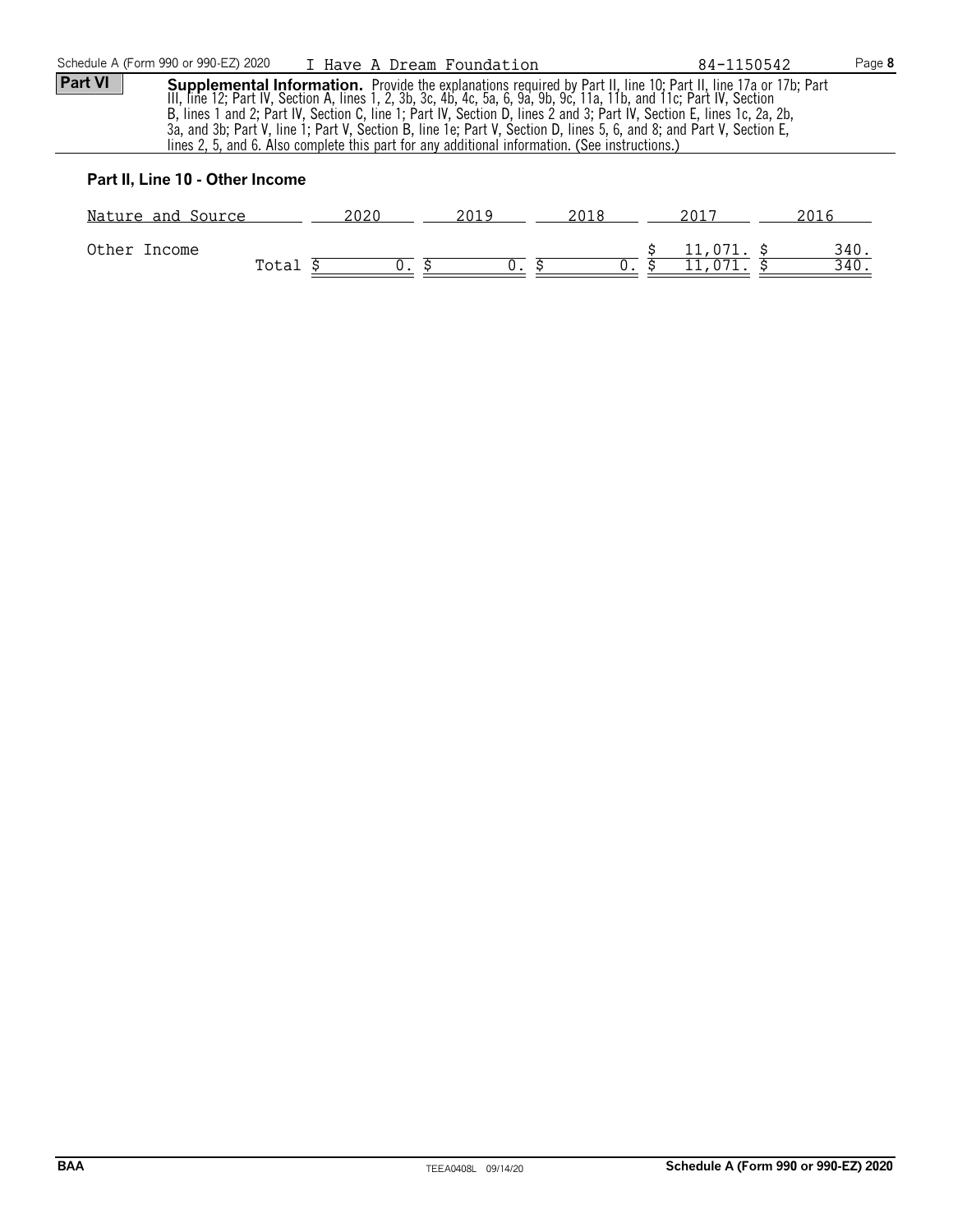| <b>Schedule B</b> |  |
|-------------------|--|
|-------------------|--|

### **(Form 990, 990-EZ,**

#### OMB No. 1545-0047 **Schedule B** PUBLIC DISCLOSURE COPY **Schedule of Contributors**

**or 990-PF)** <sup>G</sup>**Attach to Form 990, Form 990-EZ, or Form 990-PF. 2020**

| Department of the Treasury<br>Internal Revenue Service                  | $\sim$ Allach to Form 550, Form 550-EZ, or Form 550-FF.<br>► Go to www.irs.gov/Form990 for the latest information. |  |
|-------------------------------------------------------------------------|--------------------------------------------------------------------------------------------------------------------|--|
| Name of the organization I Have A Dream Foundation<br>Of Boulder County | Employer identification number<br>84-1150542                                                                       |  |
| <b>Organization type</b> (check one):                                   |                                                                                                                    |  |
| Filers of:                                                              | Section:                                                                                                           |  |
| Form 990 or 990-EZ                                                      | $ X $ 501(c)( 3)<br>(enter number) organization                                                                    |  |
|                                                                         | $4947(a)(1)$ nonexempt charitable trust not treated as a private foundation                                        |  |
|                                                                         | 527 political organization                                                                                         |  |
| Form 990-PF                                                             | 501(c)(3) exempt private foundation                                                                                |  |
|                                                                         | 4947(a)(1) nonexempt charitable trust treated as a private foundation                                              |  |
|                                                                         | 501(c)(3) taxable private foundation                                                                               |  |
|                                                                         |                                                                                                                    |  |

Check if your organization is covered by the **General Rule** or a **Special Rule.**

Note: Only a section 501(c)(7), (8), or (10) organization can check boxes for both the General Rule and a Special Rule. See instructions.

#### **General Rule**

For an organization filing Form 990, 990-EZ, or 990-PF that received, during the year, contributions totaling \$5,000 or more (in money or property) from any one contributor. Complete Parts I and II. See instructions for determining a contributor's total contributions.

#### **Special Rules**

For an organization described in section 501(c)(3) filing Form 990 or 990-EZ that met the 33-1/3% support test of the regulations under sections 509(a)(1) and 170(b)(1)(A)(vi), that checked Schedule A (Form 990 or 990-EZ), Part II, line 13, 16a, or 16b, and that received from any one contributor, during the year, total contributions of the greater of (**1**) \$5,000; or (**2**) 2% of the amount on (i) Form 990, Part VIII, line 1h; or (ii) Form 990-EZ, line 1. Complete Parts I and II. X

For an organization described in section 501(c)(7), (8), or (10) filing Form 990 or 990-EZ that received from any one contributor, during the year, total contributions of more than \$1,000 *exclusively* for religious, charitable, scientific, literary, or educational purposes, or for the prevention of cruelty to children or animals. Complete Parts I (entering 'N/A' in column (b) instead of the contributor name and address), II, and III.

For an organization described in section 501(c)(7), (8), or (10) filing Form 990 or 990-EZ that received from any one contributor, during the year, contributions *exclusively* for religious, charitable, etc., purposes, but no such contributions totaled more than \$1,000. If this box is checked, enter here the total contributions that were received during the year for an *exclusively* religious, charitable, etc., purpose. Don't complete any of the parts unless the **General Rule** applies to this organization because it received *nonexclusively* religious, charitable, etc., contributions totaling \$5,000 or more during the year .  $\blacktriangleright$ \$

**Caution:** An organization that isn't covered by the General Rule and/or the Special Rules doesn't file Schedule B (Form 990, 990-EZ, or 990-PF), but it **must** answer 'No' on Part IV, line 2, of its Form 990; or check the box on line H of its Form 990-EZ or on its Form 990-PF, Part I, line 2, to certify that it doesn't meet the filing requirements of Schedule B (Form 990, 990-EZ, or 990-PF).

**BAA For Paperwork Reduction Act Notice, see the instructions for Form 990, 990-EZ, or 990-PF. Schedule B (Form 990, 990-EZ, or 990-PF) (2020)**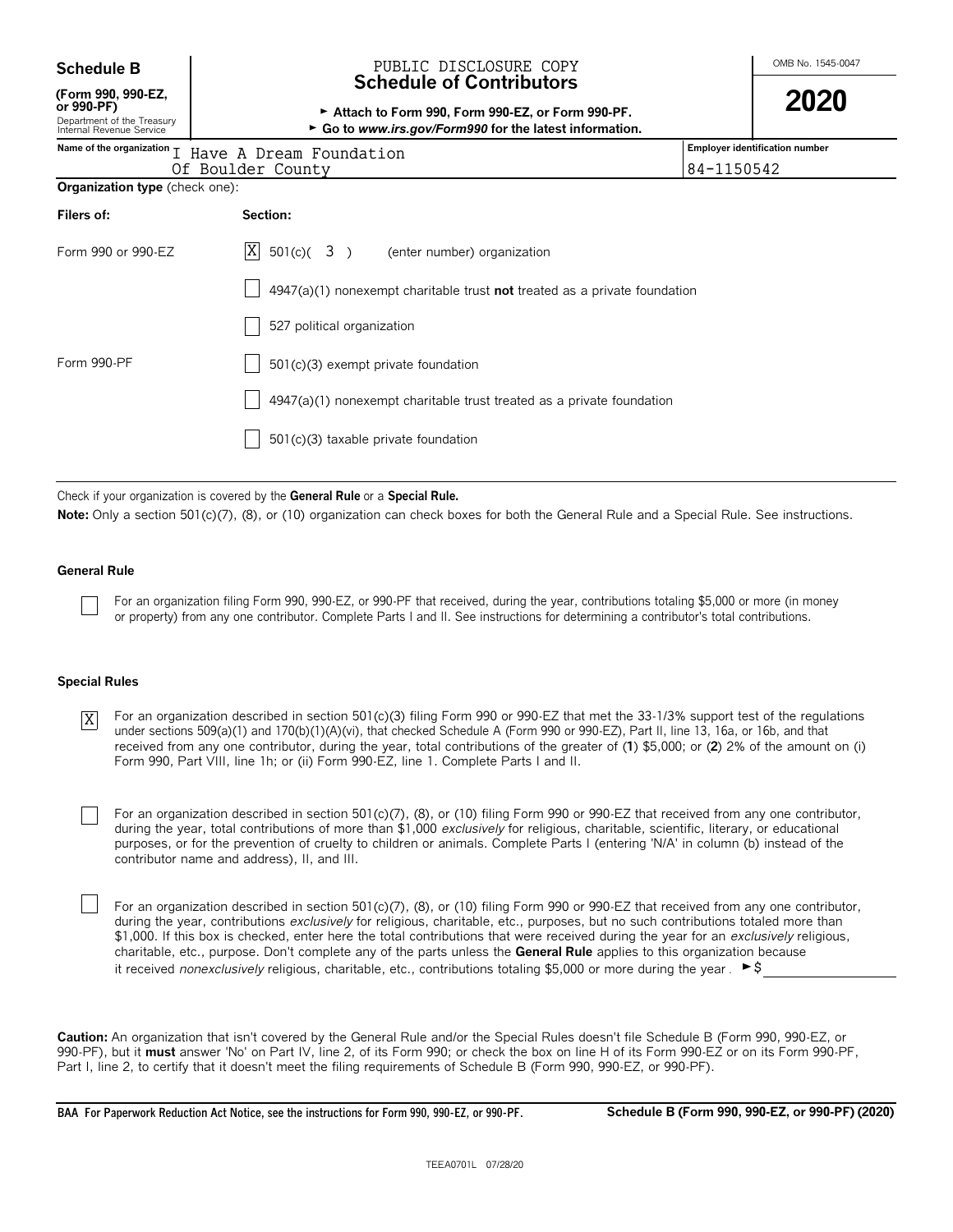| Schedule B (Form 990, 990-EZ, or 990-PF) (2020) |                                       | Page $Z$ |
|-------------------------------------------------|---------------------------------------|----------|
| Name of organization                            | <b>Employer identification number</b> |          |
| I Have A Dream Foundation                       | 84-1150542                            |          |

| Part I         | Contributors (see instructions). Use duplicate copies of Part I if additional space is needed. |                                 |                                                                                       |
|----------------|------------------------------------------------------------------------------------------------|---------------------------------|---------------------------------------------------------------------------------------|
| (a)<br>No.     | (b)<br>Name, address, and $ZIP + 4$                                                            | (c)<br>Total<br>contributions   | (d)<br>Type of contribution                                                           |
| $\mathbf{1}$   |                                                                                                | \$<br>196,000.                  | Person<br>Χ<br>Payroll<br>Noncash<br>(Complete Part II for<br>noncash contributions.) |
| (a)<br>No.     | (b)<br>Name, address, and ZIP + 4                                                              | $(c)$<br>Total<br>contributions | (d)<br>Type of contribution                                                           |
| $\overline{2}$ |                                                                                                | \$<br>98,508.                   | Person<br>Χ<br>Payroll<br>Noncash<br>(Complete Part II for<br>noncash contributions.) |
| (a)<br>No.     | (b)<br>Name, address, and ZIP + 4                                                              | (c)<br>Total<br>contributions   | (d)<br>Type of contribution                                                           |
| $\overline{3}$ |                                                                                                | 204,000.                        | Person<br>X<br>Payroll<br>Noncash<br>(Complete Part II for<br>noncash contributions.) |
| (a)<br>No.     | (b)<br>Name, address, and ZIP + 4                                                              | (c)<br>Total<br>contributions   | (d)<br>Type of contribution                                                           |
| 4              |                                                                                                | \$<br>164,686.                  | Person<br>Payroll<br>Noncash<br>(Complete Part II for<br>noncash contributions.)      |
| (a)<br>No.     | (b)<br>Name, address, and ZIP + 4                                                              | (c)<br>Total<br>contributions   | (d)<br>Type of contribution                                                           |
| $\overline{5}$ |                                                                                                | \$<br>100,000.                  | Person<br>Payroll<br>Noncash<br>(Complete Part II for<br>noncash contributions.)      |
| (a)<br>No.     | (b)<br>Name, address, and ZIP + 4                                                              | (c)<br>Total<br>contributions   | (d)<br>Type of contribution                                                           |
| 6              |                                                                                                | 180,000.                        | Person<br>Payroll<br>Noncash<br>(Complete Part II for<br>noncash contributions.)      |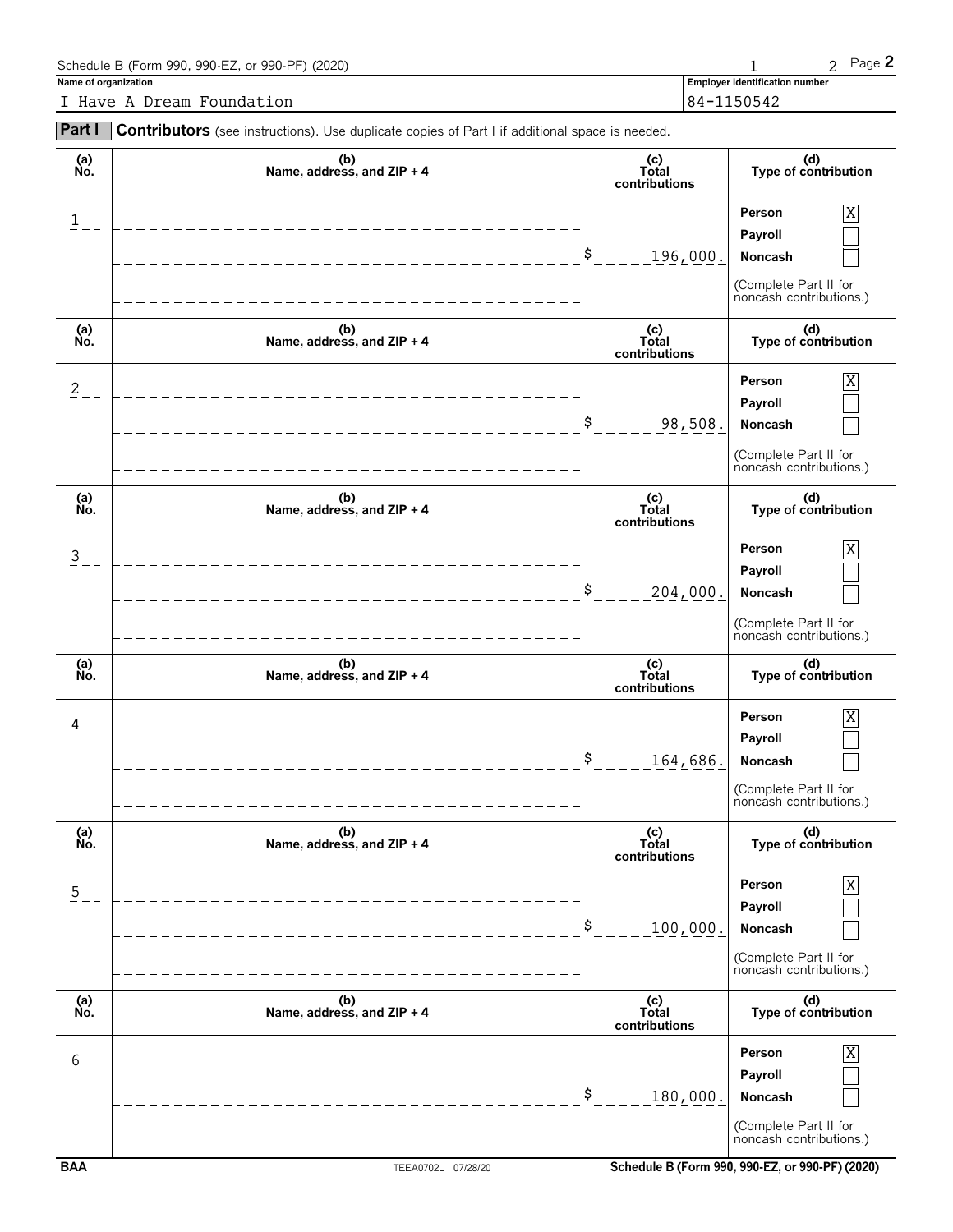| Schedule B (Form 990, 990-EZ, or 990-PF) (2020) |                                       | Page $\angle$ |
|-------------------------------------------------|---------------------------------------|---------------|
| Name of organization                            | <b>Employer identification number</b> |               |
| I Have A Dream Foundation                       | 84-1150542                            |               |

| Part I         | Contributors (see instructions). Use duplicate copies of Part I if additional space is needed. |                               |                                                                                                    |
|----------------|------------------------------------------------------------------------------------------------|-------------------------------|----------------------------------------------------------------------------------------------------|
| (a)<br>No.     | (b)<br>Name, address, and ZIP + 4                                                              | (c)<br>Total<br>contributions | (d)<br>Type of contribution                                                                        |
| 7              |                                                                                                | \$<br>110,000.                | Χ<br>Person<br>Payroll<br>Noncash<br>(Complete Part II for<br>noncash contributions.)              |
| (a)<br>No.     | (b)<br>Name, address, and ZIP + 4                                                              | (c)<br>Total<br>contributions | (d)<br>Type of contribution                                                                        |
| 8              |                                                                                                | \$<br>62,962.                 | $\overline{X}$<br>Person<br>Payroll<br>Noncash<br>(Complete Part II for<br>noncash contributions.) |
| (a)<br>No.     | (b)<br>Name, address, and ZIP + 4                                                              | (c)<br>Total<br>contributions | (d)<br>Type of contribution                                                                        |
| $\overline{9}$ |                                                                                                | \$<br>119,152.                | $\overline{X}$<br>Person<br>Payroll<br>Noncash<br>(Complete Part II for<br>noncash contributions.) |
| (a)<br>No.     | (b)<br>Name, address, and ZIP + 4                                                              | (c)<br>Total<br>contributions | (d)<br>Type of contribution                                                                        |
|                |                                                                                                | \$                            | Person<br>Payroll<br>Noncash<br>(Complete Part II for<br>noncash contributions.)                   |
| (a)<br>No.     | (b)<br>Name, address, and ZIP + 4                                                              | (c)<br>Total<br>contributions | (d)<br>Type of contribution                                                                        |
|                |                                                                                                | \$                            | Person<br>Payroll<br>Noncash<br>(Complete Part II for<br>noncash contributions.)                   |
| (a)<br>No.     | (b)<br>Name, address, and ZIP + 4                                                              | (c)<br>Total<br>contributions | (d)<br>Type of contribution                                                                        |
|                |                                                                                                | \$                            | Person<br>Payroll<br>Noncash<br>(Complete Part II for<br>noncash contributions.)                   |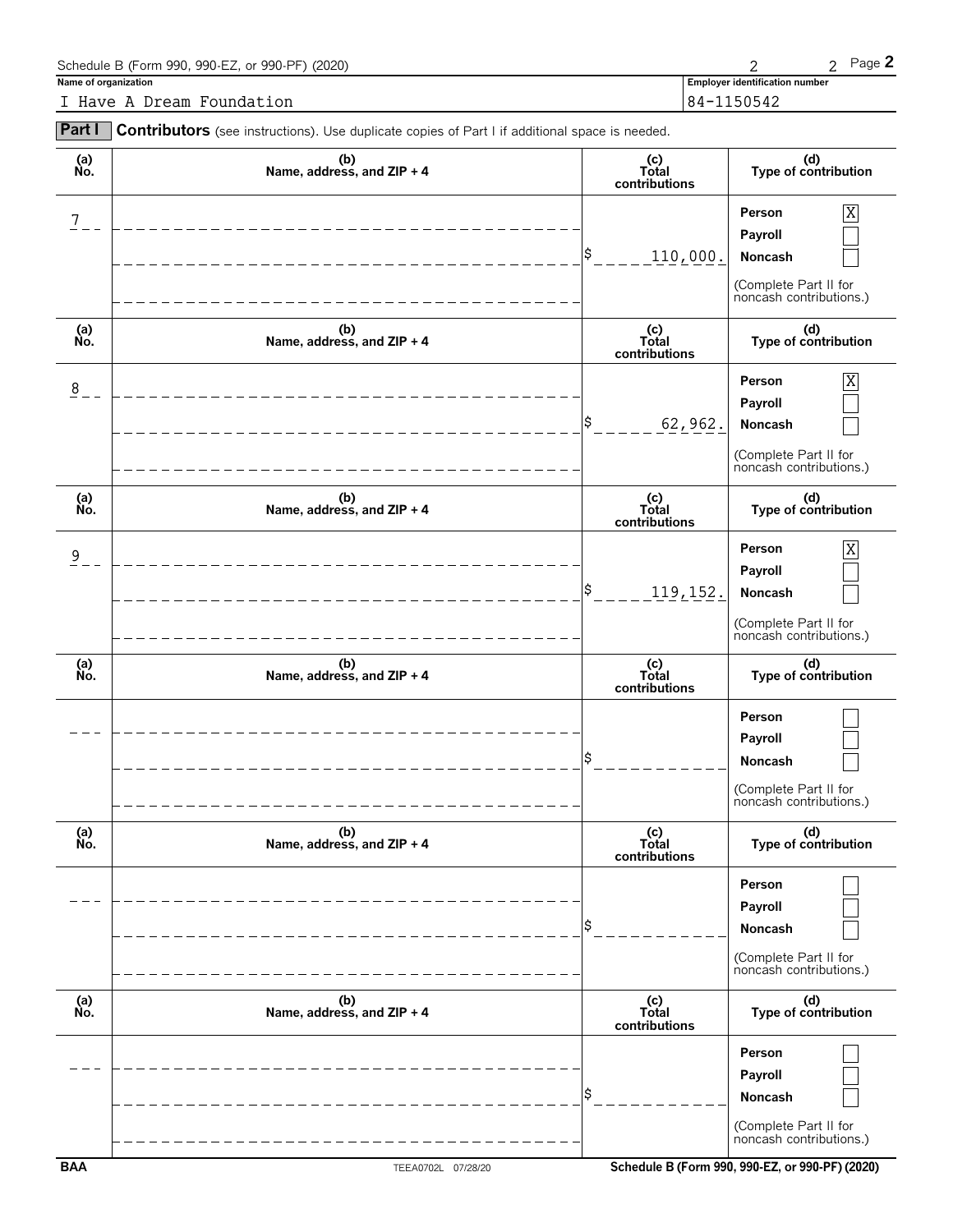| Schedule B (Form 990, 990-EZ, or 990-PF) (2020) |                                | $P$ aqe $\bullet$ |
|-------------------------------------------------|--------------------------------|-------------------|
| Name of organization                            | Employer identification number |                   |
| I Have A Dream Foundation                       | 84-1150542                     |                   |

**Part II** Noncash Property (see instructions). Use duplicate copies of Part II if additional space is needed.

| (a) No.<br>from<br>Part I | (b)<br>Description of noncash property given | (c)<br>FMV (or estimate)<br>(See instructions.) | (d)<br>Date received |
|---------------------------|----------------------------------------------|-------------------------------------------------|----------------------|
|                           | N/A                                          |                                                 |                      |
|                           |                                              |                                                 |                      |
| (a) No.<br>from<br>Part I | (b)<br>Description of noncash property given | (c)<br>FMV (or estimate)<br>(See instructions.) | (d)<br>Date received |
|                           |                                              | \$                                              |                      |
| (a) No.<br>from<br>Part I | (b)<br>Description of noncash property given | (c)<br>FMV (or estimate)<br>(See instructions.) | (d)<br>Date received |
|                           |                                              |                                                 |                      |
| (a) No.<br>from<br>Part I | (b)<br>Description of noncash property given | (c)<br>FMV (or estimate)<br>(See instructions.) | (d)<br>Date received |
|                           |                                              | \$                                              |                      |
| (a) No.<br>from<br>Part I | (b)<br>Description of noncash property given | (c)<br>FMV (or estimate)<br>(See instructions.) | (d)<br>Date received |
|                           |                                              | \$                                              |                      |
| (a) $No.$ from<br>Part I  | (b)<br>Description of noncash property given | (c)<br>FMV (or estimate)<br>(See instructions.) | (d)<br>Date received |
|                           |                                              |                                                 |                      |
| <b>BAA</b>                |                                              | Schedule B (Form 990, 990-EZ, or 990-PF) (2020) |                      |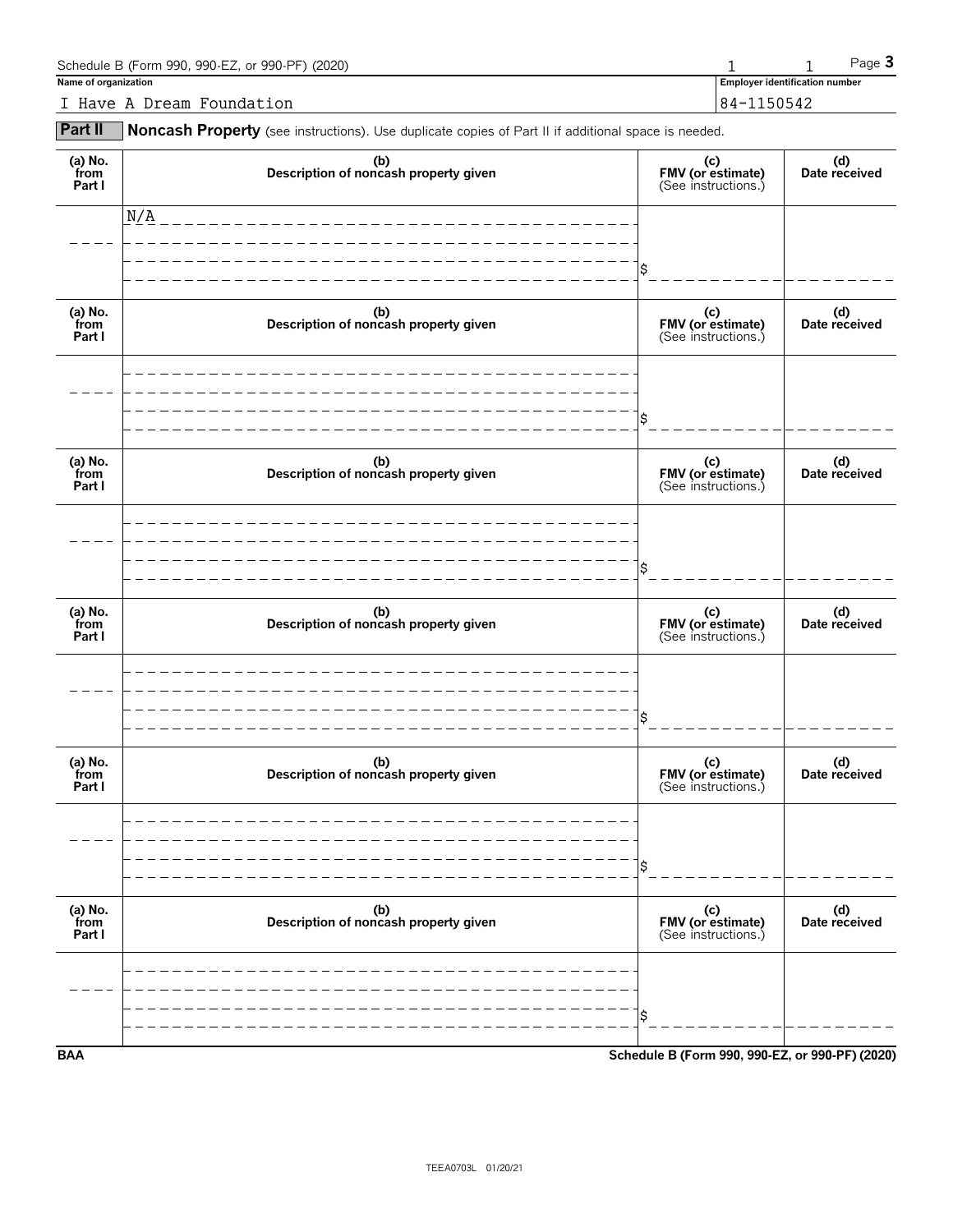|                           | Schedule B (Form 990, 990-EZ, or 990-PF) (2020)                                                                                                                    |                       |                                                 | Page 4 |
|---------------------------|--------------------------------------------------------------------------------------------------------------------------------------------------------------------|-----------------------|-------------------------------------------------|--------|
| Name of organization      |                                                                                                                                                                    |                       | <b>Employer identification number</b>           |        |
| Part III                  | I Have A Dream Foundation<br>Exclusively religious, charitable, etc., contributions to organizations described in section 501(c)(7), (8),                          |                       | 84-1150542                                      |        |
|                           | or (10) that total more than \$1,000 for the year from any one contributor. Complete columns (a) through (e) and                                                   |                       |                                                 |        |
|                           | the following line entry. For organizations completing Part III, enter the total of exclusively religious, charitable, etc.,                                       |                       |                                                 |        |
|                           | contributions of \$1,000 or less for the year. (Enter this information once. See instructions.)<br>Use duplicate copies of Part III if additional space is needed. |                       | $\blacktriangleright$ \$                        | M/A    |
| (a)<br>No. from           | (b) Purpose of gift                                                                                                                                                | (c) Use of gift       | (d) Description of how gift is held             |        |
| Part I                    |                                                                                                                                                                    |                       |                                                 |        |
|                           | N/A<br>_________________                                                                                                                                           | _____________________ |                                                 |        |
|                           |                                                                                                                                                                    |                       |                                                 |        |
|                           |                                                                                                                                                                    |                       |                                                 |        |
|                           |                                                                                                                                                                    | (e) Transfer of gift  |                                                 |        |
|                           | Transferee's name, address, and ZIP + 4                                                                                                                            |                       | Relationship of transferor to transferee        |        |
|                           |                                                                                                                                                                    |                       |                                                 |        |
|                           |                                                                                                                                                                    |                       |                                                 |        |
|                           |                                                                                                                                                                    |                       |                                                 |        |
|                           |                                                                                                                                                                    |                       |                                                 |        |
| (a)<br>No. from           | (b) Purpose of gift                                                                                                                                                | (c) Use of gift       | (d) Description of how gift is held             |        |
| Part I                    |                                                                                                                                                                    |                       |                                                 |        |
|                           |                                                                                                                                                                    |                       |                                                 |        |
|                           |                                                                                                                                                                    |                       |                                                 |        |
|                           |                                                                                                                                                                    |                       |                                                 |        |
|                           |                                                                                                                                                                    | (e) Transfer of gift  |                                                 |        |
|                           | Transferee's name, address, and ZIP + 4                                                                                                                            |                       | Relationship of transferor to transferee        |        |
|                           |                                                                                                                                                                    |                       |                                                 |        |
|                           |                                                                                                                                                                    |                       |                                                 |        |
|                           |                                                                                                                                                                    |                       |                                                 |        |
|                           |                                                                                                                                                                    |                       |                                                 |        |
| (a)<br>No. from<br>Part I | (b) Purpose of gift                                                                                                                                                | (c) Use of gift       | (d) Description of how gift is held             |        |
|                           |                                                                                                                                                                    |                       |                                                 |        |
|                           |                                                                                                                                                                    |                       |                                                 |        |
|                           |                                                                                                                                                                    |                       |                                                 |        |
|                           |                                                                                                                                                                    |                       |                                                 |        |
|                           |                                                                                                                                                                    | (e) Transfer of gift  |                                                 |        |
|                           | Transferee's name, address, and ZIP + 4                                                                                                                            |                       | Relationship of transferor to transferee        |        |
|                           |                                                                                                                                                                    |                       |                                                 |        |
|                           |                                                                                                                                                                    |                       |                                                 |        |
|                           |                                                                                                                                                                    |                       |                                                 |        |
|                           |                                                                                                                                                                    |                       |                                                 |        |
| (a)<br>No. from           | (b) Purpose of gift                                                                                                                                                | (c) Use of gift       | (d) Description of how gift is held             |        |
| Part I                    |                                                                                                                                                                    |                       |                                                 |        |
|                           |                                                                                                                                                                    |                       |                                                 |        |
|                           |                                                                                                                                                                    |                       |                                                 |        |
|                           |                                                                                                                                                                    |                       |                                                 |        |
|                           |                                                                                                                                                                    | (e) Transfer of gift  |                                                 |        |
|                           | Transferee's name, address, and ZIP + 4                                                                                                                            |                       | Relationship of transferor to transferee        |        |
|                           |                                                                                                                                                                    |                       |                                                 |        |
|                           |                                                                                                                                                                    |                       |                                                 |        |
|                           |                                                                                                                                                                    |                       |                                                 |        |
| <b>BAA</b>                |                                                                                                                                                                    |                       | Schedule B (Form 990, 990-EZ, or 990-PF) (2020) |        |
|                           |                                                                                                                                                                    |                       |                                                 |        |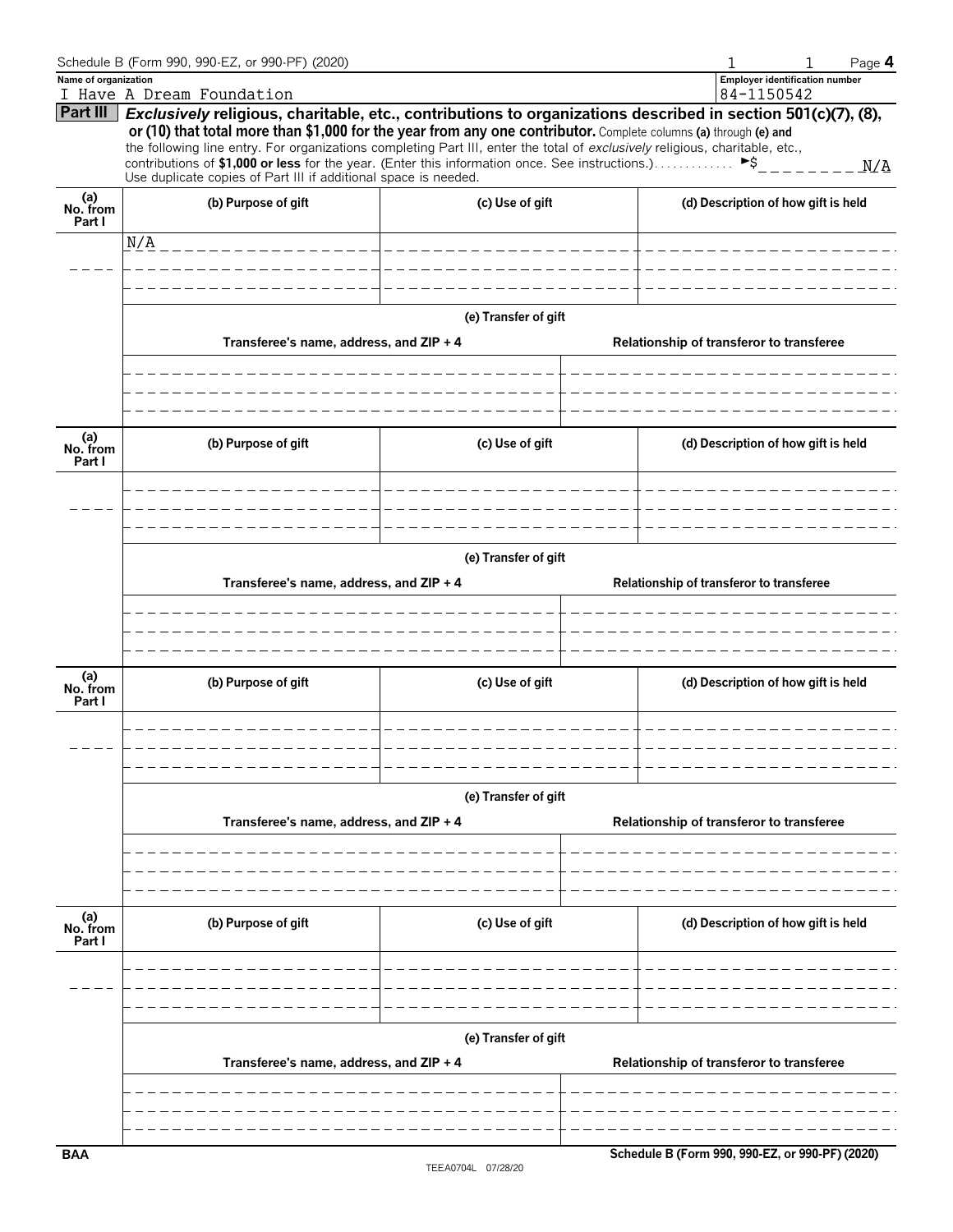|              |                                                                                                                                                                                                                                            |                                                                                |                                                                                                                                                                                                                                                                                                                                                                                        |            |                                                    |                                            |                                       | OMB No. 1545-0047               |
|--------------|--------------------------------------------------------------------------------------------------------------------------------------------------------------------------------------------------------------------------------------------|--------------------------------------------------------------------------------|----------------------------------------------------------------------------------------------------------------------------------------------------------------------------------------------------------------------------------------------------------------------------------------------------------------------------------------------------------------------------------------|------------|----------------------------------------------------|--------------------------------------------|---------------------------------------|---------------------------------|
|              | <b>Supplemental Financial Statements</b><br><b>SCHEDULE D</b><br>(Form 990)<br>Complete if the organization answered 'Yes' on Form 990,<br>Part IV, line 6, 7, 8, 9, 10, 11a, 11b, 11c, 11d, 11e, 11f, 12a, or 12b.<br>Attach to Form 990. |                                                                                |                                                                                                                                                                                                                                                                                                                                                                                        |            |                                                    |                                            |                                       | 2020                            |
|              | Department of the Treasury<br>Internal Revenue Service                                                                                                                                                                                     | ► Go to www.irs.gov/Form990 for instructions and the latest information.       |                                                                                                                                                                                                                                                                                                                                                                                        | Inspection | <b>Open to Public</b>                              |                                            |                                       |                                 |
|              | Name of the organization                                                                                                                                                                                                                   |                                                                                |                                                                                                                                                                                                                                                                                                                                                                                        |            |                                                    |                                            | <b>Employer identification number</b> |                                 |
|              | I Have A Dream Foundation<br>Of Boulder County                                                                                                                                                                                             |                                                                                | Organizations Maintaining Donor Advised Funds or Other Similar Funds or Accounts.                                                                                                                                                                                                                                                                                                      |            |                                                    | 84-1150542                                 |                                       |                                 |
| Part I       |                                                                                                                                                                                                                                            |                                                                                | Complete if the organization answered 'Yes' on Form 990, Part IV, line 6.                                                                                                                                                                                                                                                                                                              |            |                                                    |                                            |                                       |                                 |
|              |                                                                                                                                                                                                                                            |                                                                                | (a) Donor advised funds                                                                                                                                                                                                                                                                                                                                                                |            |                                                    |                                            | (b) Funds and other accounts          |                                 |
| 1            |                                                                                                                                                                                                                                            | Total number at end of year                                                    |                                                                                                                                                                                                                                                                                                                                                                                        |            |                                                    |                                            |                                       |                                 |
| 2            |                                                                                                                                                                                                                                            | Aggregate value of contributions to (during year)                              |                                                                                                                                                                                                                                                                                                                                                                                        |            |                                                    |                                            |                                       |                                 |
| 3<br>4       |                                                                                                                                                                                                                                            | Aggregate value of grants from (during year)<br>Aggregate value at end of year |                                                                                                                                                                                                                                                                                                                                                                                        |            |                                                    |                                            |                                       |                                 |
| 5.           |                                                                                                                                                                                                                                            |                                                                                | Did the organization inform all donors and donor advisors in writing that the assets held in donor advised funds                                                                                                                                                                                                                                                                       |            |                                                    |                                            |                                       |                                 |
|              |                                                                                                                                                                                                                                            |                                                                                | are the organization's property, subject to the organization's exclusive legal control?                                                                                                                                                                                                                                                                                                |            |                                                    |                                            | <b>Yes</b>                            | No                              |
| 6.           |                                                                                                                                                                                                                                            |                                                                                | Did the organization inform all grantees, donors, and donor advisors in writing that grant funds can be used only<br>for charitable purposes and not for the benefit of the donor or donor advisor, or for any other purpose conferring                                                                                                                                                |            |                                                    |                                            | Yes                                   | No                              |
| Part II      |                                                                                                                                                                                                                                            | <b>Conservation Easements.</b>                                                 |                                                                                                                                                                                                                                                                                                                                                                                        |            |                                                    |                                            |                                       |                                 |
| 1            |                                                                                                                                                                                                                                            |                                                                                | Complete if the organization answered 'Yes' on Form 990, Part IV, line 7.<br>Purpose(s) of conservation easements held by the organization (check all that apply).                                                                                                                                                                                                                     |            |                                                    |                                            |                                       |                                 |
|              |                                                                                                                                                                                                                                            | Preservation of land for public use (for example, recreation or education)     |                                                                                                                                                                                                                                                                                                                                                                                        |            | Preservation of a historically important land area |                                            |                                       |                                 |
|              |                                                                                                                                                                                                                                            | Protection of natural habitat                                                  |                                                                                                                                                                                                                                                                                                                                                                                        |            | Preservation of a certified historic structure     |                                            |                                       |                                 |
|              |                                                                                                                                                                                                                                            | Preservation of open space                                                     |                                                                                                                                                                                                                                                                                                                                                                                        |            |                                                    |                                            |                                       |                                 |
| 2            | last day of the tax year.                                                                                                                                                                                                                  |                                                                                | Complete lines 2a through 2d if the organization held a qualified conservation contribution in the form of a conservation easement on the                                                                                                                                                                                                                                              |            |                                                    |                                            |                                       |                                 |
|              |                                                                                                                                                                                                                                            |                                                                                |                                                                                                                                                                                                                                                                                                                                                                                        |            | 2a                                                 |                                            |                                       | Held at the End of the Tax Year |
|              |                                                                                                                                                                                                                                            |                                                                                |                                                                                                                                                                                                                                                                                                                                                                                        |            | 2 <sub>b</sub>                                     |                                            |                                       |                                 |
|              |                                                                                                                                                                                                                                            |                                                                                | <b>c</b> Number of conservation easements on a certified historic structure included in (a) $\dots$                                                                                                                                                                                                                                                                                    |            | 2c                                                 |                                            |                                       |                                 |
|              |                                                                                                                                                                                                                                            |                                                                                | d Number of conservation easements included in (c) acquired after 7/25/06, and not on a historic                                                                                                                                                                                                                                                                                       |            | 2d                                                 |                                            |                                       |                                 |
| 3.           | tax year $\blacktriangleright$                                                                                                                                                                                                             |                                                                                | Number of conservation easements modified, transferred, released, extinguished, or terminated by the organization during the                                                                                                                                                                                                                                                           |            |                                                    |                                            |                                       |                                 |
|              |                                                                                                                                                                                                                                            |                                                                                | Number of states where property subject to conservation easement is located ►                                                                                                                                                                                                                                                                                                          |            |                                                    |                                            |                                       |                                 |
|              |                                                                                                                                                                                                                                            |                                                                                | Does the organization have a written policy regarding the periodic monitoring, inspection, handling of violations,                                                                                                                                                                                                                                                                     |            |                                                    |                                            | Yes                                   | No                              |
| 6.           |                                                                                                                                                                                                                                            |                                                                                | Staff and volunteer hours devoted to monitoring, inspecting, handling of violations, and enforcing conservation easements during the year                                                                                                                                                                                                                                              |            |                                                    |                                            |                                       |                                 |
| 7            | ►\$                                                                                                                                                                                                                                        |                                                                                | Amount of expenses incurred in monitoring, inspecting, handling of violations, and enforcing conservation easements during the year                                                                                                                                                                                                                                                    |            |                                                    |                                            |                                       |                                 |
| 8            |                                                                                                                                                                                                                                            |                                                                                | Does each conservation easement reported on line 2(d) above satisfy the requirements of section 170(h)(4)(B)(i)                                                                                                                                                                                                                                                                        |            |                                                    |                                            |                                       | No                              |
| 9            | conservation easements.                                                                                                                                                                                                                    |                                                                                | In Part XIII, describe how the organization reports conservation easements in its revenue and expense statement and balance sheet, and<br>include, if applicable, the text of the footnote to the organization's financial statements that describes the organization's accounting for                                                                                                 |            |                                                    |                                            |                                       |                                 |
|              |                                                                                                                                                                                                                                            |                                                                                | Part III   Organizations Maintaining Collections of Art, Historical Treasures, or Other Similar Assets.<br>Complete if the organization answered 'Yes' on Form 990, Part IV, line 8.                                                                                                                                                                                                   |            |                                                    |                                            |                                       |                                 |
|              |                                                                                                                                                                                                                                            |                                                                                | 1a If the organization elected, as permitted under FASB ASC 958, not to report in its revenue statement and balance sheet works of art,<br>historical treasures, or other similar assets held for public exhibition, education, or research in furtherance of public service, provide in<br>Part XIII the text of the footnote to its financial statements that describes these items. |            |                                                    |                                            |                                       |                                 |
|              |                                                                                                                                                                                                                                            | following amounts relating to these items:                                     | <b>b</b> If the organization elected, as permitted under FASB ASC 958, to report in its revenue statement and balance sheet works of art, historical treasures, or other similar assets held for public exhibition, education, or r                                                                                                                                                    |            |                                                    |                                            |                                       |                                 |
|              |                                                                                                                                                                                                                                            |                                                                                |                                                                                                                                                                                                                                                                                                                                                                                        |            |                                                    |                                            |                                       |                                 |
|              |                                                                                                                                                                                                                                            |                                                                                |                                                                                                                                                                                                                                                                                                                                                                                        |            |                                                    | $\triangleright$ \$                        |                                       |                                 |
| $\mathbf{z}$ |                                                                                                                                                                                                                                            |                                                                                | If the organization received or held works of art, historical treasures, or other similar assets for financial gain, provide the following<br>amounts required to be reported under FASB ASC 958 relating to these items:                                                                                                                                                              |            |                                                    |                                            |                                       |                                 |
|              |                                                                                                                                                                                                                                            |                                                                                |                                                                                                                                                                                                                                                                                                                                                                                        |            |                                                    | $\triangleright$ \$<br>$\triangleright$ \$ |                                       |                                 |
|              |                                                                                                                                                                                                                                            |                                                                                | BAA For Paperwork Reduction Act Notice, see the Instructions for Form 990. TEEA3301L 08/18/20                                                                                                                                                                                                                                                                                          |            |                                                    |                                            |                                       | Schedule D (Form 990) 2020      |
|              |                                                                                                                                                                                                                                            |                                                                                |                                                                                                                                                                                                                                                                                                                                                                                        |            |                                                    |                                            |                                       |                                 |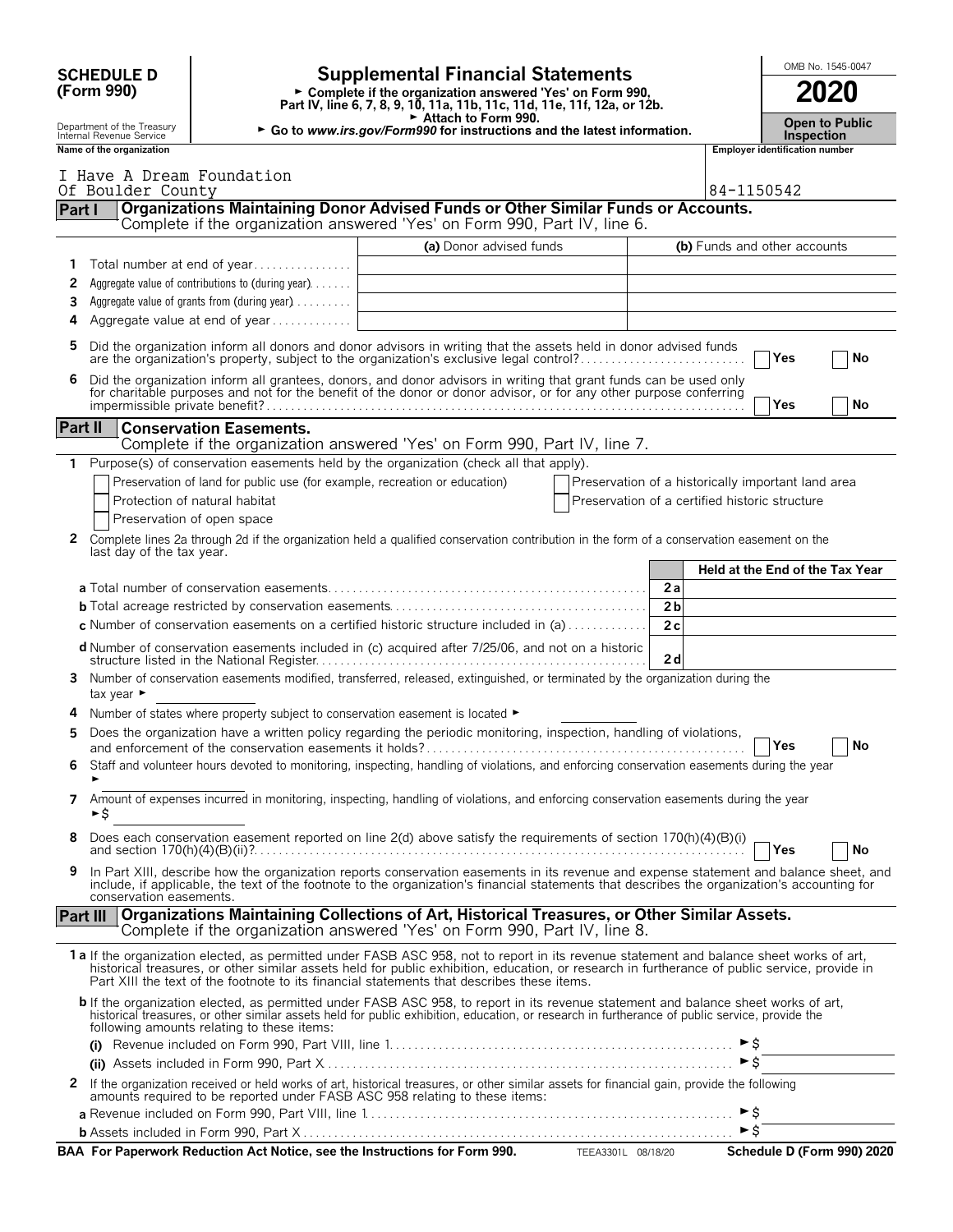| Schedule D (Form 990) 2020 I Have A Dream Foundation                                                                                                                                                                           |                  |                                         |                                    | 84-1150542                      |                            |                     | Page 2   |
|--------------------------------------------------------------------------------------------------------------------------------------------------------------------------------------------------------------------------------|------------------|-----------------------------------------|------------------------------------|---------------------------------|----------------------------|---------------------|----------|
| Organizations Maintaining Collections of Art, Historical Treasures, or Other Similar Assets (continued)<br>Part III                                                                                                            |                  |                                         |                                    |                                 |                            |                     |          |
| Using the organization's acquisition, accession, and other records, check any of the following that make significant use of its collection<br>3<br>items (check all that apply):                                               |                  |                                         |                                    |                                 |                            |                     |          |
| Public exhibition<br>a                                                                                                                                                                                                         |                  | d                                       | Loan or exchange program           |                                 |                            |                     |          |
| Scholarly research<br>b                                                                                                                                                                                                        |                  | Other<br>е                              |                                    |                                 |                            |                     |          |
| Preservation for future generations<br>C<br>Provide a description of the organization's collections and explain how they further the organization's exempt purpose in                                                          |                  |                                         |                                    |                                 |                            |                     |          |
| Part XIII.                                                                                                                                                                                                                     |                  |                                         |                                    |                                 |                            |                     |          |
| During the year, did the organization solicit or receive donations of art, historical treasures, or other similar assets to be sold to raise funds rather than to be maintained as part of the organization's collection?<br>5 |                  |                                         |                                    |                                 | l Yes                      |                     | No       |
| Part IV Escrow and Custodial Arrangements. Complete if the organization answered 'Yes' on Form 990, Part IV,<br>line 9, or reported an amount on Form 990, Part X, line 21.                                                    |                  |                                         |                                    |                                 |                            |                     |          |
| 1a Is the organization an agent, trustee, custodian or other intermediary for contributions or other assets not included                                                                                                       |                  |                                         |                                    |                                 | Yes                        |                     | No       |
| <b>b</b> If 'Yes,' explain the arrangement in Part XIII and complete the following table:                                                                                                                                      |                  |                                         |                                    |                                 |                            |                     |          |
|                                                                                                                                                                                                                                |                  |                                         |                                    |                                 | Amount                     |                     |          |
|                                                                                                                                                                                                                                |                  |                                         |                                    | 1 с                             |                            |                     |          |
|                                                                                                                                                                                                                                |                  |                                         |                                    | 1 d                             |                            |                     |          |
|                                                                                                                                                                                                                                |                  |                                         |                                    | 1 e                             |                            |                     |          |
| 2a Did the organization include an amount on Form 990, Part X, line 21, for escrow or custodial account liability?                                                                                                             |                  |                                         |                                    | 1f                              |                            |                     |          |
|                                                                                                                                                                                                                                |                  |                                         |                                    |                                 |                            |                     | No       |
|                                                                                                                                                                                                                                |                  |                                         |                                    |                                 |                            |                     |          |
| <b>Part V</b><br>Endowment Funds. Complete if the organization answered 'Yes' on Form 990, Part IV, line 10.                                                                                                                   |                  |                                         |                                    |                                 |                            |                     |          |
|                                                                                                                                                                                                                                | (a) Current year | (b) Prior year                          | (c) Two years back                 | (d) Three years back            |                            | (e) Four years back |          |
| <b>1 a</b> Beginning of year balance                                                                                                                                                                                           |                  |                                         |                                    |                                 |                            |                     |          |
| <b>b</b> Contributions                                                                                                                                                                                                         |                  |                                         |                                    |                                 |                            |                     |          |
| <b>c</b> Net investment earnings, gains,                                                                                                                                                                                       |                  |                                         |                                    |                                 |                            |                     |          |
| d Grants or scholarships                                                                                                                                                                                                       |                  |                                         |                                    |                                 |                            |                     |          |
| <b>e</b> Other expenditures for facilities<br>and programs                                                                                                                                                                     |                  |                                         |                                    |                                 |                            |                     |          |
| f Administrative expenses                                                                                                                                                                                                      |                  |                                         |                                    |                                 |                            |                     |          |
| <b>q</b> End of year balance $\dots\dots\dots\dots$                                                                                                                                                                            |                  |                                         |                                    |                                 |                            |                     |          |
| 2 Provide the estimated percentage of the current year end balance (line 1g, column (a)) held as:                                                                                                                              |                  |                                         |                                    |                                 |                            |                     |          |
| a Board designated or quasi-endowment $\blacktriangleright$                                                                                                                                                                    |                  |                                         |                                    |                                 |                            |                     |          |
| <b>b</b> Permanent endowment ►                                                                                                                                                                                                 |                  |                                         |                                    |                                 |                            |                     |          |
| c Term endowment ►                                                                                                                                                                                                             | ୭                |                                         |                                    |                                 |                            |                     |          |
| The percentages on lines 2a, 2b, and 2c should equal 100%.                                                                                                                                                                     |                  |                                         |                                    |                                 |                            |                     |          |
| 3a Are there endowment funds not in the possession of the organization that are held and administered for the                                                                                                                  |                  |                                         |                                    |                                 |                            |                     |          |
| organization by:                                                                                                                                                                                                               |                  |                                         |                                    |                                 |                            | Yes                 | No       |
|                                                                                                                                                                                                                                |                  |                                         |                                    |                                 | 3a(i)<br>3a(ii)            |                     |          |
|                                                                                                                                                                                                                                |                  |                                         |                                    |                                 | 3 <sub>b</sub>             |                     |          |
| 4 Describe in Part XIII the intended uses of the organization's endowment funds.                                                                                                                                               |                  |                                         |                                    |                                 |                            |                     |          |
| <b>Part VI   Land, Buildings, and Equipment.</b>                                                                                                                                                                               |                  |                                         |                                    |                                 |                            |                     |          |
| Complete if the organization answered 'Yes' on Form 990, Part IV, line 11a. See Form 990, Part X, line 10.                                                                                                                     |                  |                                         |                                    |                                 |                            |                     |          |
| Description of property                                                                                                                                                                                                        |                  | (a) Cost or other basis<br>(investment) | (b) Cost or other<br>basis (other) | (c) Accumulated<br>depreciation |                            | (d) Book value      |          |
|                                                                                                                                                                                                                                |                  |                                         | 475,000.                           |                                 |                            |                     | 475,000. |
|                                                                                                                                                                                                                                |                  |                                         | 925, 327.                          | 118,638.                        |                            |                     | 806,689. |
| c Leasehold improvements                                                                                                                                                                                                       |                  |                                         |                                    |                                 |                            |                     |          |
|                                                                                                                                                                                                                                |                  |                                         | 321,452.                           | 302, 491.                       |                            |                     | 18,961.  |
|                                                                                                                                                                                                                                |                  |                                         | 114,464.                           | 113,927.                        |                            |                     | 537.     |
| Total. Add lines 1a through 1e. (Column (d) must equal Form 990, Part X, column (B), line 10c.).                                                                                                                               |                  |                                         |                                    |                                 |                            | 1,301,187.          |          |
| <b>BAA</b>                                                                                                                                                                                                                     |                  |                                         |                                    |                                 | Schedule D (Form 990) 2020 |                     |          |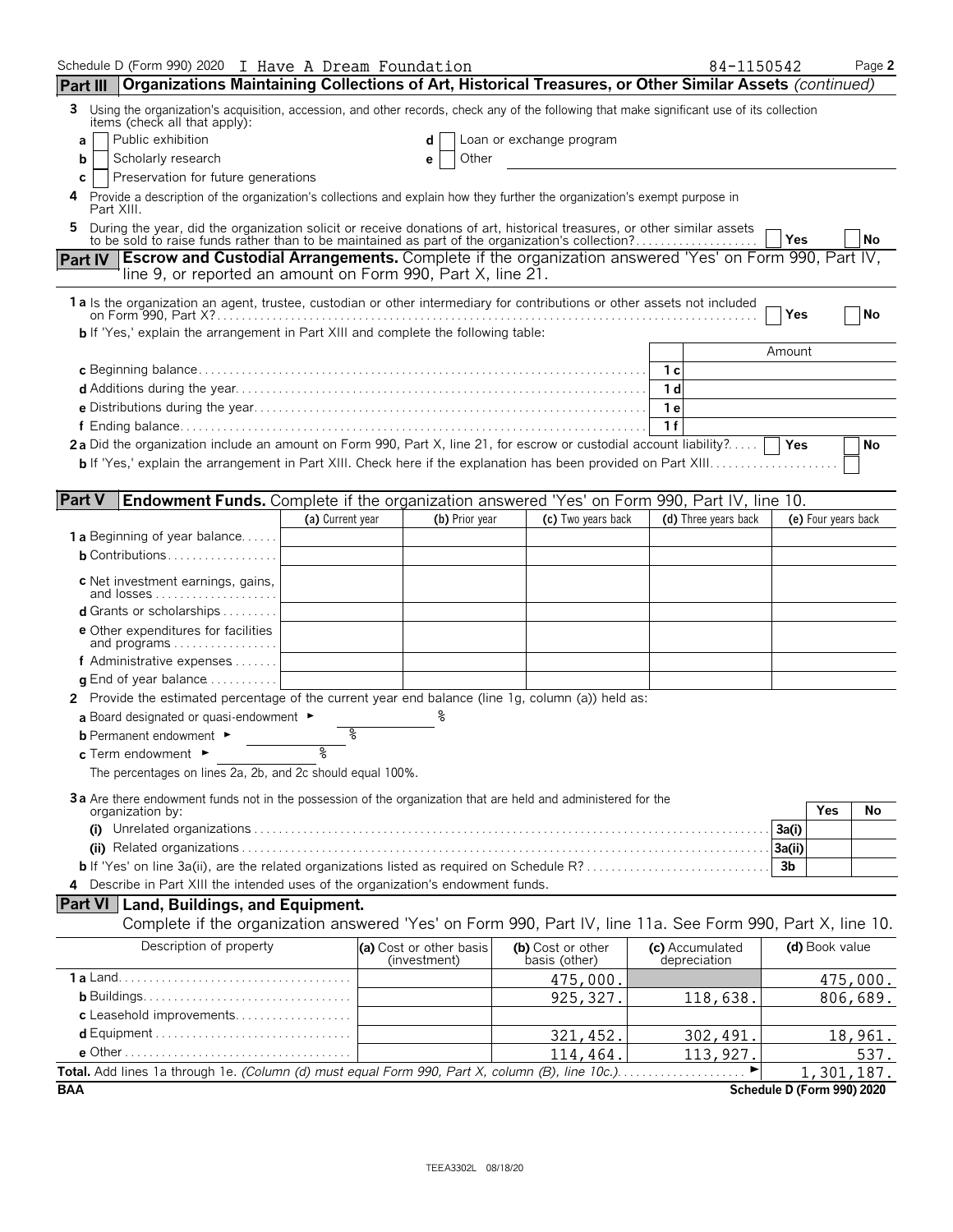| <b>Part VII Investments - Other Securities.</b><br>Complete if the organization answered 'Yes' on Form 990, Part IV, line 11b. See Form 990, Part X, line 12.                              |                              |                                                           |                |
|--------------------------------------------------------------------------------------------------------------------------------------------------------------------------------------------|------------------------------|-----------------------------------------------------------|----------------|
| (a) Description of security or category (including name of security)                                                                                                                       | (b) Book value               | (c) Method of valuation: Cost or end-of-year market value |                |
|                                                                                                                                                                                            |                              |                                                           |                |
|                                                                                                                                                                                            |                              |                                                           |                |
| (3) Other Mutual Funds                                                                                                                                                                     |                              | 6,589,540. End of Year Market Value                       |                |
|                                                                                                                                                                                            |                              |                                                           |                |
| $\frac{(A)}{(B)}$                                                                                                                                                                          |                              |                                                           |                |
|                                                                                                                                                                                            |                              |                                                           |                |
| $\frac{1}{1}$<br>(C)<br>(D)<br>(E)                                                                                                                                                         |                              |                                                           |                |
|                                                                                                                                                                                            |                              |                                                           |                |
| (F)                                                                                                                                                                                        |                              |                                                           |                |
| (G)                                                                                                                                                                                        |                              |                                                           |                |
| (H)                                                                                                                                                                                        |                              |                                                           |                |
| $($ l $)$                                                                                                                                                                                  |                              |                                                           |                |
| Total. (Column (b) must equal Form 990, Part X, column (B) line 12.). $\Box$                                                                                                               | 6,589,540.                   |                                                           |                |
| Investments - Program Related.<br><b>Part VIII</b><br>Complete if the organization answered 'Yes' on Form 990, Part IV, line 11c. See Form 990, Part X, line 13.                           |                              | N/A                                                       |                |
| (a) Description of investment                                                                                                                                                              | (b) Book value               | (c) Method of valuation: Cost or end-of-year market value |                |
| (1)                                                                                                                                                                                        |                              |                                                           |                |
| (2)                                                                                                                                                                                        |                              |                                                           |                |
| (3)                                                                                                                                                                                        |                              |                                                           |                |
| (4)                                                                                                                                                                                        |                              |                                                           |                |
| (5)                                                                                                                                                                                        |                              |                                                           |                |
| (6)                                                                                                                                                                                        |                              |                                                           |                |
| (7)                                                                                                                                                                                        |                              |                                                           |                |
| (8)                                                                                                                                                                                        |                              |                                                           |                |
| (9)                                                                                                                                                                                        |                              |                                                           |                |
| (10)                                                                                                                                                                                       |                              |                                                           |                |
| Total. (Column (b) must equal Form 990, Part X, column (B) line 13.)<br>▸<br><b>Part IX</b><br><b>Other Assets.</b>                                                                        | N/A                          |                                                           |                |
| Complete if the organization answered 'Yes' on Form 990, Part IV, line 11d. See Form 990, Part X, line 15.                                                                                 |                              |                                                           |                |
|                                                                                                                                                                                            | (a) Description              |                                                           | (b) Book value |
| (1)                                                                                                                                                                                        |                              |                                                           |                |
| (2)                                                                                                                                                                                        |                              |                                                           |                |
| (3)<br>(4)                                                                                                                                                                                 |                              |                                                           |                |
| (5)                                                                                                                                                                                        |                              |                                                           |                |
| (6)                                                                                                                                                                                        |                              |                                                           |                |
| (7)                                                                                                                                                                                        |                              |                                                           |                |
| (8)                                                                                                                                                                                        |                              |                                                           |                |
| (9)                                                                                                                                                                                        |                              |                                                           |                |
| (10)                                                                                                                                                                                       |                              | ▶                                                         |                |
| <b>Other Liabilities.</b>                                                                                                                                                                  |                              |                                                           |                |
| <b>Part X</b><br>Complete if the organization answered 'Yes' on Form 990, Part IV, line 11e or 11f. See Form 990, Part X, line 25.                                                         |                              |                                                           |                |
| 1.                                                                                                                                                                                         | (a) Description of liability |                                                           | (b) Book value |
| (1) Federal income taxes                                                                                                                                                                   |                              |                                                           |                |
| (2) PPP LOAN                                                                                                                                                                               |                              |                                                           | 379,707.       |
| (3)                                                                                                                                                                                        |                              |                                                           |                |
| (4)<br>(5)                                                                                                                                                                                 |                              |                                                           |                |
| (6)                                                                                                                                                                                        |                              |                                                           |                |
| $\overline{(7)}$                                                                                                                                                                           |                              |                                                           |                |
| $\overline{(\mathcal{S})}$                                                                                                                                                                 |                              |                                                           |                |
| (9)                                                                                                                                                                                        |                              |                                                           |                |
| (10)                                                                                                                                                                                       |                              |                                                           |                |
| (11)                                                                                                                                                                                       |                              |                                                           |                |
|                                                                                                                                                                                            |                              |                                                           | 379,707.       |
| 2 Lightlify for uncertain tax positions. In Part VIII, provide the toxt of the footpote to the erganization's financial statements that reports the erganization's lighility for uncertain |                              |                                                           |                |

2. Liability for uncertain tax positions. In Part XIII, provide the text of the footnote to the organization's financial statements that reports the organization's lia tax positions under FASB ASC 740. Check here if the text of the footnote has been provided in Part XIII. . . . . . . . . . . . . . . . . . . . . . . . . . . . . . . . . . . . . . . . . . . . . . . . . . . . . . . . X See Part XIII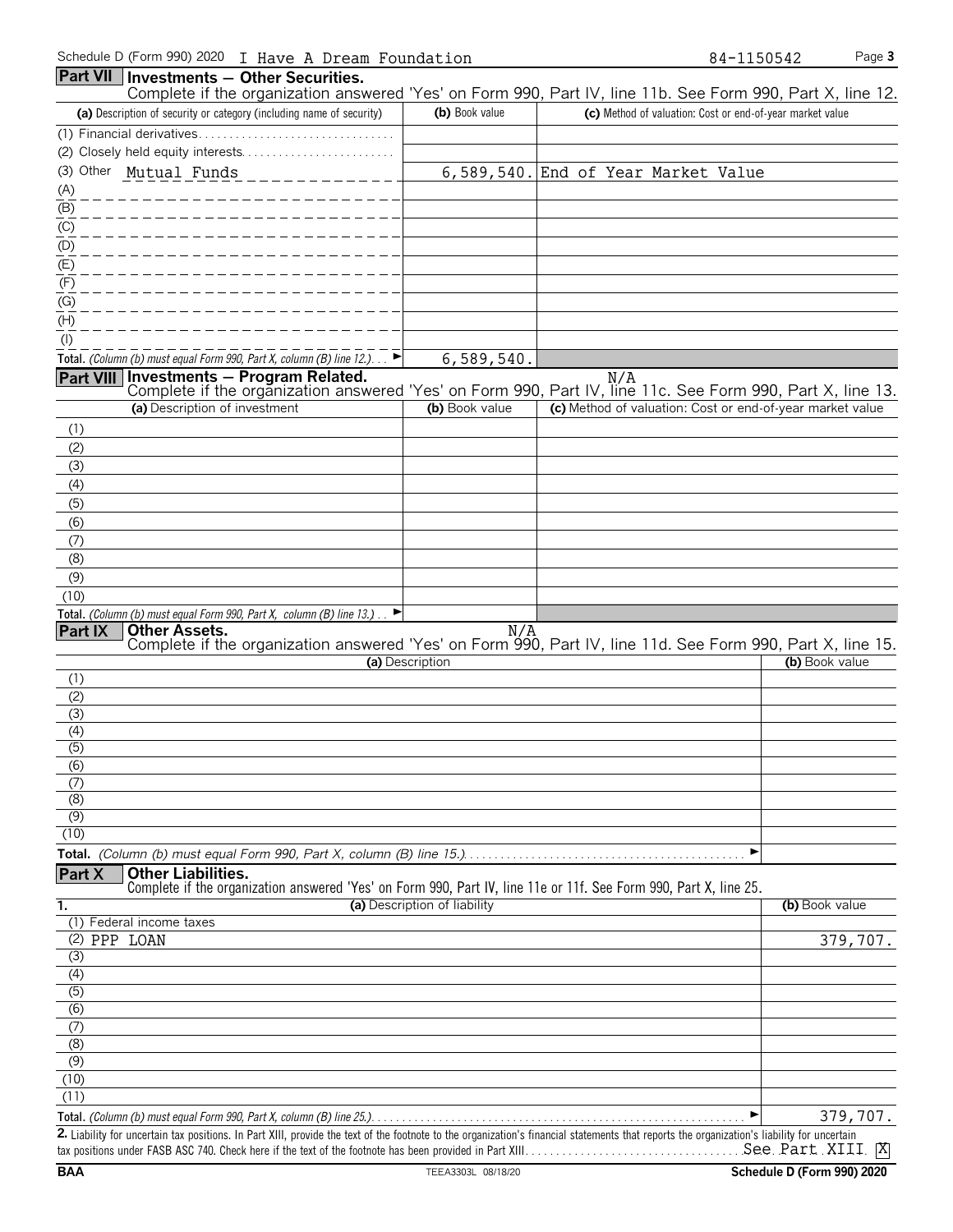| Schedule D (Form 990) 2020 I Have A Dream Foundation                                                  | 84-1150542     | Page 4       |
|-------------------------------------------------------------------------------------------------------|----------------|--------------|
| Part XI   Reconciliation of Revenue per Audited Financial Statements With Revenue per Return.         |                |              |
| Complete if the organization answered 'Yes' on Form 990, Part IV, line 12a.                           |                |              |
| 1                                                                                                     | $\mathbf{1}$   | 4, 281, 495. |
| Amounts included on line 1 but not on Form 990, Part VIII, line 12:<br>2                              |                |              |
| 350, 528.                                                                                             |                |              |
| 2 <sub>b</sub><br>480,125.                                                                            |                |              |
|                                                                                                       |                |              |
| d Other (Describe in Part XIII) See Part XIII (2008)<br>53,783.                                       |                |              |
|                                                                                                       | 2e             | 884,436.     |
| 3.                                                                                                    | $\overline{3}$ | 3,397,059.   |
| Amounts included on Form 990, Part VIII, line 12, but not on line 1:                                  |                |              |
|                                                                                                       |                |              |
|                                                                                                       |                |              |
|                                                                                                       | 4с             |              |
| 5 Total revenue. Add lines 3 and 4c. (This must equal Form 990, Part I, line 12.)                     | $5^{\circ}$    | 3,397,059.   |
| <b>Part XII Reconciliation of Expenses per Audited Financial Statements With Expenses per Return.</b> |                |              |
| Complete if the organization answered 'Yes' on Form 990, Part IV, line 12a.                           |                |              |
|                                                                                                       | $\mathbf{1}$   | 4, 261, 911. |
| Amounts included on line 1 but not on Form 990, Part IX, line 25:<br>2                                |                |              |
| 480,125.                                                                                              |                |              |
| 2 <sub>b</sub>                                                                                        |                |              |
|                                                                                                       |                |              |
| 2d<br>53,783.                                                                                         |                |              |
|                                                                                                       | 2e             | 533,908.     |
| 3                                                                                                     | $\mathbf{3}$   | 3,728,003.   |
| Amounts included on Form 990, Part IX, line 25, but not on line 1:<br>4                               |                |              |
| a Investment expenses not included on Form 990, Part VIII, line 7b. 4a                                |                |              |
| <b>4h</b>                                                                                             |                |              |
|                                                                                                       | 4 c            |              |
|                                                                                                       | $\overline{5}$ | 3,728,003.   |
| Part XIII Supplemental Information.                                                                   |                |              |

Provide the descriptions required for Part II, lines 3, 5, and 9; Part III, lines 1a and 4; Part IV, lines 1b and 2b; Part V,

line 4; Part X, line 2; Part XI, lines 2d and 4b; and Part XII, lines 2d and 4b. Also complete this part to provide any additional information.

#### **Part X - FASB ASC 740 Footnote**

IHDF is exempt from federal income taxes under Section 501(c)(3) of the Internal Revenue Code, except on net income derived from unrelated business activities. During 2020 and 2019, IHDF had no unrelated business activities and believes that it has appropriate support for any tax positions taken, and as such, does not have any uncertain tax positions that are material to the financial statements. The Organization's federal tax returns (Form 990) for 2020 and 2019 are subject to examination by the IRS, generally for three years after they were filed.

**BAA Schedule D (Form 990) 2020**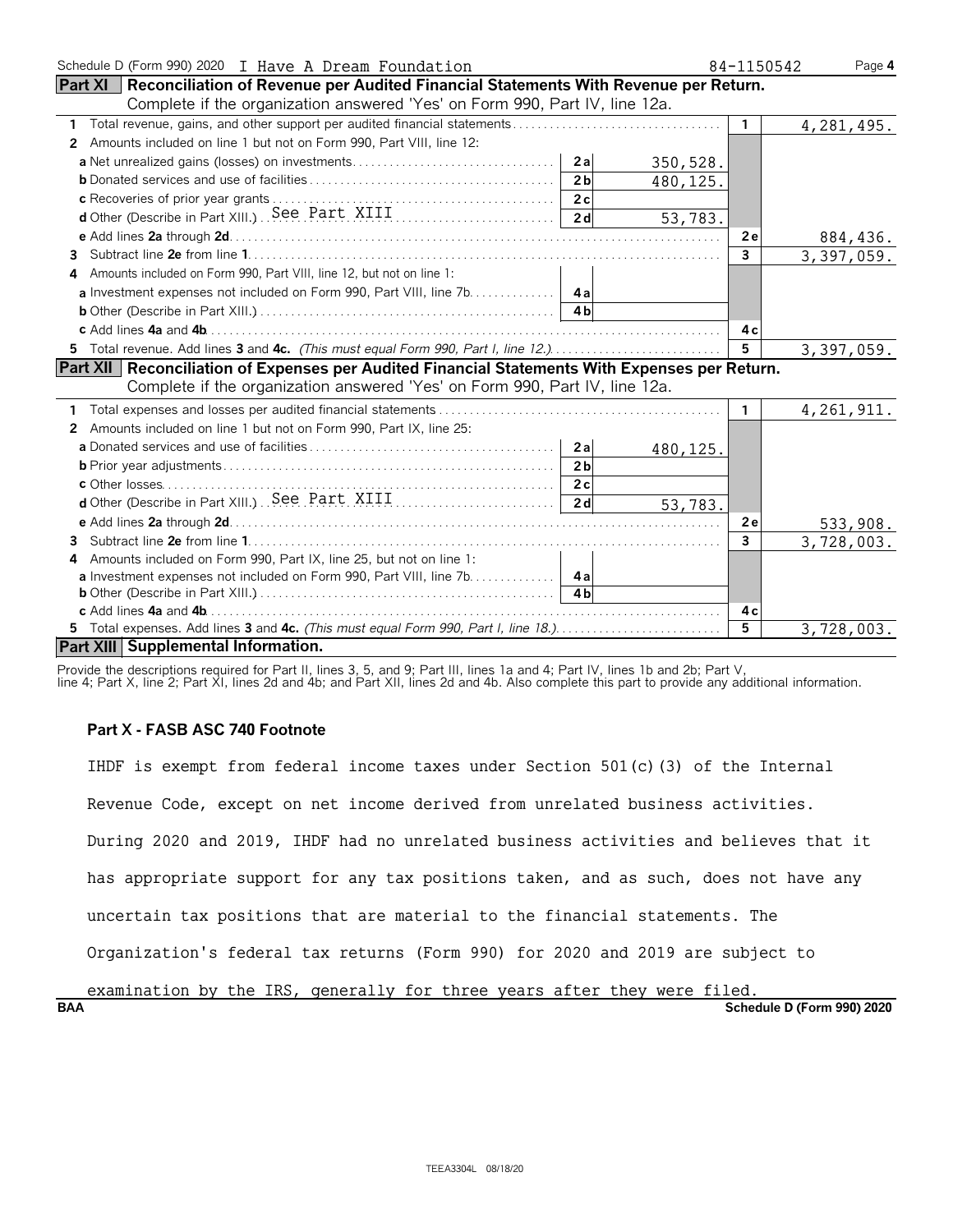| Schedule D, Part XI, Line 2d<br>Other Revenue Included In F/S But Not Included On Form 990 |                   |
|--------------------------------------------------------------------------------------------|-------------------|
| Total                                                                                      | 53,783.<br>53,783 |
| Schedule D, Part XII, Line 2d<br>Other Expenses And Losses Per Audited F/S                 |                   |
| Total                                                                                      | 53,783.           |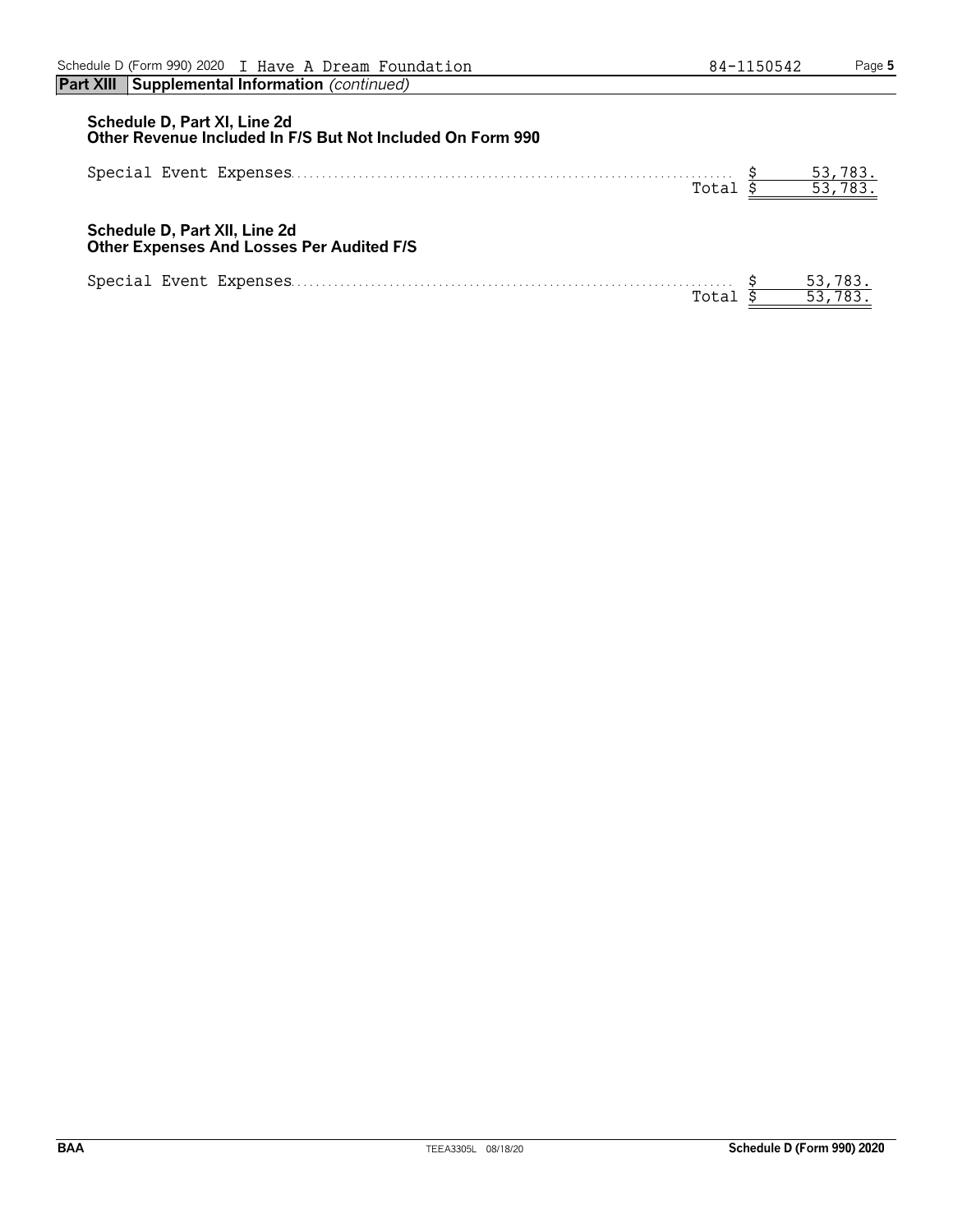|                                                                                                                                                                                                                                          |                                                                                                                |     |                                                                      | Supplemental Information Regarding Fundraising or Gaming Activities |  |                                                                              | OMB No. 1545-0047                                       |  |  |  |
|------------------------------------------------------------------------------------------------------------------------------------------------------------------------------------------------------------------------------------------|----------------------------------------------------------------------------------------------------------------|-----|----------------------------------------------------------------------|---------------------------------------------------------------------|--|------------------------------------------------------------------------------|---------------------------------------------------------|--|--|--|
| <b>SCHEDULE G</b><br>Complete if the organization answered 'Yes' on Form 990, Part IV, line 17, 18, or 19, or if the<br>(Form 990 or 990-EZ)                                                                                             |                                                                                                                |     |                                                                      |                                                                     |  |                                                                              |                                                         |  |  |  |
| Department of the Treasury<br>Internal Revenue Service                                                                                                                                                                                   | Attach to Form 990 or Form 990-EZ.<br>► Go to www.irs.gov/Form990 for instructions and the latest information. |     |                                                                      |                                                                     |  |                                                                              |                                                         |  |  |  |
| Name of the organization I Have A Dream Foundation<br>Of Boulder County                                                                                                                                                                  |                                                                                                                |     |                                                                      |                                                                     |  | Employer identification number                                               |                                                         |  |  |  |
| Fundraising Activities. Complete if the organization answered 'Yes' on Form 990, Part IV, line 17.<br>Part I<br>Form 990-EZ filers are not required to complete this part.                                                               |                                                                                                                |     |                                                                      |                                                                     |  | 84-1150542                                                                   |                                                         |  |  |  |
| Indicate whether the organization raised funds through any of the following activities. Check all that apply.<br>1.                                                                                                                      |                                                                                                                |     |                                                                      |                                                                     |  |                                                                              |                                                         |  |  |  |
| Mail solicitations<br>а                                                                                                                                                                                                                  |                                                                                                                |     | e <sub>1</sub>                                                       | Solicitation of non-government grants                               |  |                                                                              |                                                         |  |  |  |
| Internet and email solicitations<br>b<br>Phone solicitations<br>c                                                                                                                                                                        |                                                                                                                |     | f<br>q                                                               | Solicitation of government grants<br>Special fundraising events     |  |                                                                              |                                                         |  |  |  |
| d<br>In-person solicitations                                                                                                                                                                                                             |                                                                                                                |     |                                                                      |                                                                     |  |                                                                              |                                                         |  |  |  |
| 2a Did the organization have a written or oral agreement with any individual (including officers, directors, trustees, or key<br>employees listed in Form 990, Part VII) or entity in connection with professional fundraising services? |                                                                                                                |     |                                                                      |                                                                     |  |                                                                              | $X$ No<br>│ Yes                                         |  |  |  |
| b If 'Yes,' list the 10 highest paid individuals or entities (fundraisers) pursuant to agreements under which the fundraiser is to be<br>compensated at least \$5,000 by the organization.                                               |                                                                                                                |     |                                                                      |                                                                     |  |                                                                              |                                                         |  |  |  |
| (i) Name and address of individual<br>or entity (fundraiser)                                                                                                                                                                             | (ii) Activity                                                                                                  |     | (iii) Did fundraiser<br>have custody or control<br>of contributions? | (iv) Gross receipts<br>from activity                                |  | (v) Amount paid to<br>(or retained by)<br>fundraiser listed in<br>column (i) | (vi) Amount paid to<br>(or retained by)<br>organization |  |  |  |
|                                                                                                                                                                                                                                          |                                                                                                                | Yes | No                                                                   |                                                                     |  |                                                                              |                                                         |  |  |  |
| 1                                                                                                                                                                                                                                        |                                                                                                                |     |                                                                      |                                                                     |  |                                                                              |                                                         |  |  |  |
|                                                                                                                                                                                                                                          |                                                                                                                |     |                                                                      |                                                                     |  |                                                                              |                                                         |  |  |  |
| 2                                                                                                                                                                                                                                        |                                                                                                                |     |                                                                      |                                                                     |  |                                                                              |                                                         |  |  |  |
|                                                                                                                                                                                                                                          |                                                                                                                |     |                                                                      |                                                                     |  |                                                                              |                                                         |  |  |  |
| 3                                                                                                                                                                                                                                        |                                                                                                                |     |                                                                      |                                                                     |  |                                                                              |                                                         |  |  |  |
|                                                                                                                                                                                                                                          |                                                                                                                |     |                                                                      |                                                                     |  |                                                                              |                                                         |  |  |  |
| 4                                                                                                                                                                                                                                        |                                                                                                                |     |                                                                      |                                                                     |  |                                                                              |                                                         |  |  |  |
|                                                                                                                                                                                                                                          |                                                                                                                |     |                                                                      |                                                                     |  |                                                                              |                                                         |  |  |  |
| 5                                                                                                                                                                                                                                        |                                                                                                                |     |                                                                      |                                                                     |  |                                                                              |                                                         |  |  |  |
|                                                                                                                                                                                                                                          |                                                                                                                |     |                                                                      |                                                                     |  |                                                                              |                                                         |  |  |  |
| 6                                                                                                                                                                                                                                        |                                                                                                                |     |                                                                      |                                                                     |  |                                                                              |                                                         |  |  |  |
|                                                                                                                                                                                                                                          |                                                                                                                |     |                                                                      |                                                                     |  |                                                                              |                                                         |  |  |  |
| 7                                                                                                                                                                                                                                        |                                                                                                                |     |                                                                      |                                                                     |  |                                                                              |                                                         |  |  |  |
|                                                                                                                                                                                                                                          |                                                                                                                |     |                                                                      |                                                                     |  |                                                                              |                                                         |  |  |  |
| 8                                                                                                                                                                                                                                        |                                                                                                                |     |                                                                      |                                                                     |  |                                                                              |                                                         |  |  |  |
|                                                                                                                                                                                                                                          |                                                                                                                |     |                                                                      |                                                                     |  |                                                                              |                                                         |  |  |  |
| 9                                                                                                                                                                                                                                        |                                                                                                                |     |                                                                      |                                                                     |  |                                                                              |                                                         |  |  |  |
|                                                                                                                                                                                                                                          |                                                                                                                |     |                                                                      |                                                                     |  |                                                                              |                                                         |  |  |  |
| 10                                                                                                                                                                                                                                       |                                                                                                                |     |                                                                      |                                                                     |  |                                                                              |                                                         |  |  |  |
|                                                                                                                                                                                                                                          |                                                                                                                |     |                                                                      |                                                                     |  |                                                                              |                                                         |  |  |  |
| Total…                                                                                                                                                                                                                                   |                                                                                                                |     |                                                                      |                                                                     |  |                                                                              | $0$ .                                                   |  |  |  |
| List all states in which the organization is registered or licensed to solicit contributions or has been notified it is exempt from registration<br>3<br>or licensing.                                                                   |                                                                                                                |     |                                                                      |                                                                     |  |                                                                              |                                                         |  |  |  |
|                                                                                                                                                                                                                                          |                                                                                                                |     |                                                                      |                                                                     |  |                                                                              |                                                         |  |  |  |
|                                                                                                                                                                                                                                          |                                                                                                                |     |                                                                      |                                                                     |  |                                                                              |                                                         |  |  |  |
|                                                                                                                                                                                                                                          |                                                                                                                |     |                                                                      |                                                                     |  |                                                                              |                                                         |  |  |  |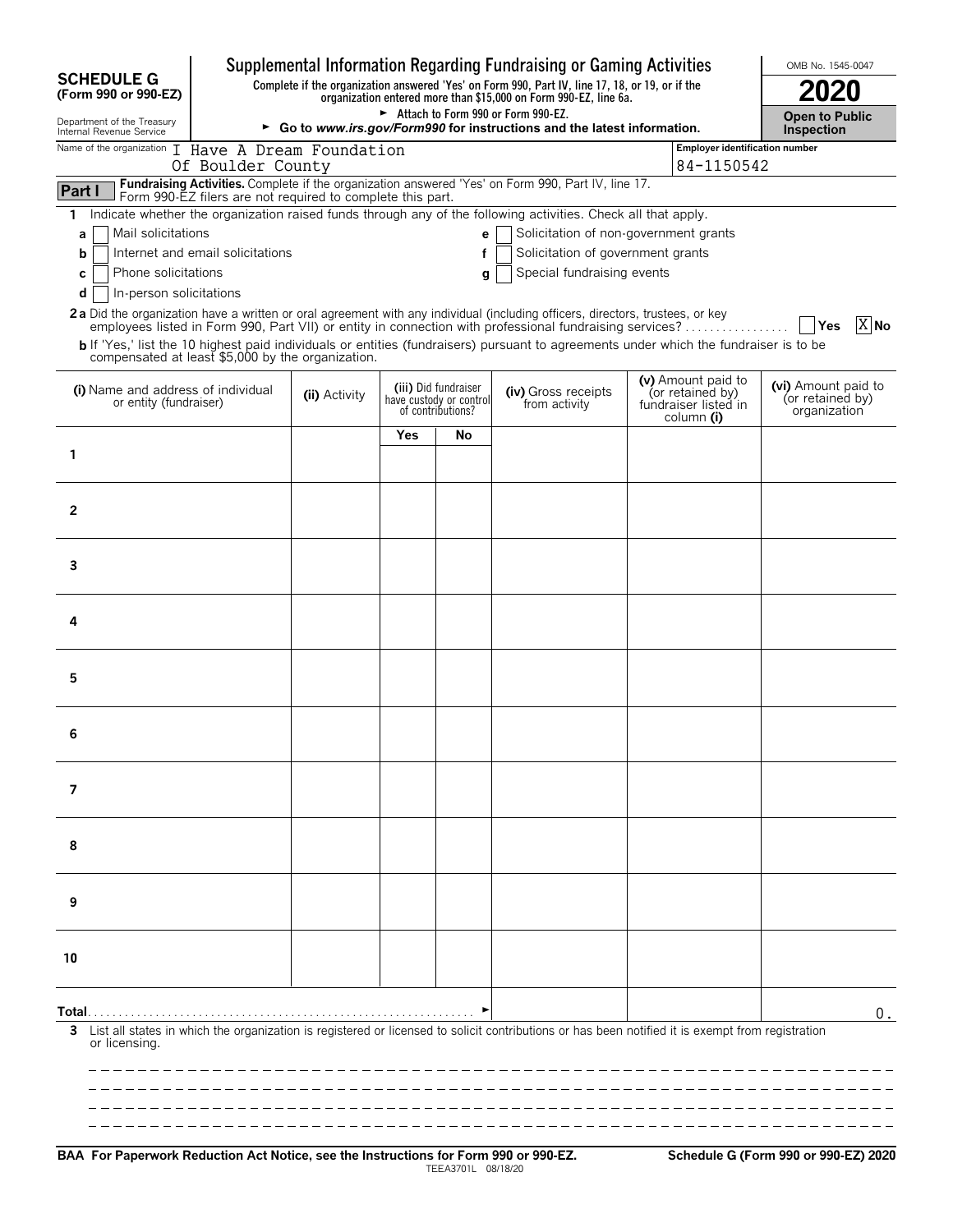| Part II         |                      | Schedule G (Form 990 or 990-EZ) 2020 I Have A Dream Foundation<br>Fundraising Events. Complete if the organization answered 'Yes' on Form 990, Part IV, line 18, or reported<br>more than \$15,000 of fundraising event contributions and gross income on Form 990-EZ, lines 1 and 6b.<br>List events with gross receipts greater than \$5,000. |                                                |                                                     | 84-1150542                              | Page 2                                                                             |
|-----------------|----------------------|-------------------------------------------------------------------------------------------------------------------------------------------------------------------------------------------------------------------------------------------------------------------------------------------------------------------------------------------------|------------------------------------------------|-----------------------------------------------------|-----------------------------------------|------------------------------------------------------------------------------------|
|                 |                      |                                                                                                                                                                                                                                                                                                                                                 | (a) Event #1<br>Dreamer Lunche<br>(event type) | (b) Event $#2$<br>Dreamer Breakf<br>(event type)    | (c) Other events<br>1<br>(total number) | (d) Total events<br>(add column (a)<br>through column $(c)$                        |
| Revenue         | 1.                   | Gross receipts                                                                                                                                                                                                                                                                                                                                  | 106,180.                                       | 24,402.                                             | 23,509.                                 | 154,091.                                                                           |
|                 | 2                    | Less: Contributions                                                                                                                                                                                                                                                                                                                             |                                                |                                                     |                                         |                                                                                    |
|                 | 3                    | Gross income (line 1 minus line 2)                                                                                                                                                                                                                                                                                                              | 106, 180.                                      | 24, 402.                                            | 23,509.                                 | 154,091.                                                                           |
|                 | 4                    | Cash prizes                                                                                                                                                                                                                                                                                                                                     |                                                |                                                     |                                         |                                                                                    |
|                 | 5                    | Noncash prizes                                                                                                                                                                                                                                                                                                                                  |                                                |                                                     |                                         |                                                                                    |
|                 | 6                    | Rent/facility costs                                                                                                                                                                                                                                                                                                                             |                                                |                                                     |                                         |                                                                                    |
|                 |                      | 7 Food and beverages                                                                                                                                                                                                                                                                                                                            |                                                |                                                     |                                         |                                                                                    |
| Direct Expenses | 8                    |                                                                                                                                                                                                                                                                                                                                                 |                                                |                                                     |                                         |                                                                                    |
|                 | 9                    | Other direct expenses                                                                                                                                                                                                                                                                                                                           |                                                | 4,644.<br>8,041.                                    | 3,807.                                  | 16,492.                                                                            |
|                 | 10<br>11<br>Part III | Gaming. Complete if the organization answered 'Yes' on Form 990, Part IV, line 19, or reported more than                                                                                                                                                                                                                                        |                                                |                                                     |                                         | 16,492.<br>137,599.                                                                |
|                 |                      | \$15,000 on Form 990-EZ, line 6a.                                                                                                                                                                                                                                                                                                               |                                                |                                                     |                                         |                                                                                    |
| Revenue         |                      |                                                                                                                                                                                                                                                                                                                                                 | (a) Bingo                                      | (b) Pull tabs/instant<br>bingo/progressive<br>bingo | (c) Other gaming                        | (d) Total gaming<br>$\mathsf{radd}$ column $\mathsf{fa}$<br>through column $(c)$ ) |
|                 | 1.                   |                                                                                                                                                                                                                                                                                                                                                 |                                                |                                                     |                                         |                                                                                    |
|                 | 2                    | Cash prizes                                                                                                                                                                                                                                                                                                                                     |                                                |                                                     |                                         |                                                                                    |
|                 | 3                    | Noncash prizes                                                                                                                                                                                                                                                                                                                                  |                                                |                                                     |                                         |                                                                                    |
| Direct Expenses | 4                    | Rent/facility costs                                                                                                                                                                                                                                                                                                                             |                                                |                                                     |                                         |                                                                                    |
|                 | 5.                   | Other direct expenses                                                                                                                                                                                                                                                                                                                           |                                                |                                                     |                                         |                                                                                    |
|                 | 6                    |                                                                                                                                                                                                                                                                                                                                                 | ႜ<br>Yes<br>No                                 | ႜ<br>Yes<br>No                                      | နွ<br>Yes<br>No                         |                                                                                    |
|                 | 7                    |                                                                                                                                                                                                                                                                                                                                                 |                                                |                                                     |                                         |                                                                                    |
|                 |                      |                                                                                                                                                                                                                                                                                                                                                 |                                                |                                                     |                                         |                                                                                    |
|                 | 8                    |                                                                                                                                                                                                                                                                                                                                                 |                                                |                                                     |                                         |                                                                                    |

| 10a Were any of the organization's gaming licenses revoked, suspended, or terminated during the tax year? | - I Nc |
|-----------------------------------------------------------------------------------------------------------|--------|
|                                                                                                           |        |
| <b>b</b> If 'Yes                                                                                          |        |

**BAA** TEEA3702L 08/18/20 **Schedule G (Form 990 or 990-EZ) 2020**

----------------------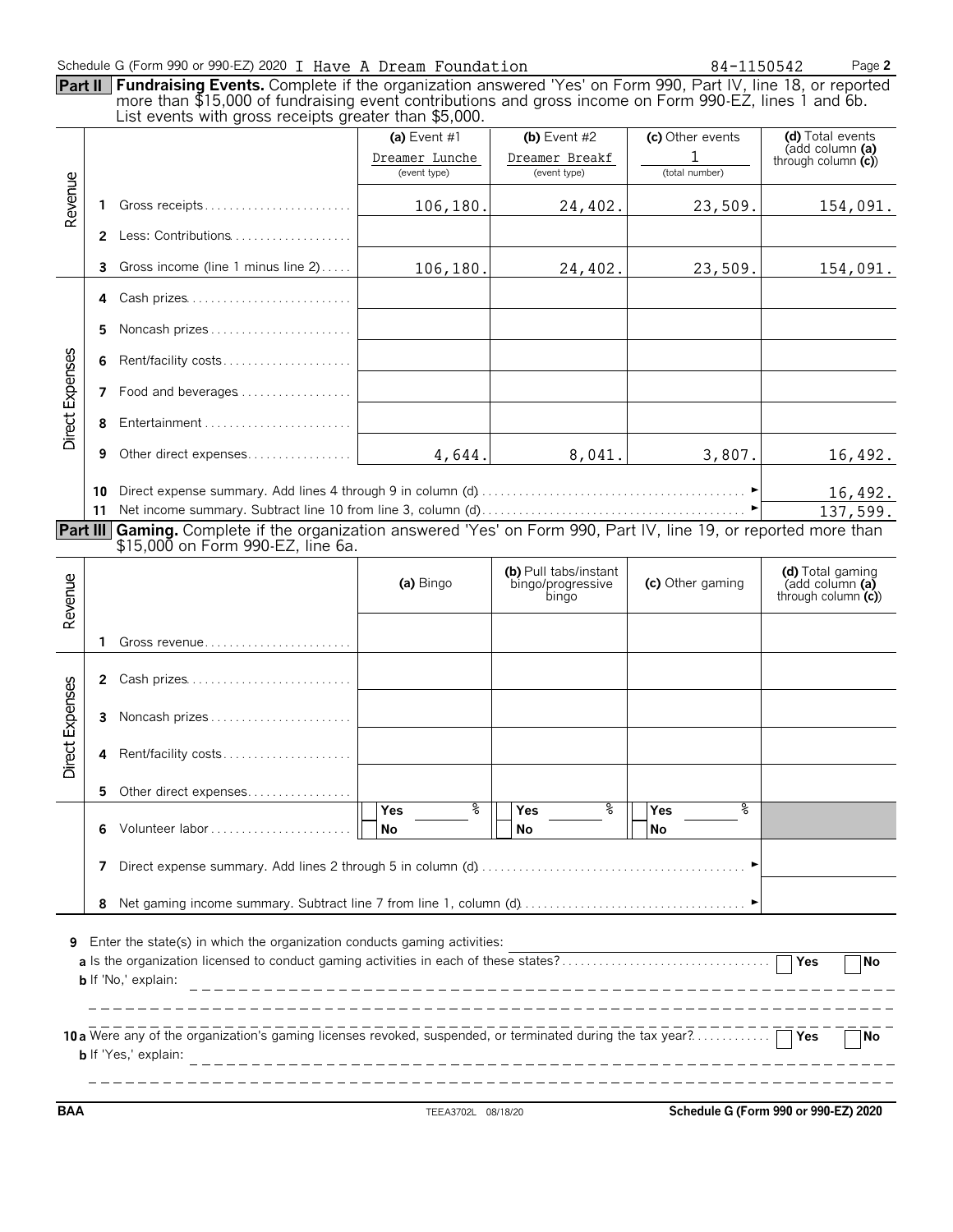|     | Schedule G (Form 990 or 990-EZ) 2020 I Have A Dream Foundation                                                                                                                                                                                                                                                                                                                               | 84-1150542      | Page 3    |
|-----|----------------------------------------------------------------------------------------------------------------------------------------------------------------------------------------------------------------------------------------------------------------------------------------------------------------------------------------------------------------------------------------------|-----------------|-----------|
|     |                                                                                                                                                                                                                                                                                                                                                                                              | Yes             | No        |
| 12  | Is the organization a grantor, beneficiary or trustee of a trust, or a member of a partnership or other entity formed to                                                                                                                                                                                                                                                                     | Yes             | No        |
| 13  | Indicate the percentage of gaming activity conducted in:                                                                                                                                                                                                                                                                                                                                     |                 |           |
|     |                                                                                                                                                                                                                                                                                                                                                                                              | 13a             | ႜ         |
|     |                                                                                                                                                                                                                                                                                                                                                                                              | 13 <sub>b</sub> | နွ        |
|     | 14 Enter the name and address of the person who prepares the organization's gaming/special events books and records:                                                                                                                                                                                                                                                                         |                 |           |
|     | Name $\blacktriangleright$                                                                                                                                                                                                                                                                                                                                                                   |                 |           |
|     | Address ►                                                                                                                                                                                                                                                                                                                                                                                    |                 |           |
|     | <b>15a</b> Does the organization have a contract with a third party from whom the organization receives gaming revenue?<br><b>b</b> If 'Yes,' enter the amount of gaming revenue received by the organization $\bullet$ $\circ$<br>of gaming revenue retained by the third party $\triangleright$ $\preceq$<br>$- - - - - - - - -$<br>c If 'Yes,' enter name and address of the third party: | and the amount  | l No      |
|     | Name $\blacktriangleright$                                                                                                                                                                                                                                                                                                                                                                   |                 |           |
|     | Address $\blacktriangleright$                                                                                                                                                                                                                                                                                                                                                                |                 |           |
| 16  | Gaming manager information:                                                                                                                                                                                                                                                                                                                                                                  |                 |           |
|     | Name $\blacktriangleright$                                                                                                                                                                                                                                                                                                                                                                   |                 |           |
|     | Gaming manager compensation ▶ $$$ _ _ _ _ _ _ _ _ _ _ _ _                                                                                                                                                                                                                                                                                                                                    |                 |           |
|     | Description of services provided ►<br>______________________________                                                                                                                                                                                                                                                                                                                         |                 |           |
|     | Employee<br>Director/officer<br>Independent contractor                                                                                                                                                                                                                                                                                                                                       |                 |           |
| 17. | Mandatory distributions:                                                                                                                                                                                                                                                                                                                                                                     |                 |           |
|     | a Is the organization required under state law to make charitable distributions from the gaming proceeds to retain the                                                                                                                                                                                                                                                                       |                 | <b>No</b> |
|     | <b>b</b> Enter the amount of distributions required under state law to be distributed to other exempt organizations or spent in the                                                                                                                                                                                                                                                          |                 |           |
|     | organization's own exempt activities during the tax year $\blacktriangleright$ $\blacklozenge$                                                                                                                                                                                                                                                                                               |                 |           |
|     | <b>Supplemental Information.</b> Provide the explanations required by Part I, line 2b, columns (iii) and (v);<br><b>Part IV</b><br>and Part III, lines 9, 9b, 10b, 15b, 15c, 16, and 17b, as applicable. Also provide any additional<br>information. See instructions.                                                                                                                       |                 |           |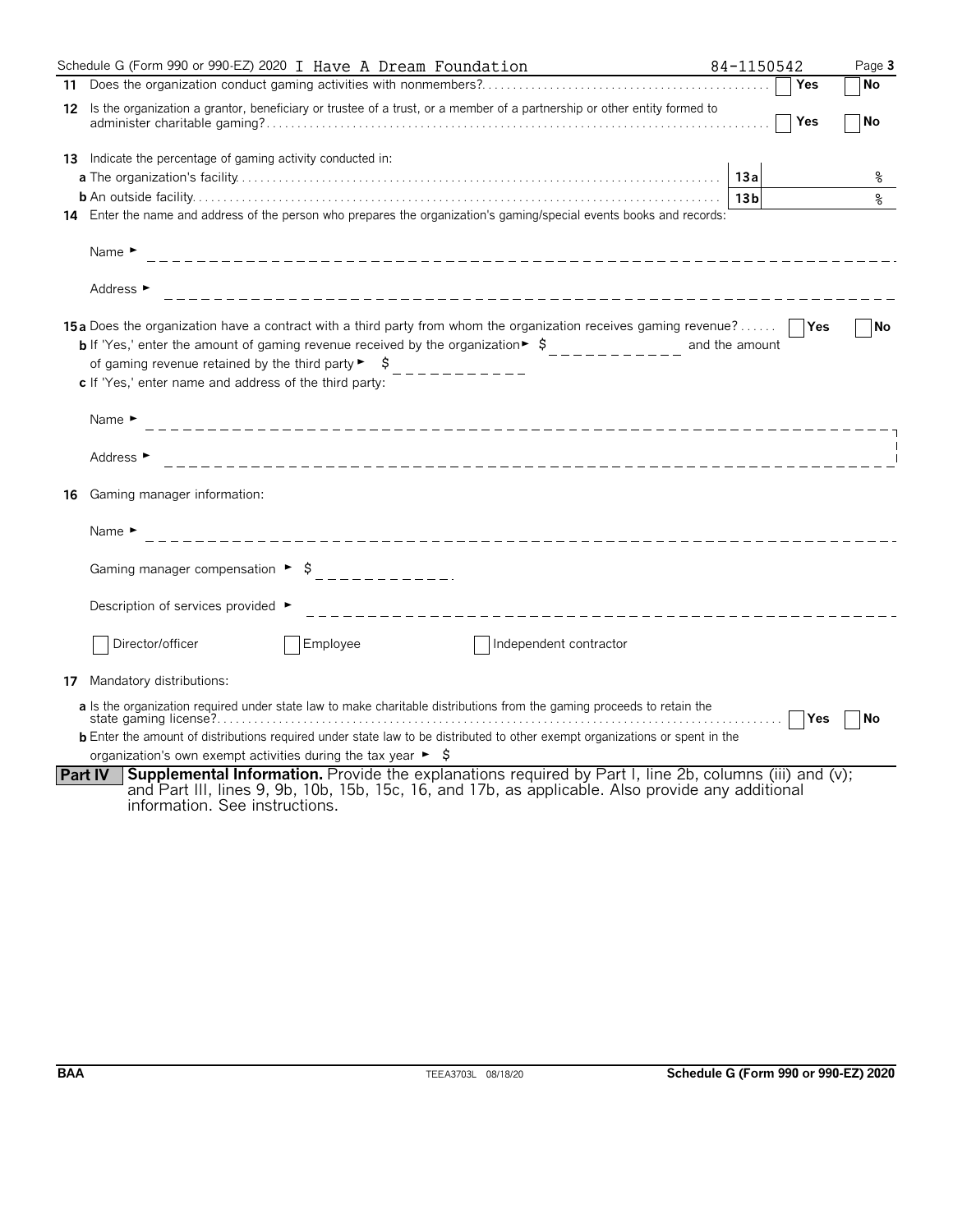| <b>SCHEDULE I</b>                                                                                                                      |                                                                                                                                                                    |                                                     |                                    | <b>Grants and Other Assistance to Organizations,</b>                                                                                                       |                                      |                                                             |                                          | OMB No. 1545-0047                     |
|----------------------------------------------------------------------------------------------------------------------------------------|--------------------------------------------------------------------------------------------------------------------------------------------------------------------|-----------------------------------------------------|------------------------------------|------------------------------------------------------------------------------------------------------------------------------------------------------------|--------------------------------------|-------------------------------------------------------------|------------------------------------------|---------------------------------------|
| (Form 990)                                                                                                                             | Governments, and Individuals in the United States                                                                                                                  |                                                     |                                    |                                                                                                                                                            |                                      |                                                             | 2020                                     |                                       |
| Department of the Treasury<br>Internal Revenue Service                                                                                 | Complete if the organization answered 'Yes' on Form 990, Part IV, line 21 or 22.<br>Attach to Form 990.<br>► Go to www.irs.gov/Form990 for the latest information. |                                                     |                                    |                                                                                                                                                            |                                      |                                                             |                                          | <b>Open to Public</b><br>Inspection   |
| Name of the organization                                                                                                               |                                                                                                                                                                    | I Have A Dream Foundation                           |                                    |                                                                                                                                                            |                                      |                                                             | <b>Employer identification number</b>    |                                       |
|                                                                                                                                        | Of Boulder County                                                                                                                                                  |                                                     |                                    |                                                                                                                                                            |                                      |                                                             | 84-1150542                               |                                       |
| <b>Part I</b>                                                                                                                          |                                                                                                                                                                    | <b>General Information on Grants and Assistance</b> |                                    |                                                                                                                                                            |                                      |                                                             |                                          |                                       |
| 1                                                                                                                                      |                                                                                                                                                                    |                                                     |                                    | Does the organization maintain records to substantiate the amount of the grants or assistance, the grantees' eligibility for the grants or assistance, and |                                      |                                                             |                                          | X Yes<br>  No                         |
|                                                                                                                                        |                                                                                                                                                                    |                                                     |                                    | 2 Describe in Part IV the organization's procedures for monitoring the use of grant funds in the United States.                                            |                                      |                                                             |                                          |                                       |
| Part II Grants and Other Assistance to Domestic Organizations and Domestic Governments. Complete if the organization answered 'Yes' on |                                                                                                                                                                    |                                                     |                                    | Form 990, Part IV, line 21, for any recipient that received more than \$5,000. Part II can be duplicated if additional space is needed.                    |                                      |                                                             |                                          |                                       |
| 1 (a) Name and address of organization<br>or government                                                                                |                                                                                                                                                                    | $(b)$ $E$ IN                                        | (c) IRC section<br>(if applicable) | (d) Amount of cash grant                                                                                                                                   | (e) Amount of non-cash<br>assistance | (f) Method of valuation<br>(book, FMV, appraisal,<br>other) | (g) Description of<br>noncash assistance | (h) Purpose of grant<br>or assistance |
| (1)                                                                                                                                    |                                                                                                                                                                    |                                                     |                                    |                                                                                                                                                            |                                      |                                                             |                                          |                                       |
|                                                                                                                                        |                                                                                                                                                                    |                                                     |                                    |                                                                                                                                                            |                                      |                                                             |                                          |                                       |
| (2)                                                                                                                                    |                                                                                                                                                                    |                                                     |                                    |                                                                                                                                                            |                                      |                                                             |                                          |                                       |
|                                                                                                                                        |                                                                                                                                                                    |                                                     |                                    |                                                                                                                                                            |                                      |                                                             |                                          |                                       |
| (3)                                                                                                                                    |                                                                                                                                                                    |                                                     |                                    |                                                                                                                                                            |                                      |                                                             |                                          |                                       |
|                                                                                                                                        |                                                                                                                                                                    |                                                     |                                    |                                                                                                                                                            |                                      |                                                             |                                          |                                       |
| (4)                                                                                                                                    |                                                                                                                                                                    |                                                     |                                    |                                                                                                                                                            |                                      |                                                             |                                          |                                       |
|                                                                                                                                        |                                                                                                                                                                    |                                                     |                                    |                                                                                                                                                            |                                      |                                                             |                                          |                                       |
| (5)                                                                                                                                    |                                                                                                                                                                    |                                                     |                                    |                                                                                                                                                            |                                      |                                                             |                                          |                                       |
|                                                                                                                                        |                                                                                                                                                                    |                                                     |                                    |                                                                                                                                                            |                                      |                                                             |                                          |                                       |
| (6)                                                                                                                                    |                                                                                                                                                                    |                                                     |                                    |                                                                                                                                                            |                                      |                                                             |                                          |                                       |
|                                                                                                                                        |                                                                                                                                                                    |                                                     |                                    |                                                                                                                                                            |                                      |                                                             |                                          |                                       |
| (7)                                                                                                                                    |                                                                                                                                                                    |                                                     |                                    |                                                                                                                                                            |                                      |                                                             |                                          |                                       |
|                                                                                                                                        |                                                                                                                                                                    |                                                     |                                    |                                                                                                                                                            |                                      |                                                             |                                          |                                       |
| (8)                                                                                                                                    |                                                                                                                                                                    |                                                     |                                    |                                                                                                                                                            |                                      |                                                             |                                          |                                       |
|                                                                                                                                        |                                                                                                                                                                    |                                                     |                                    |                                                                                                                                                            |                                      |                                                             |                                          |                                       |
|                                                                                                                                        |                                                                                                                                                                    |                                                     |                                    |                                                                                                                                                            |                                      |                                                             |                                          | $\Omega$                              |
|                                                                                                                                        |                                                                                                                                                                    |                                                     |                                    |                                                                                                                                                            |                                      |                                                             |                                          | $\Omega$                              |
| BAA For Paperwork Reduction Act Notice, see the Instructions for Form 990.                                                             |                                                                                                                                                                    |                                                     |                                    |                                                                                                                                                            | TEEA3901L 07/15/20                   |                                                             |                                          | Schedule I (Form 990) 2020            |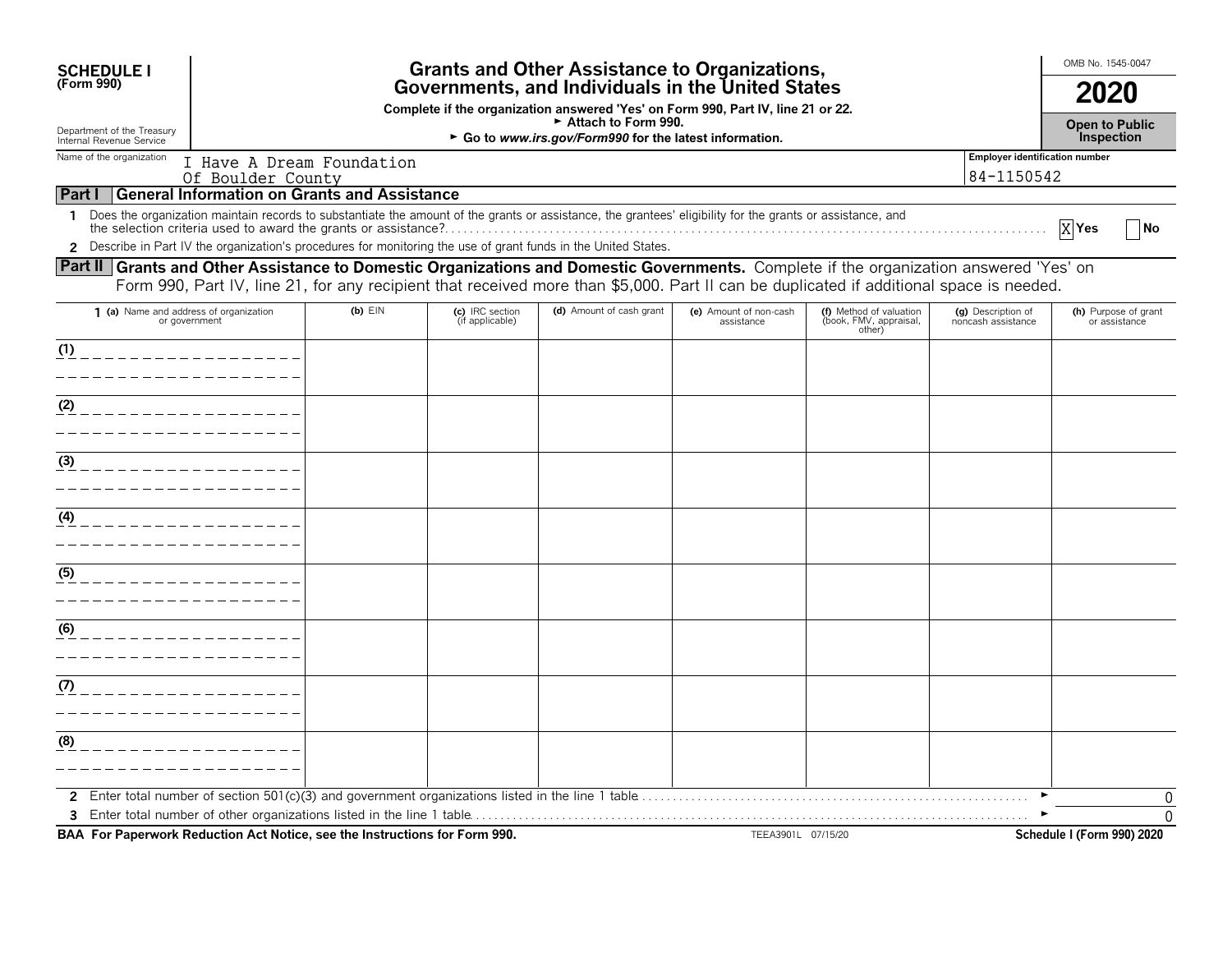(a) Type of grant or assistance **(b)** Number of **(b)** Number of **(c)** Amount of **(d)** Amount of **(e)** Method of valuation (book, **(f)** Description of noncash assistance **(b)** Number of **(c)** Amount of **(d)** Amount of **(d)** FMV, appraisal, other) **1** College Tuition Scholarships 145,171. 2 Other-Books/Rent/Computers/Tuition 1 74 332,516. **3 4 5 6**

#### **Part III** Grants and Other Assistance to Domestic Individuals. Complete if the organization answered 'Yes' on Form 990, Part IV, line 22. Part III can be duplicated if additional space is needed.

**Part IV** Supplemental Information. Provide the information required in Part I, line 2; Part III, column (b); and any other additional information.

#### **Part IV - Additional Supplemental Information**

All scholarship requests are submitted to I Have A Dream on our application forms

and evaluated for completeness and qualifications. Once approved, all Scholarships

are sent directly to domestic institutions and/or to the students with approved

receipts for non-tuition scholarships.

**7**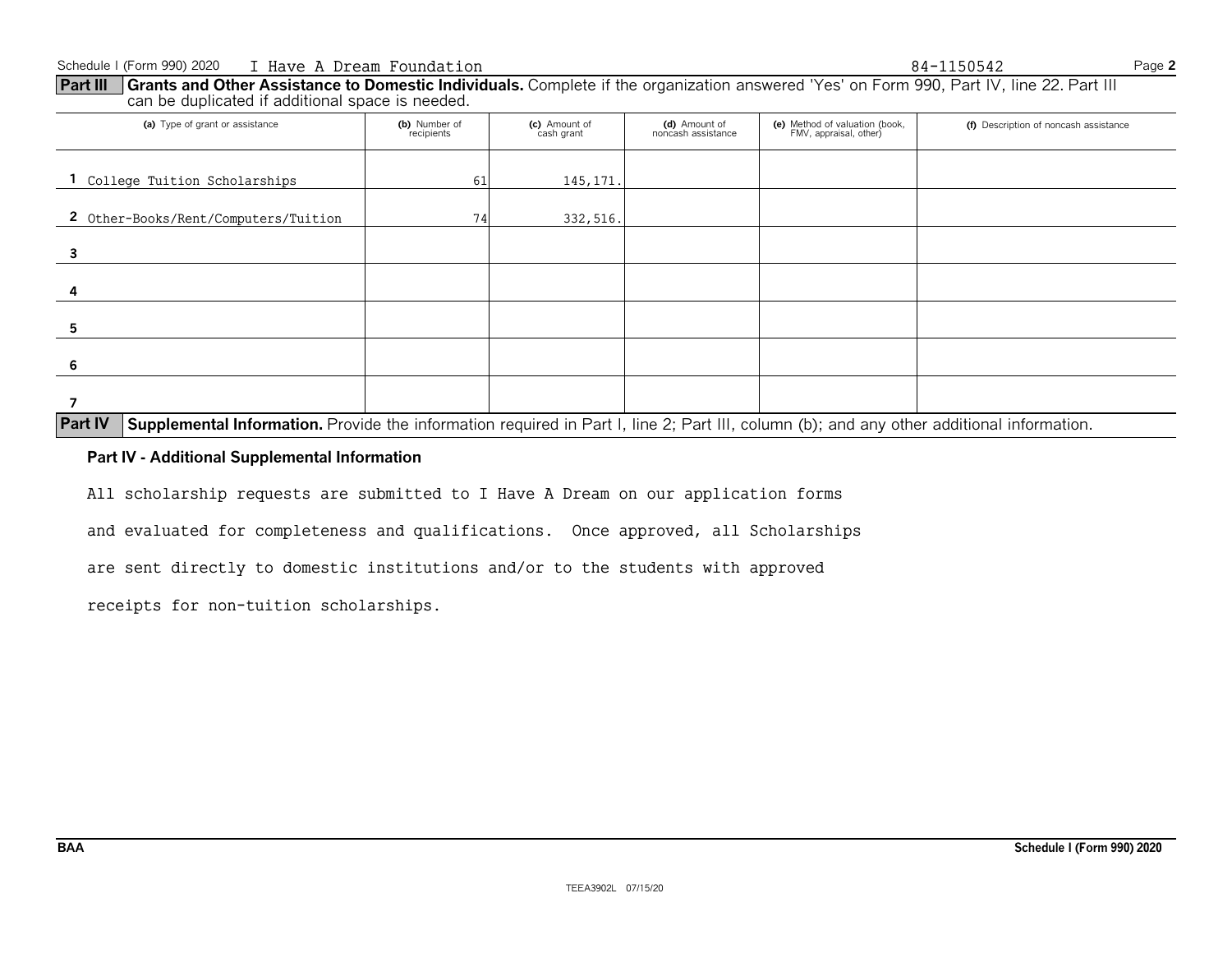| <b>SCHEDULE J</b>                                      | OMB No. 1545-0047<br><b>Compensation Information</b>                                                                                                                                                                                                                                                                        |                                                     |                            |            |             |  |
|--------------------------------------------------------|-----------------------------------------------------------------------------------------------------------------------------------------------------------------------------------------------------------------------------------------------------------------------------------------------------------------------------|-----------------------------------------------------|----------------------------|------------|-------------|--|
| (Form 990)                                             | 2020<br>For certain Officers, Directors, Trustees, Key Employees, and Highest Compensated Employees<br>Complete if the organization answered 'Yes' on Form 990, Part IV, line 23.                                                                                                                                           |                                                     |                            |            |             |  |
|                                                        | Attach to Form 990.<br><b>Open to Public</b>                                                                                                                                                                                                                                                                                |                                                     |                            |            |             |  |
| Department of the Treasury<br>Internal Revenue Service | Inspection<br>Go to www.irs.gov/Form990 for instructions and the latest information.                                                                                                                                                                                                                                        |                                                     |                            |            |             |  |
| Name of the organization                               | I Have A Dream Foundation<br>Of Boulder County                                                                                                                                                                                                                                                                              | <b>Employer identification number</b><br>84-1150542 |                            |            |             |  |
| Part I                                                 | <b>Questions Regarding Compensation</b>                                                                                                                                                                                                                                                                                     |                                                     |                            |            |             |  |
|                                                        |                                                                                                                                                                                                                                                                                                                             |                                                     |                            | <b>Yes</b> | No          |  |
|                                                        | 1 a Check the appropriate box(es) if the organization provided any of the following to or for a person listed on Form 990, Part VII, Section A, line 1a. Complete Part III to provide any relevant information regarding these                                                                                              |                                                     |                            |            |             |  |
|                                                        | First-class or charter travel                                                                                                                                                                                                                                                                                               | Housing allowance or residence for personal use     |                            |            |             |  |
| Travel for companions                                  |                                                                                                                                                                                                                                                                                                                             | Payments for business use of personal residence     |                            |            |             |  |
|                                                        | Tax indemnification and gross-up payments                                                                                                                                                                                                                                                                                   | Health or social club dues or initiation fees       |                            |            |             |  |
|                                                        | Discretionary spending account                                                                                                                                                                                                                                                                                              | Personal services (such as maid, chauffeur, chef)   |                            |            |             |  |
|                                                        | <b>b</b> If any of the boxes on line 1a are checked, did the organization follow a written policy regarding payment or<br>reimbursement or provision of all of the expenses described above? If 'No,' complete Part III to explain                                                                                          |                                                     | 1 b                        |            |             |  |
| $\mathbf{2}$                                           | Did the organization require substantiation prior to reimbursing or allowing expenses incurred by all directors,<br>trustees, and officers, including the CEO/Executive Director, regarding the items checked on line 1a?                                                                                                   |                                                     | $\mathbf{2}$               |            |             |  |
| 3                                                      | Indicate which, if any, of the following the organization used to establish the compensation of the organization's CEO/<br>Executive Director. Check all that apply. Do not check any boxes for methods used by a related organization to<br>establish compensation of the CEO/Executive Director, but explain in Part III. |                                                     |                            |            |             |  |
|                                                        | Compensation committee<br>Written employment contract                                                                                                                                                                                                                                                                       |                                                     |                            |            |             |  |
|                                                        | Independent compensation consultant<br>Compensation survey or study                                                                                                                                                                                                                                                         |                                                     |                            |            |             |  |
|                                                        | Form 990 of other organizations                                                                                                                                                                                                                                                                                             | Approval by the board or compensation committee     |                            |            |             |  |
|                                                        | During the year, did any person listed on Form 990, Part VII, Section A, line 1a, with respect to the filing<br>organization or a related organization:                                                                                                                                                                     |                                                     |                            |            |             |  |
|                                                        |                                                                                                                                                                                                                                                                                                                             |                                                     | 4 a                        |            | Χ           |  |
|                                                        |                                                                                                                                                                                                                                                                                                                             |                                                     | 4b                         |            | $\mathbf X$ |  |
|                                                        | c Participate in or receive payment from an equity-based compensation arrangement?<br>If 'Yes' to any of lines 4a-c, list the persons and provide the applicable amounts for each item in Part III.                                                                                                                         |                                                     | 4 c                        |            | $\mathbf X$ |  |
|                                                        | Only section 501(c)(3), 501(c)(4), and 501(c)(29) organizations must complete lines 5-9.                                                                                                                                                                                                                                    |                                                     |                            |            |             |  |
| 5.<br>contingent on the revenues of:                   | For persons listed on Form 990, Part VII, Section A, line 1a, did the organization pay or accrue any compensation                                                                                                                                                                                                           |                                                     |                            |            |             |  |
|                                                        |                                                                                                                                                                                                                                                                                                                             |                                                     | 5a                         |            | Χ           |  |
|                                                        |                                                                                                                                                                                                                                                                                                                             |                                                     | 5 <sub>b</sub>             |            | X           |  |
|                                                        | If 'Yes' on line 5a or 5b, describe in Part III.                                                                                                                                                                                                                                                                            |                                                     |                            |            |             |  |
| 6.                                                     | For persons listed on Form 990, Part VII, Section A, line 1a, did the organization pay or accrue any compensation<br>contingent on the net earnings of:                                                                                                                                                                     |                                                     |                            |            |             |  |
|                                                        |                                                                                                                                                                                                                                                                                                                             |                                                     | 6а                         |            | Χ           |  |
|                                                        |                                                                                                                                                                                                                                                                                                                             |                                                     | 6b                         |            | X           |  |
|                                                        | If 'Yes' on line 6a or 6b, describe in Part III.                                                                                                                                                                                                                                                                            |                                                     |                            |            |             |  |
|                                                        | 7 For persons listed on Form 990, Part VII, Section A, line 1a, did the organization provide any nonfixed                                                                                                                                                                                                                   |                                                     | 7                          |            | X           |  |
| 8                                                      | Were any amounts reported on Form 990, Part VII, paid or accrued pursuant to a contract that was subject<br>to the initial contract exception described in Regulations section 53.4958-4(a)(3)?                                                                                                                             |                                                     | 8                          |            | Χ           |  |
| 9                                                      | If 'Yes' on line 8, did the organization also follow the rebuttable presumption procedure described in Regulations                                                                                                                                                                                                          |                                                     | 9                          |            |             |  |
|                                                        | BAA For Paperwork Reduction Act Notice, see the Instructions for Form 990.                                                                                                                                                                                                                                                  |                                                     | Schedule J (Form 990) 2020 |            |             |  |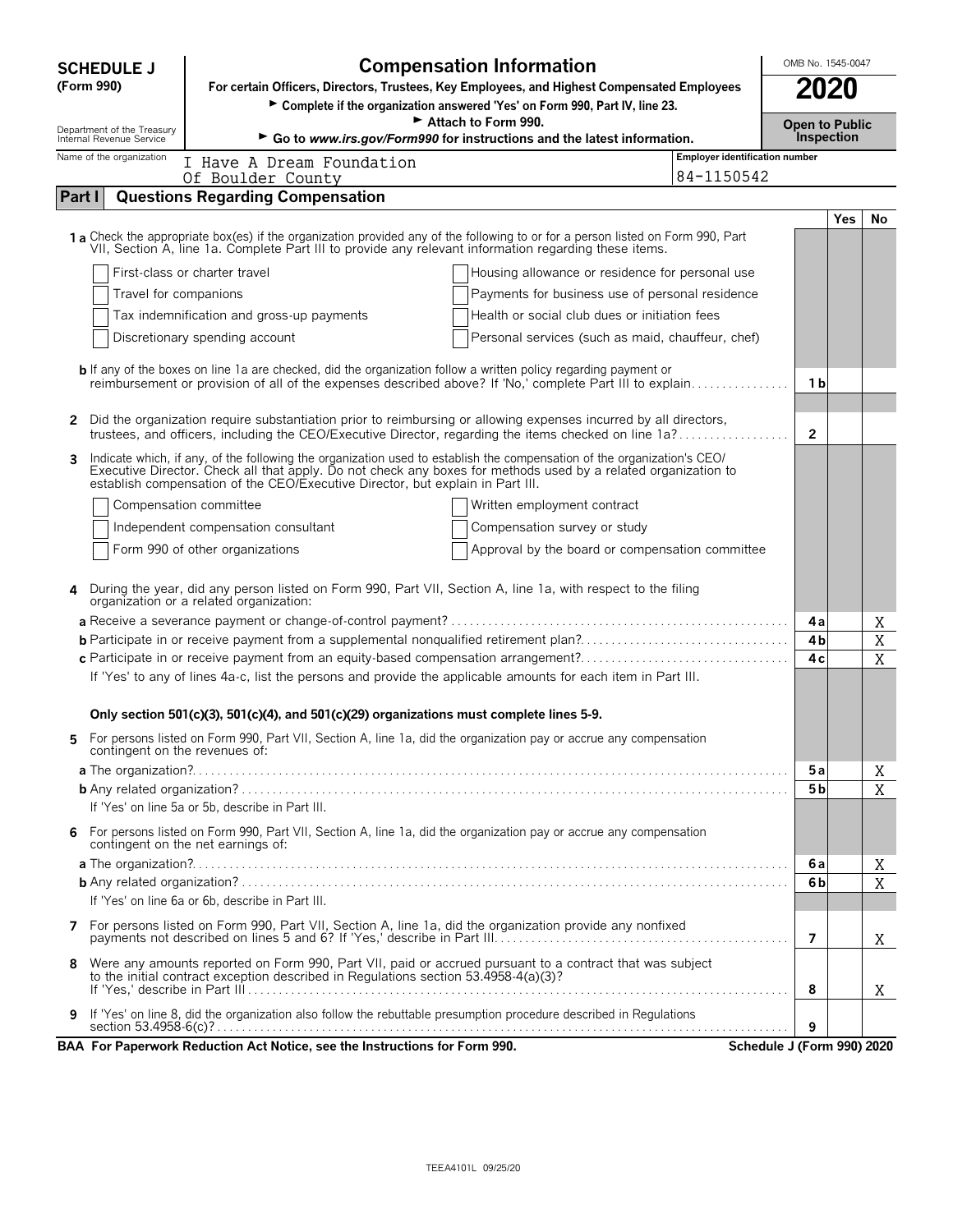For each individual whose compensation must be reported on Schedule J, report compensation from the organization on row (i) and from related organizations, described in the instructions, on row (ii). Do not list any individuals that aren't listed on Form 990, Part VII.

Note: The sum of columns (B)(i)-(iii) for each listed individual must equal the total amount of Form 990, Part VII, Section A, line 1a, applicable column (D) and (E) amounts for that individual.

|                                |                          | (B) Breakdown of W-2 and/or 1099-MISC compensation |                                           |                                                         |                            |                                            |                                                                                   |
|--------------------------------|--------------------------|----------------------------------------------------|-------------------------------------------|---------------------------------------------------------|----------------------------|--------------------------------------------|-----------------------------------------------------------------------------------|
| (A) Name and Title             | (i) Base<br>compensation | (ii) Bonus & incentive<br>compensation             | (iii) Other<br>reportable<br>compensation | (C) Retirement<br>and other<br>deferred<br>compensation | (D) Nontaxable<br>benefits | $(E)$ Total of<br>columns $(B)(i)$ - $(D)$ | (F) Compensation<br>in column (B)<br>reported as<br>deferred on prior<br>Form 990 |
| (i)<br>Terry Bittner           | 55, 517.                 | $\mathbf{0}$                                       | $\boldsymbol{0}$                          | $\mathsf{0}$ .                                          | 1,199.                     | 56, 716.                                   | $0_{\cdot}$                                                                       |
| (i)<br>1 Former CFO            | $\mathbf 0$              | $\mathbf{0}$                                       | 0                                         | 0                                                       | $\mathbf{0}$               | $\mathbf 0$                                | $\boldsymbol{0}$ .                                                                |
| (i)<br>Lori Canova             | 32, 295.                 | $\overline{0}$                                     | $\mathbf 0$                               | $\overline{0}$ .                                        | 1,093.                     | 33,388                                     | $\overline{0}$ .                                                                  |
| (i)<br>2 Former CEO            | $\mathsf{O}$             | $\mathbf{0}$                                       | $\mathbf 0$                               | $\mathsf{O}$ .                                          | $\mathbb O$ .              | $\pmb{0}$                                  | $0$ .                                                                             |
| (i)                            |                          |                                                    |                                           |                                                         |                            |                                            |                                                                                   |
| (i)<br>$\overline{\mathbf{3}}$ |                          |                                                    |                                           |                                                         |                            |                                            |                                                                                   |
| (i)                            |                          |                                                    |                                           |                                                         |                            |                                            |                                                                                   |
| (i)                            |                          |                                                    |                                           |                                                         |                            |                                            |                                                                                   |
| (i)                            |                          |                                                    |                                           |                                                         |                            |                                            |                                                                                   |
| (i)<br>5                       |                          |                                                    |                                           |                                                         |                            |                                            |                                                                                   |
| (i)                            |                          |                                                    |                                           |                                                         |                            |                                            |                                                                                   |
| (i)<br>6                       |                          |                                                    |                                           |                                                         |                            |                                            |                                                                                   |
| $\overline{(\mathsf{i})}$      |                          |                                                    |                                           |                                                         |                            |                                            |                                                                                   |
| (i)<br>7                       |                          |                                                    |                                           |                                                         |                            |                                            |                                                                                   |
| (i)                            |                          |                                                    |                                           |                                                         |                            |                                            |                                                                                   |
| (i)<br>8                       |                          |                                                    |                                           |                                                         |                            |                                            |                                                                                   |
| (i)                            |                          |                                                    |                                           |                                                         |                            |                                            |                                                                                   |
| (ii)<br>9                      |                          |                                                    |                                           |                                                         |                            |                                            |                                                                                   |
| $\overline{(\mathsf{i})}$      |                          |                                                    |                                           |                                                         |                            |                                            |                                                                                   |
| ${\bf 10}$<br>(ii)             |                          |                                                    |                                           |                                                         |                            |                                            |                                                                                   |
| $\overline{(\mathsf{i})}$      |                          |                                                    |                                           |                                                         |                            |                                            |                                                                                   |
| (i)<br>$11$<br>(i)             |                          |                                                    |                                           |                                                         |                            |                                            |                                                                                   |
| (i)<br>$12\,$                  |                          |                                                    |                                           |                                                         |                            |                                            |                                                                                   |
| (i)                            |                          |                                                    |                                           |                                                         |                            |                                            |                                                                                   |
| (i)<br>13                      |                          |                                                    |                                           |                                                         |                            |                                            |                                                                                   |
| $\overline{(\mathsf{i})}$      |                          |                                                    |                                           |                                                         |                            |                                            |                                                                                   |
| (i)<br>14                      |                          |                                                    |                                           |                                                         |                            |                                            |                                                                                   |
| (i)                            |                          |                                                    |                                           |                                                         |                            |                                            |                                                                                   |
| (i)<br>15                      |                          |                                                    |                                           |                                                         |                            |                                            |                                                                                   |
| (i)                            |                          |                                                    |                                           |                                                         |                            |                                            |                                                                                   |
| (i)<br>16                      |                          |                                                    |                                           |                                                         |                            |                                            |                                                                                   |
| <b>BAA</b>                     |                          | TEEA4102L 09/25/20                                 |                                           |                                                         |                            |                                            | Schedule J (Form 990) 2020                                                        |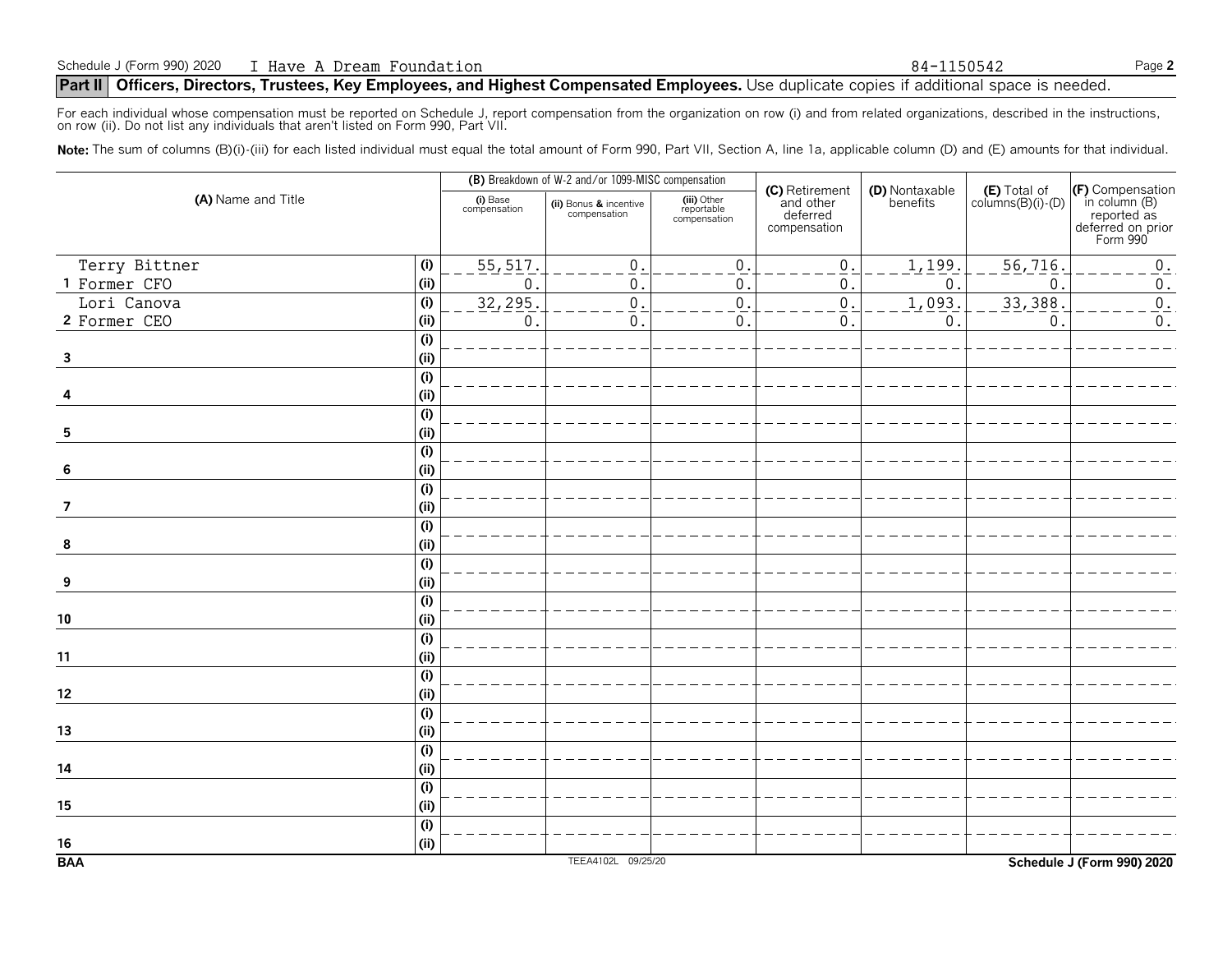#### **Part III Supplemental Information**

Provide the information, explanation, or descriptions required for Part I, lines 1a, 1b, 3, 4a, 4b, 4c, 5a, 5b, 6a, 6b, 7, and 8, and for Part II. Also complete this part for any additional information.